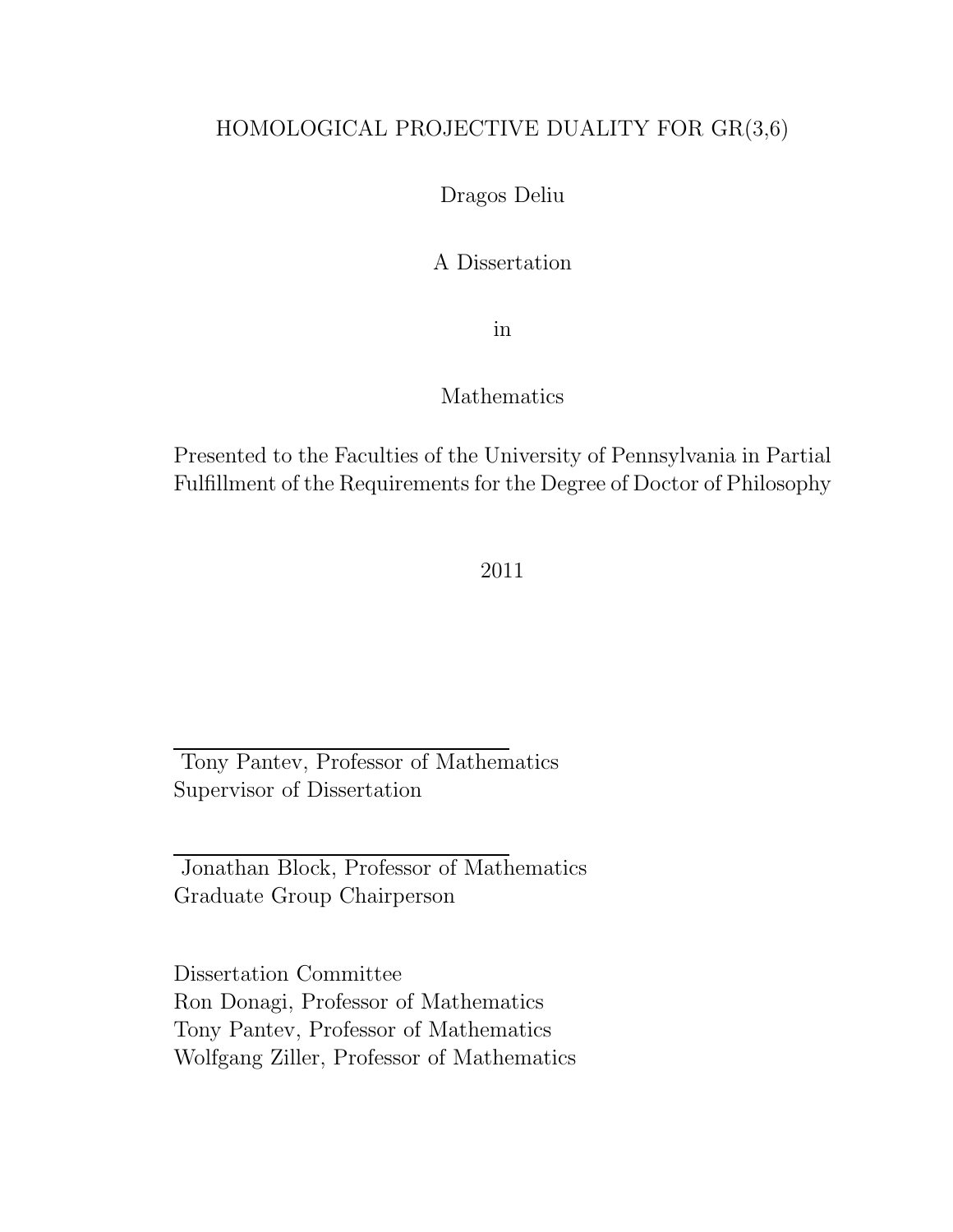# Acknowledgments

First and foremost, I would like to thank my advisor Tony Pantev for his continuous support throughout my graduate studies. His enthusiasm for mathematics has been contagious and his patience at all times has been more than I could have asked for. Starting with his excellent lectures that I attended in my first few years in this program and continuing with the numerous mathematical discussions that we have had, he has been an inspiration and example for me.

Alexander Kuznetsov was key to getting this project started and going and it is difficult to overstate his influence in my mathematical growth. I would have been lost without his efforts to explain things clearly and without his constant willingness to answer my questions.

It has been great to have people to talk to about this project and mathematics in general and I have certainly benefited from discussions with Ron Donagi and with Chris Brav, Tobias Dyckerhoff, Alberto Garcia-Raboso, Umut Isik and Pranav Pandit.

I would like to also mention the great atmosphere in the math department at the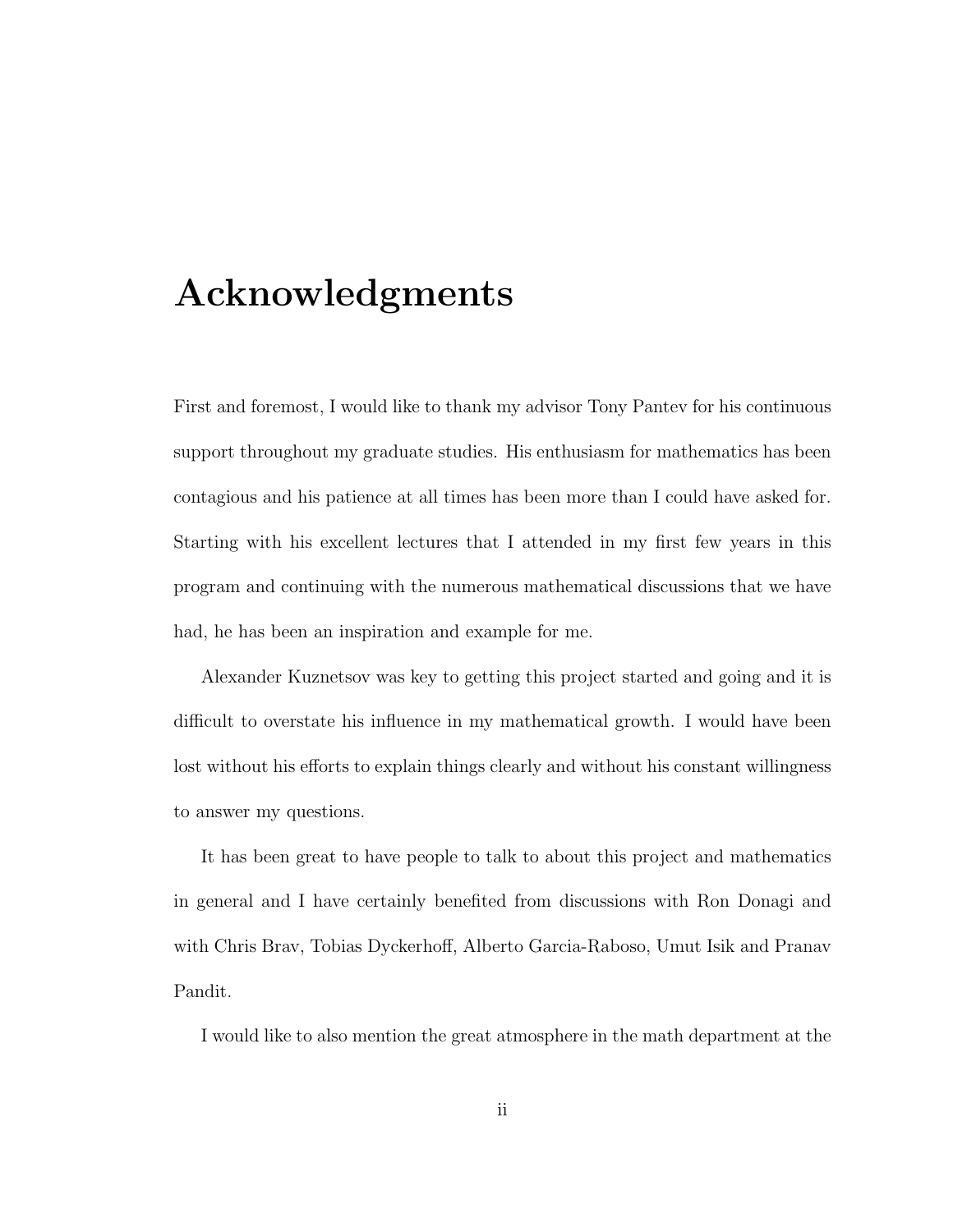University of Pennsylvania. The department staff has been amazing and I would like to thank Janet, Monica, Paula and Robin for doing extremely well in keeping the department running while having a smile on their faces. Also, both professors and fellow graduate students have created a warm and friendly environment and it has been a pleasure being around.

A big thank you for my professors from Romania too. Lucian Badescu, Vasile Branzanescu, Paltin Ionescu, Dorin Popescu, Marian Tetiva have taught me a lot of mathematics and I wouldn't have got here without their advising.

I have been extremely fortunate with my parents and my family in general, as they have always been supportive and caring with me. They always encouraged me to pursue my goals and even during some difficult times they believed in me and did their best to be there for me. I would also like to thank my friends back home and my closest friends here in Philadelphia. Life would be extremely sad without good friends but I have plenty of them.

Last, but certainly not least, I would like to thank my wonderful wife Elena. I have learned a great deal from her as she provided for me an example of work ethic and spirit of sacrifice. Her unconditional love has kept me going at all times and her presence in my life gave me the balance that I needed in order to grow as a mathematician but more importantly as a human being.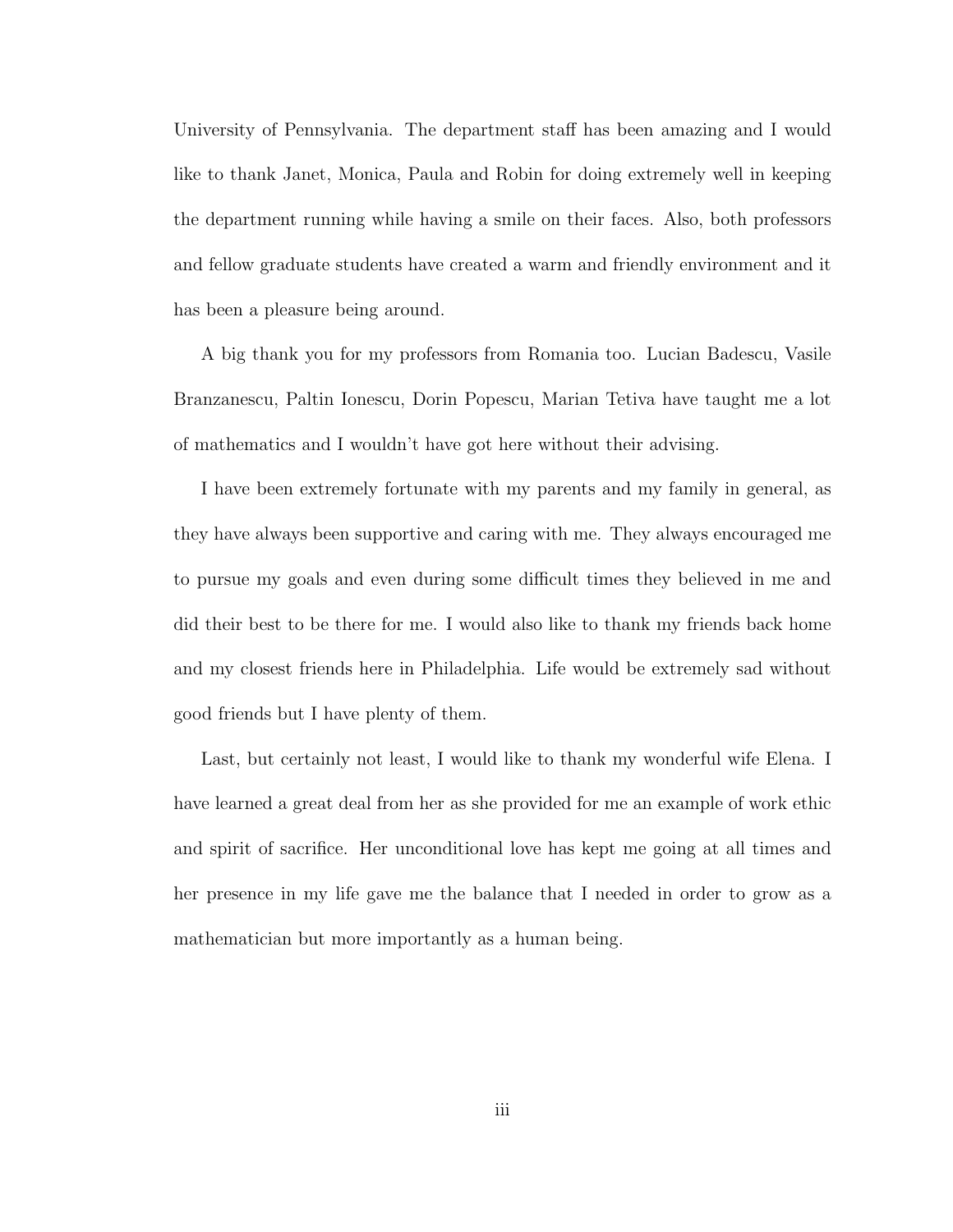#### ABSTRACT

#### HOMOLOGICAL PROJECTIVE DUALITY FOR GR(3,6)

Dragos Deliu

Tony Pantev, Advisor

Homological Projective Duality is a homological extension of the classical notion of projective duality. Constructing the homological projective dual of a variety allows one to describe semiorthogonal decompositions on the bounded derived category of coherent sheaves for all the complete linear sections of the initial variety. This gives a powerful method to construct decompositions for a big class of varieties, however examples for which this duality is understood are very few.

In this thesis we investigate the case of  $Gr(3,6)$  with respect to the Plucker embedding.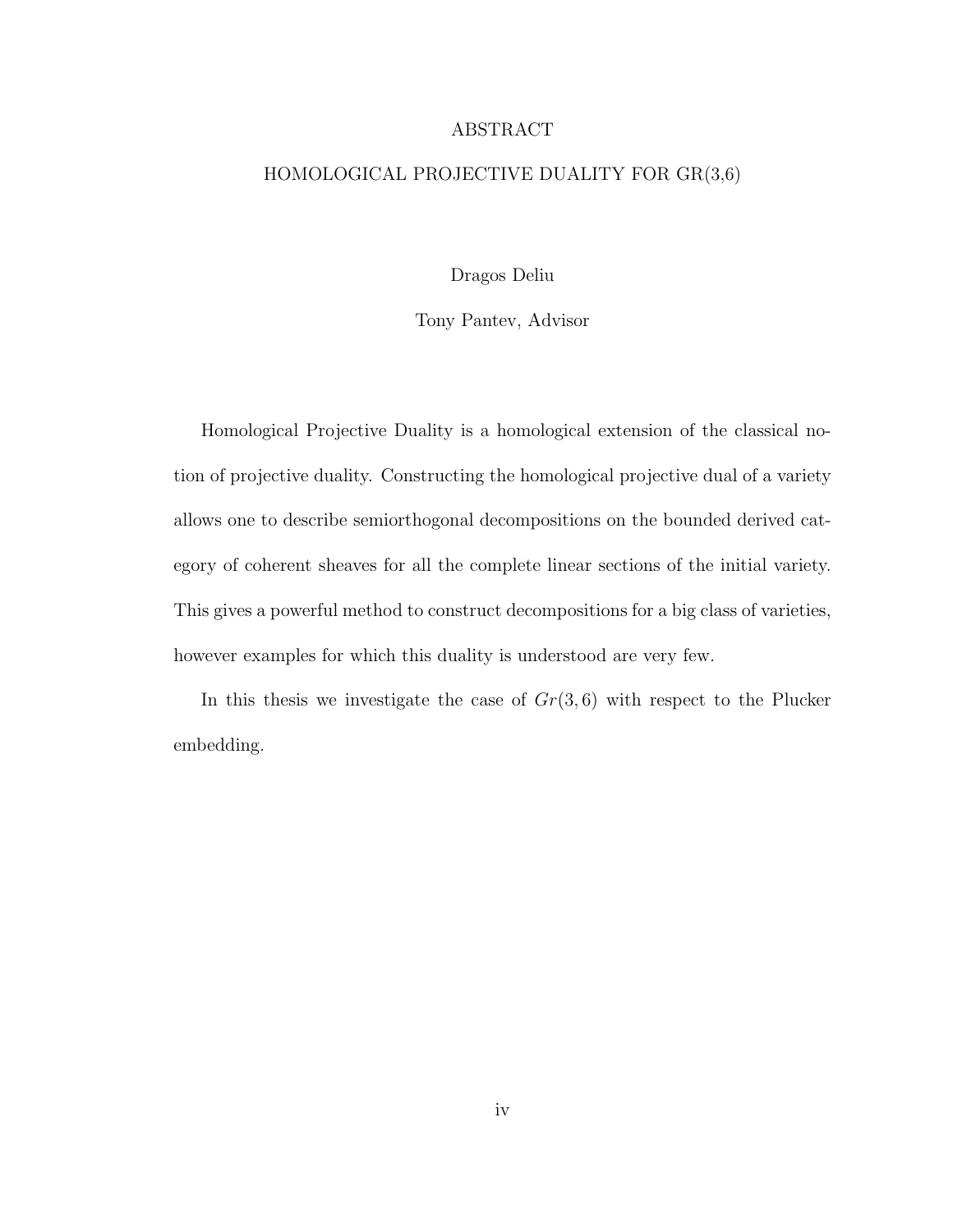# **Contents**

| $\mathbf{1}$   | Introduction                         |                                                                   |                 |
|----------------|--------------------------------------|-------------------------------------------------------------------|-----------------|
|                | 1.1                                  |                                                                   | 1               |
| $\overline{2}$ | Preliminaries                        |                                                                   |                 |
|                | 2.1                                  |                                                                   | $6\phantom{.}6$ |
|                | 2.2                                  |                                                                   | $\overline{7}$  |
|                | 2.3                                  | Lefschetz decompositions and noncommutative resolutions of singu- |                 |
|                |                                      |                                                                   | 8               |
| 3              | A Lefschetz collection for $Gr(3,6)$ |                                                                   | 11              |
|                | 3.1                                  |                                                                   | 11              |
|                | 3.2                                  | The Construction of the Lefschetz collection on $Gr(3,6)$         | 16              |
| $\bf{4}$       | The geometric construction           |                                                                   | 23              |
|                | 4.1                                  |                                                                   | 24              |
|                | 4.2                                  |                                                                   | 28              |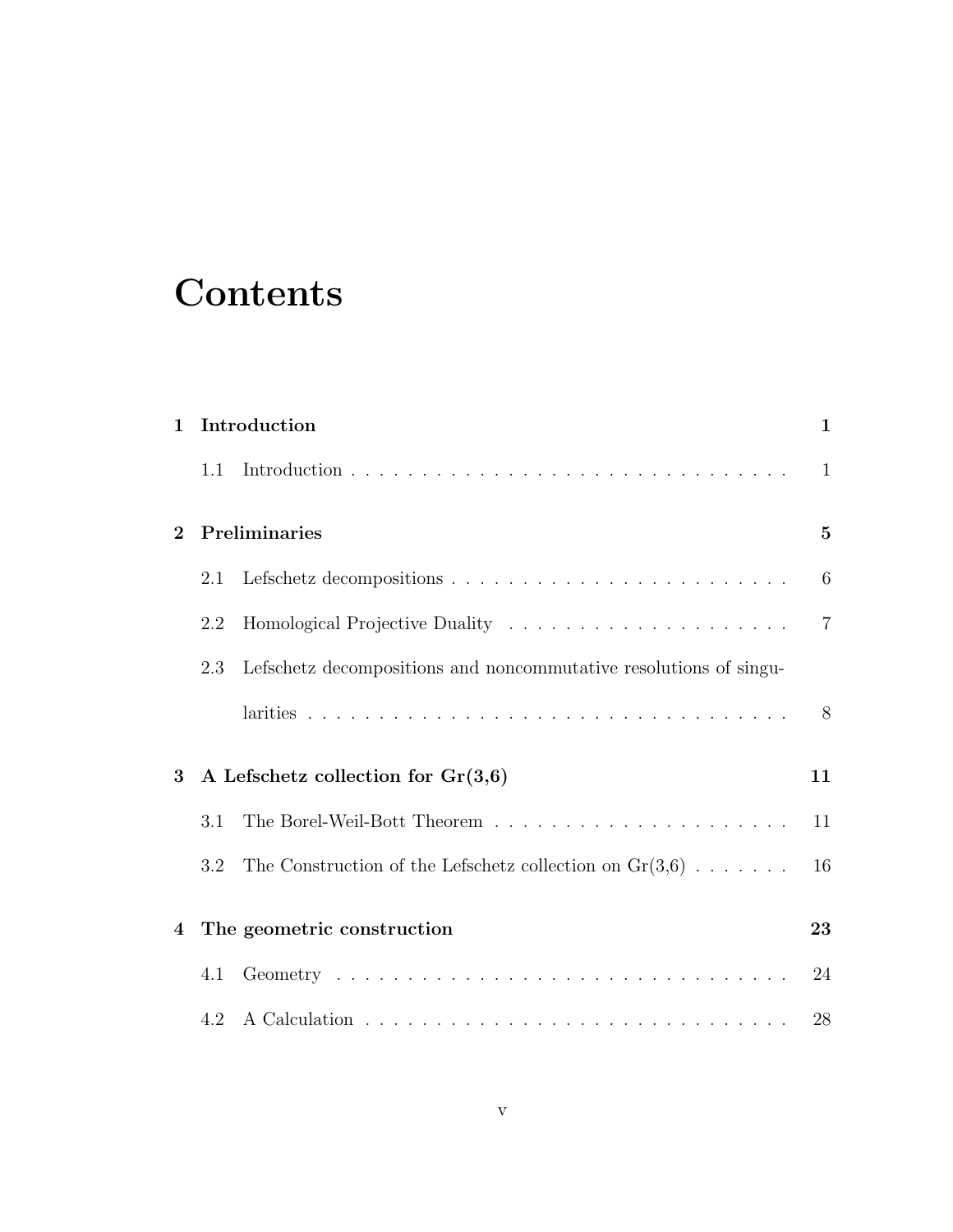|               | 5 Towards homological projective duality for $Gr(3,6)$      | 39 |
|---------------|-------------------------------------------------------------|----|
| 5.1           | Construction of the kernel and the dual exceptional bundles | 40 |
| $5.2^{\circ}$ |                                                             | 44 |
| 5.3           |                                                             |    |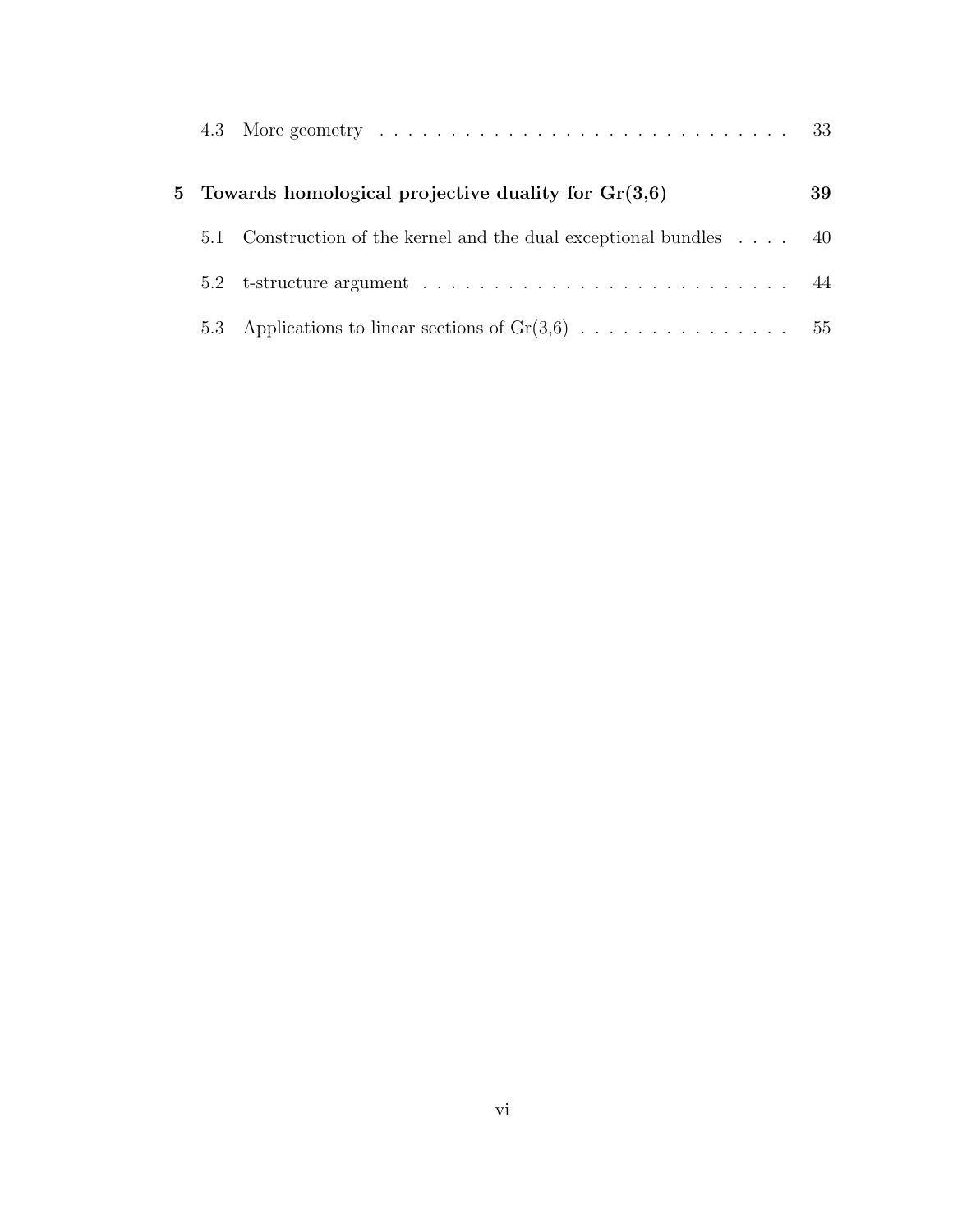# Chapter 1

# Introduction

### 1.1 Introduction

Understanding derived categories of coherent sheaves on algebraic varieties has recently become an important direction of study in algebraic geometry. Among others, this is interesting in the context of Homological Mirror Symmetry ([Kon95]). For example, it is expected that semiorthogonal decompositions on a variety are given by singular fibers of the superpotential of the mirror Landau-Ginzburg model so understanding such decompositions on the derived category is useful from this point of view. Homological Projective Duality ([Kuz07]) gives the most powerful method of producing semiorthogonal decompositions, as once we know the dual variety for an algebraic variety we can describe decompositions for all (complete) linear sections of the initial variety. Moreover, in  $[CDH^+10]$  the authors have shown that homologi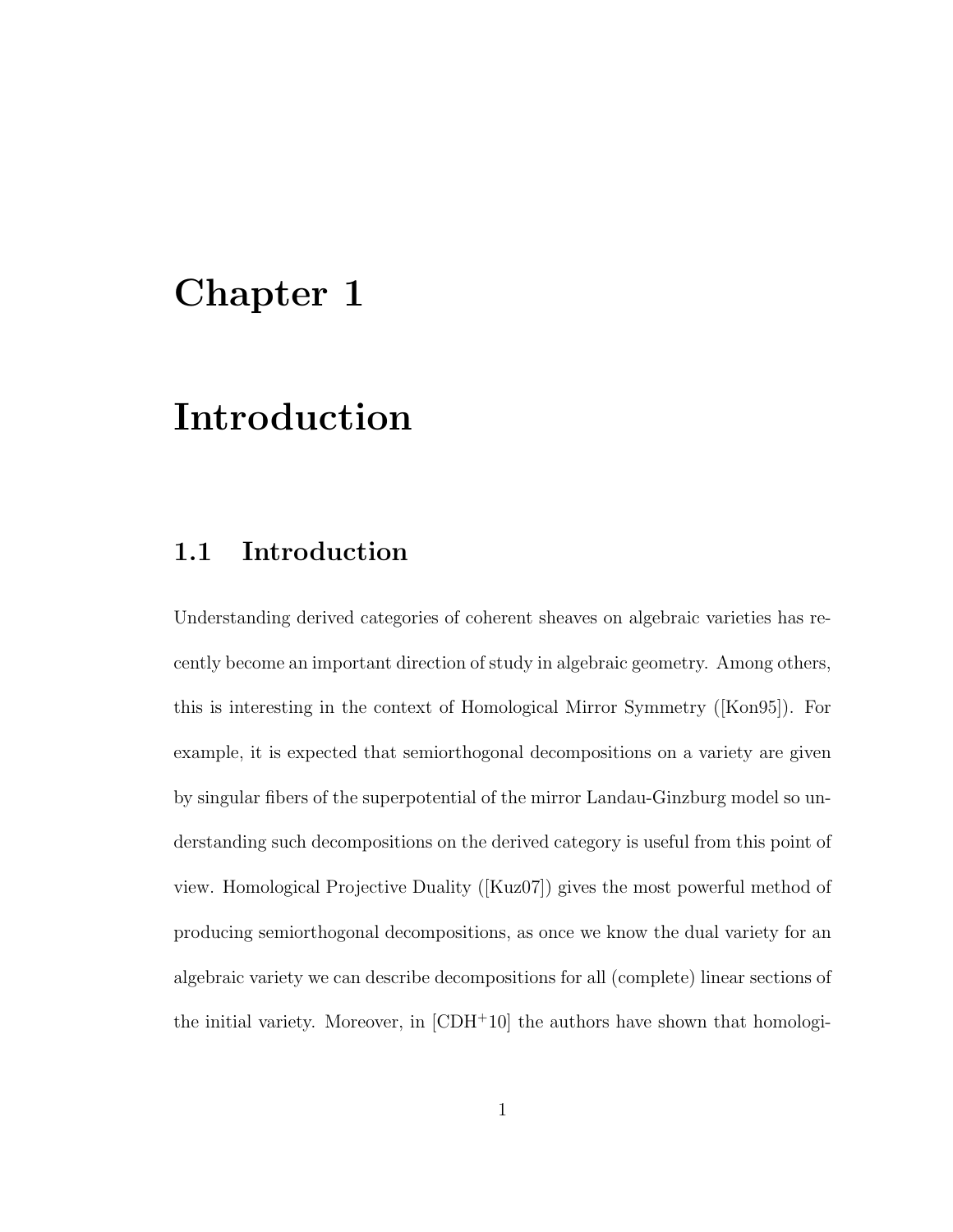cal projective duality plays an important role in understanding gauged linear sigma models by seeing that Kahler phases of gauged linear sigma models are related by homological projective duality.

Homological Projective Duality (HPD) is a homological extension of the classical notion of projective duality and came as an attempt to answer the question of whether having a semiorthogonal decomposition on  $D^b(X)$  allows one to construct a decomposition of  $D^b(X_H)$ , where  $X_H$  is a hyperplane section of X. In general the answer is no, however in the context of HPD much can be said about this. One starts with a smooth (noncommutative) algebraic variety X with a map  $X \to \mathbb{P}(V)$ and associates to it a smooth (noncommutative) algebraic variety Y with a map  $Y \to \mathbb{P}(V^*)$  into the dual projective space (the classical projective dual variety of X will be given by the critical values of this second map). This construction will depend on a specific kind of a semiorthogonal decomposition of  $D^b(X)$  called a Lefschetz decomposition. Then the main theorem of [Kuz07] gives a way to describe the derived categories of all complete linear sections of  $X$  and  $Y$  and one sees that they are related in the sense that the derived categories of dual linear sections will be generated by some exceptional bundles and a nontrivial piece that is the same for each pair of dual sections.

To make this work, one needs to first construct a Lefschetz collection on the bounded derived category of coherent sheaves on the initial variety and then find the Homological Projective Dual Variety with a dual Lefschetz collection. All the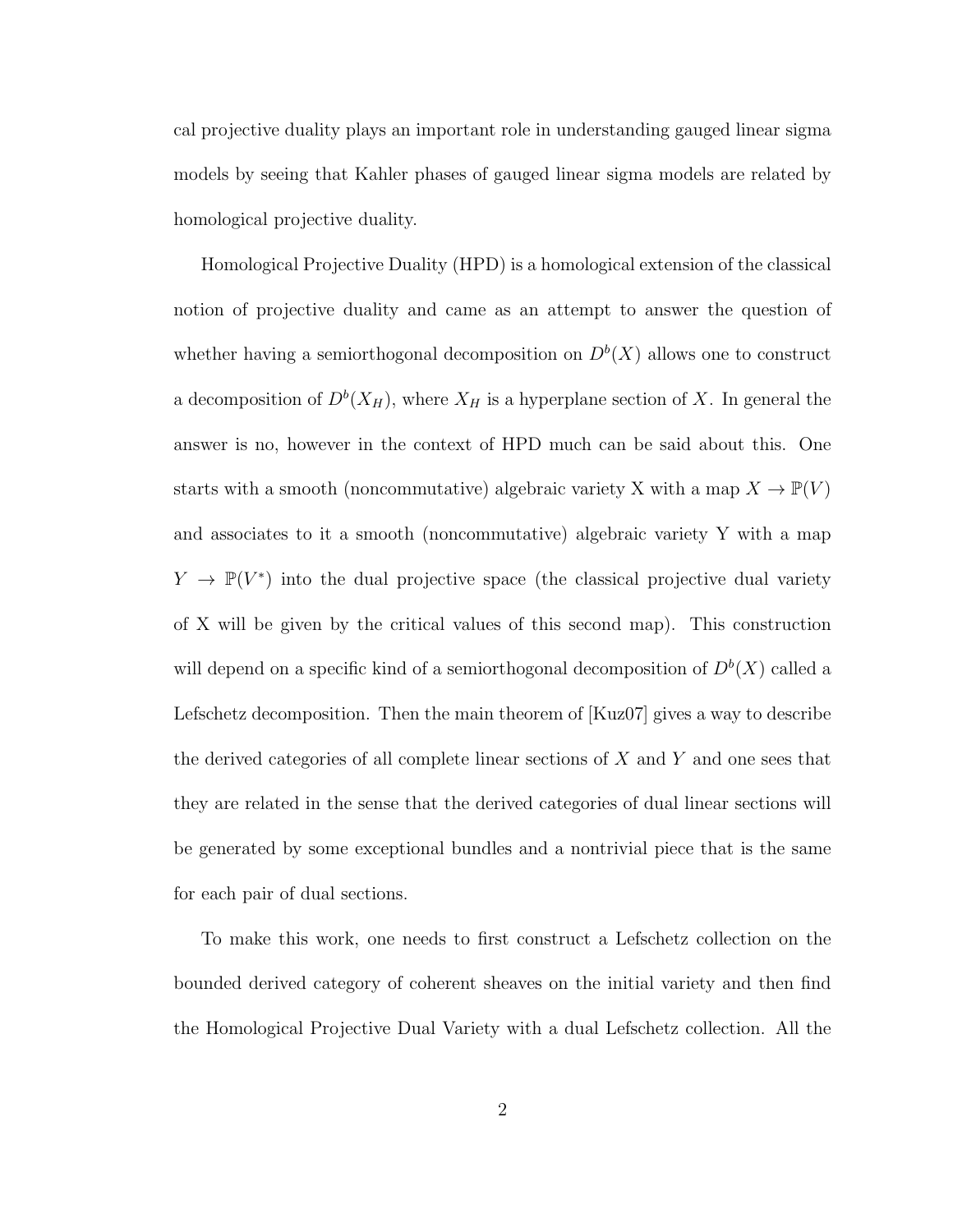constructions depend on the choice of an ample line bundle on the variety whose dual we try to understand so essentially homological projective duality refers to pairs: a variety and an ample line bundle on it. Homological projective duality is well understood in few examples, some of them are the projective space with the double Veronese embedding and  $Gr(2,n)$  (for n lower or equal to 7) with the Plucker embedding ([Kuz08a],[Kuz06b], [Kuz06a]). In the first case the universal sheaf of even parts of Clifford algebras on  $\mathbb{P}(S^2W)$  is a homologically projectively dual variety to  $X = \mathbb{P}(W)$  with respect to  $\mathcal{O}_X(2)$ . As an application of this, one gets a proof of the theorem of Bondal and Orlov ([BO02]) about derived categories of intersections of quadrics. For the case of  $Gr(2, 6)$  and  $Gr(2, 7)$ , Kuznetsov proves in ([Kuz06a]) that the homological projective dual varieties are given by noncommutative resolutions of the classically projective dual varieties, which in this case are Pfaffian varieties. When applied to linear sections of  $Gr(2, 6)$  and its dual, one gets that the nontrivial part in the derived category of a Pfaffian cubic fourfold is the derived category of a K3 surface, which since the Pfaffian cubic is rational leads to a very interesting conjecture relating the rationality of cubic fourfolds to their derived category containing the derived category of a commutative K3 surface as its nontrivial part. Last, but not least, considering linear sections of  $Gr(2, 7)$  and its dual one gets two non birational Calabi-Yau threefolds with equivalent derived categories, a result that was being predicted by physicists for a long time.

I investigate the next interesting case for homological projective duality, which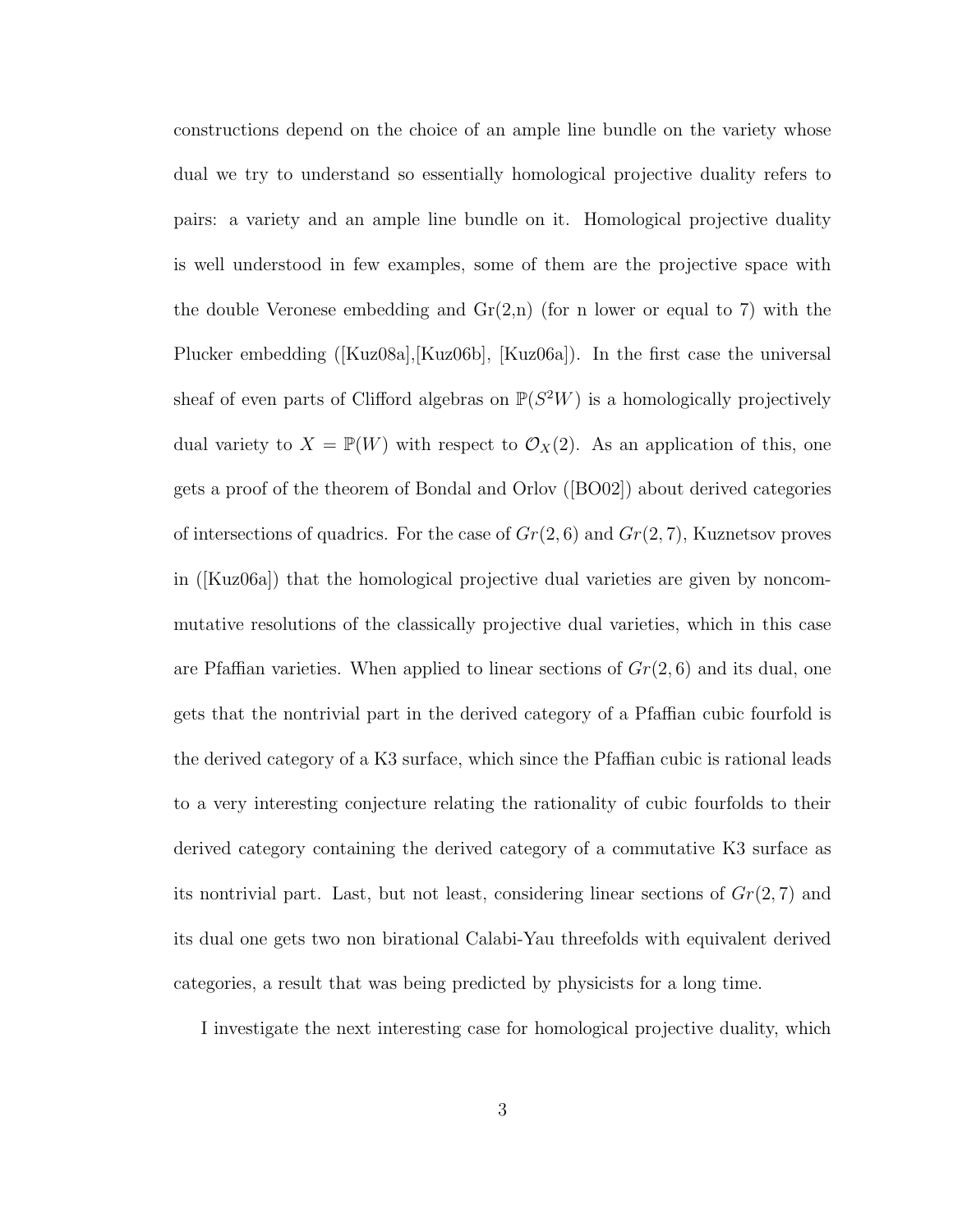is  $Gr(3, 6)$  with the Plucker embedding. Let W be a vector space of dimension 6. We consider  $Gr(3, W) \hookrightarrow \mathbb{P}(\Lambda^3 W)$  and we would like to describe the homological projective dual for  $G(3, W)$  with respect to this embedding. In this dissertation we present a program towards achieving this goal. In chapter 2, we construct a Lefschetz collection for  $Gr(3, 6)$  starting from the exceptional collection given by Kapranov in [Kap88] and prove it is full. In chapter 3 we give the geometric construction that should give the homological projective dual variety, some evidence towards the main conjecture and explain some of the difficulties in completing the construction. In the last chapter we construct the object that we expect will give the equivalence of categories that will prove homological projective duality and then give an outline of the t-structure argument that should help prove homological projective duality in this setup. In that section we also prove some results that are going to be important for the proof of the duality. We then give some applications of the following conjecture:

**Conjecture 1.** There exists a sheaf of algebras  $\mathcal{R}$  over a double cover  $M$  of  $\mathbb{P}(\Lambda^3 W^*)$  ramified along a quartic hypersurface, such that the noncommutative resolution of singularities  $(M, \mathcal{R})$  of M is Homologically Projective Dual to the Grassmannian  $X = Gr(3, W)$ .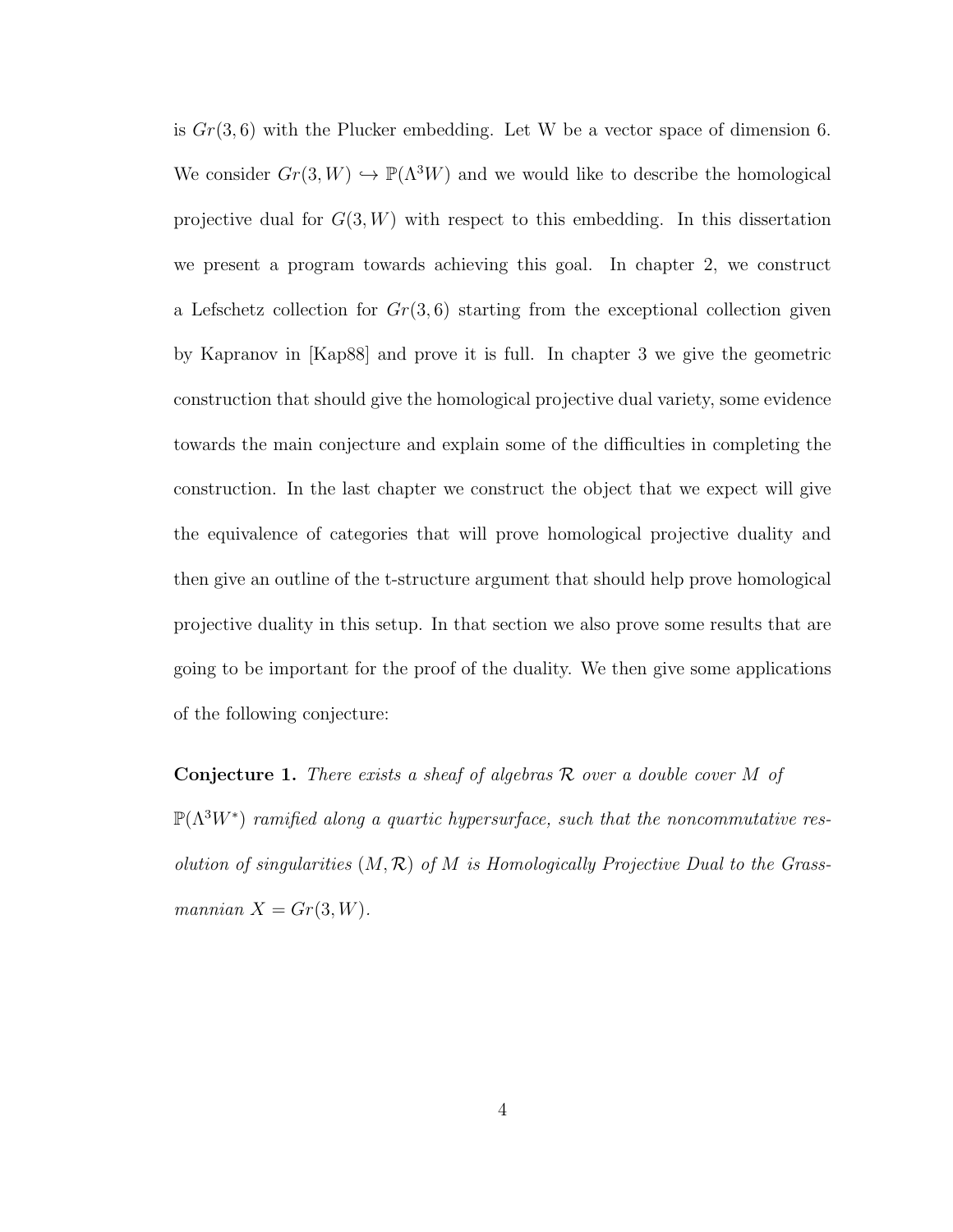# Chapter 2

# Preliminaries

In this section we will present the context in which we are working and define the notions that we need. We will work over  $\mathbb{C}$ , the field of complex numbers. The bounded derived category of coherent sheaves on an algebraic variety  $X$  will be denoted by  $D^b(X)$  (while  $D(X)$  will be the unbounded derived category of coherent sheaves,  $D^{-}(X)$  will be the unbounded below and  $D^{+}(X)$  will be the unbounded above derived category of coherent sheaves). Within this setup we will denote all our derived functors as  $\otimes$  (for the derived tensor product),  $R\mathcal{H}om(F, G)$  (for the local  $R\mathcal{H}$ om complex),  $f_*, f^*, f^!$  (for the derived pushforward, pullback and twisted pullback functors).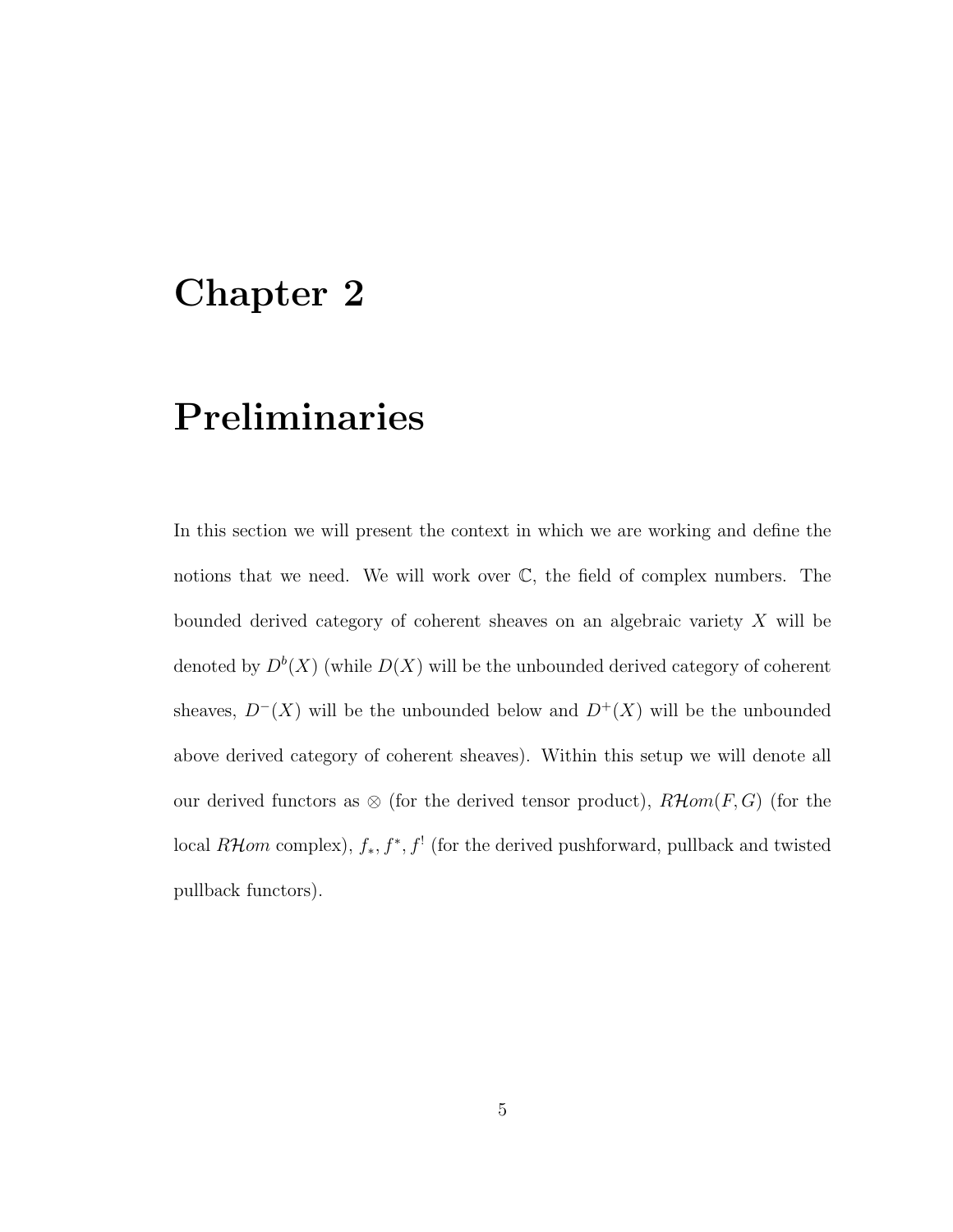### 2.1 Lefschetz decompositions

We first recall the definition of a semiorthogonal decomposition of a triangulated category.

**Definition 2.** [BO02] A collection  $A_1, \ldots, A_n$  of full triangulated subcategories in a triangulated category  $\mathcal T$  is called a **semiorthogonal decomposition** of  $\mathcal T$  if the following two conditions hold:

(i)  $\text{Hom}_T(\mathcal{A}_i, \mathcal{A}_j) = 0$  if  $i > j$ ,

(ii) For every object  $T \in \mathcal{T}$  there exists a chain of morphisms  $0 = T_n \to T_{n-1} \to$  $\cdots \rightarrow T_1 \rightarrow T_0 = T$  such that the cone of the morphism  $T_i \rightarrow T_{i-1}$  is in  $\mathcal{A}_i$  for  $i=1,\ldots,n.$ 

**Definition 3.** A full triangulated subcategory  $A$  of a triangulated category  $T$  is called **right(left)** admissible if the inclusion functor  $A \hookrightarrow \mathcal{T}$  has a right (respectively left) adjoint. A will be called **admissible** if it is both right and left admissible.

Let now X be an algebraic variety with  $O_X(1)$  an ample line bundle on it.

Definition 4. [Kuz07] A Lefschetz decomposition of the derived category  $D<sup>b</sup>(X)$  is a semiorthogonal decomposition of the form

$$
D^{b}(X) = \langle A_0, A_1(1), ..., A_{k-1}(k-1) \rangle,
$$

where  $0 \subset A_{k-1} \subset A_{k-2} \subset ... \subset A_0 \subset D^b(X)$  is a chain of admissible subcategories of  $D^b(X)$ .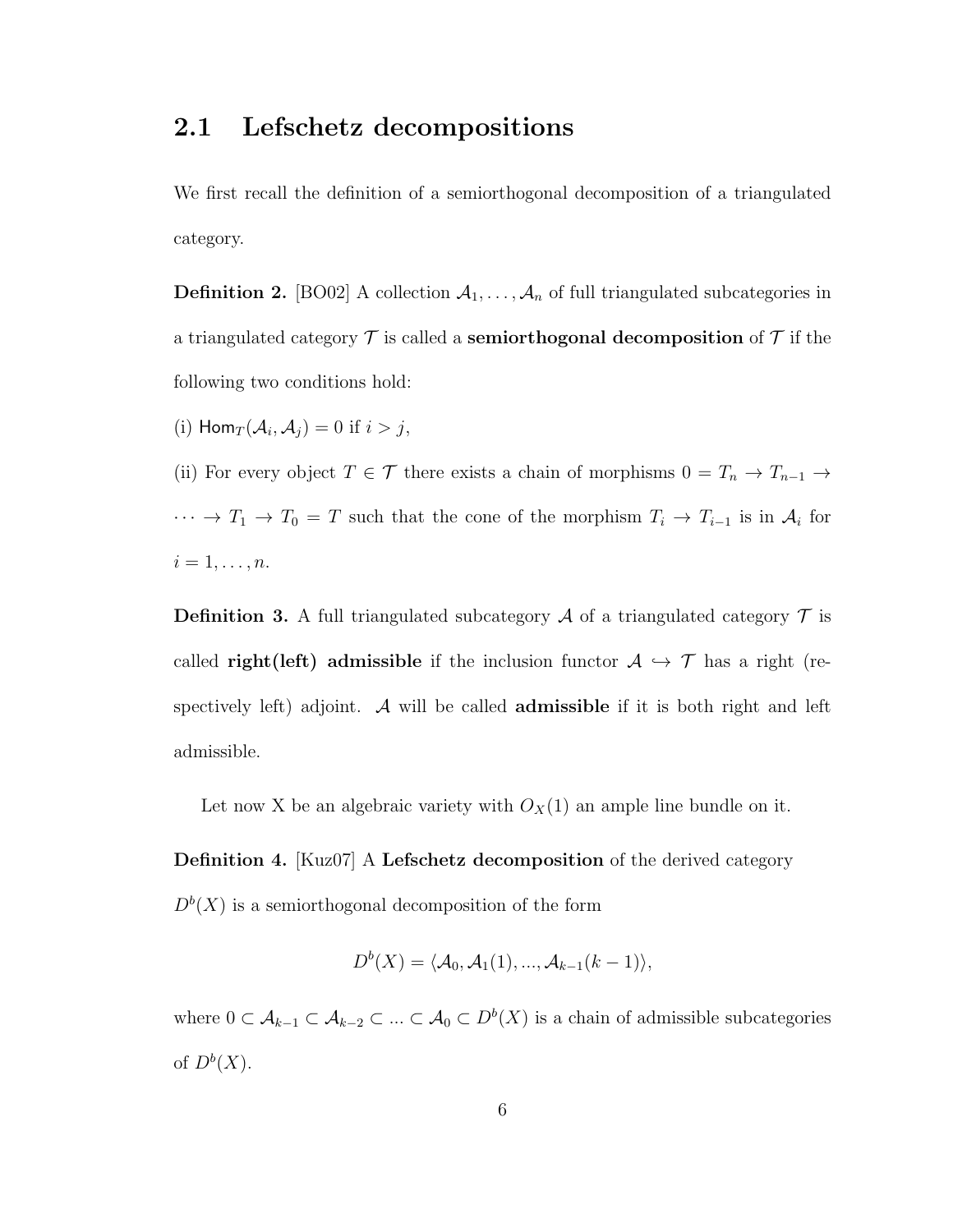We will also need the notion of an exceptional object (collection).

#### Definition 5.

1. An object E in  $D^b(X)$  is called **exceptional** if  $\text{Hom}(E, E) = \mathbb{C}$  and  $\mathsf{Ext}^i(E,E) = 0$  for all  $i \neq 0$ .

2. A collection  $(E_1, \ldots, E_n)$  of objects in  $D^b(X)$  is called **exceptional** if for each i the object  $E_i$  is exceptional and for all  $i > j$  we have  $\text{Ext}^{\bullet}(E_i, E_j) = 0$ .

3. A collection  $(E_1, \ldots, E_n)$  of objects in  $D^b(X)$  is called **full** if the triangulated category generated by these objects is the whole  $D^b(X)$ .

### 2.2 Homological Projective Duality

Let X be as above, with a Lefschetz decomposition on its bounded derived category of coherent sheaves with respect to a line bundle  $O_X(1)$  coming from a projective morphism  $f: X \to \mathbb{P}(V)$ . Let  $\mathcal{X} \subset X \times \mathbb{P}(V^*)$  be the universal hyperplane section of X.

**Definition 6.** [Kuz07] An algebraic variety Y with a projective morphism  $q$ :  $Y \to \mathbb{P}(V^*)$  is called **Homologically Projective Dual** to  $f : X \to \mathbb{P}(V)$  with respect to a given Lefschetz decomposition as above, if there exists an object  $\mathcal{E} \in$  $D^b(\mathcal{X} \times_{\mathbb{P}(V^*)} Y)$  such that the kernel functor  $\Phi = \Phi_{\mathcal{E}} : D^b(Y) \to D^b(\mathcal{X})$  is fully faithful and gives the following semiorthogonal decomposition

$$
D^{b}(\mathcal{X}) = \langle \Phi(D^{b}(Y)), \mathcal{A}_{1}(1) \boxtimes D^{b}(\mathbb{P}(V^{*})), ..., \mathcal{A}_{k-1}(k-1) \boxtimes D^{b}(\mathbb{P}(V^{*})) \rangle
$$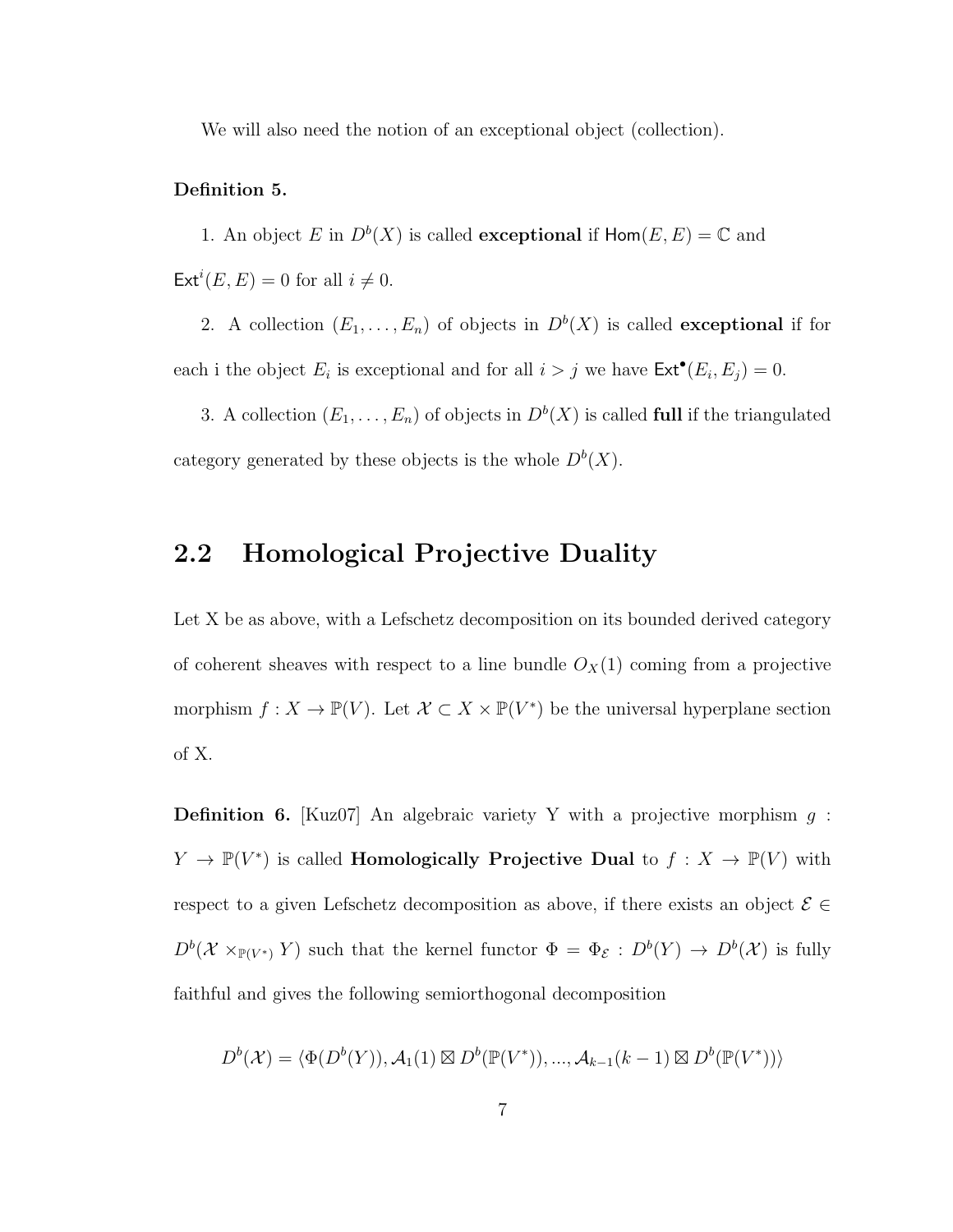Now, for each linear subspace  $L \subset V^*$  we consider the corresponding linear sections of X and Y,  $X_L = X \times_{\mathbb{P}(V)} \mathbb{P}(L^{\perp})$  and  $Y_L = Y \times_{\mathbb{P}(V^*)} \mathbb{P}(L)$ , where  $L^{\perp} \subset V$ is the orthogonal subspace to  $L \subset V$ . If we take n to be the dimension of V, we have the following theorem

Theorem 7.  $Kuz07$ 

If  $Y$  is Homologically Projective Dual to  $X$  then

(i) Y is smooth and  $D^b(Y)$  admits a **dual Lefschetz decomposition**  $D^b(Y)$  =  $\langle \mathcal{B}_{j-1}(1-j),...,\mathcal{B}_1(-1),\mathcal{B}_0\rangle$ , where  $0\subset \mathcal{B}_{j-1}\subset \mathcal{B}_{j-2}\subset ... \subset \mathcal{B}_0\subset D^b(Y)$ 

(ii) For any linear subspace  $L \subset V^*$ ,  $dim(L) = r$ , such that  $dim X_L = dim X - r$ and  $dimY_L = dimY + r - n$ , there exists a triangulated category  $\mathcal{C}_L$  and semiorthogonal decompositions  $D^b(X_L) = \langle \mathcal{C}_L, \mathcal{A}_r(1), ..., \mathcal{A}_{i-1}(i-r) \rangle$  and  $D^b(Y_L) = \langle \mathcal{B}_{j-1}(N - \mathcal{A}_{j-1}(i)) \rangle$  $r - j$ , ...,  $\mathcal{B}_{N-r}(-1)$ ,  $\mathcal{C}_L$ .

### 2.3 Lefschetz decompositions and noncommuta-

### tive resolutions of singularities

Here we present the main results of [Kuz08c]. The main construction in that paper gives a categorical resolution of singularities in a special situation, situation that can be applied to prove homological projective duality for  $Gr(2,6)$ ,  $Gr(2,7)$  and then hopefully  $Gr(3,6)$ .

First, let us define what a categorical resolution means in this context.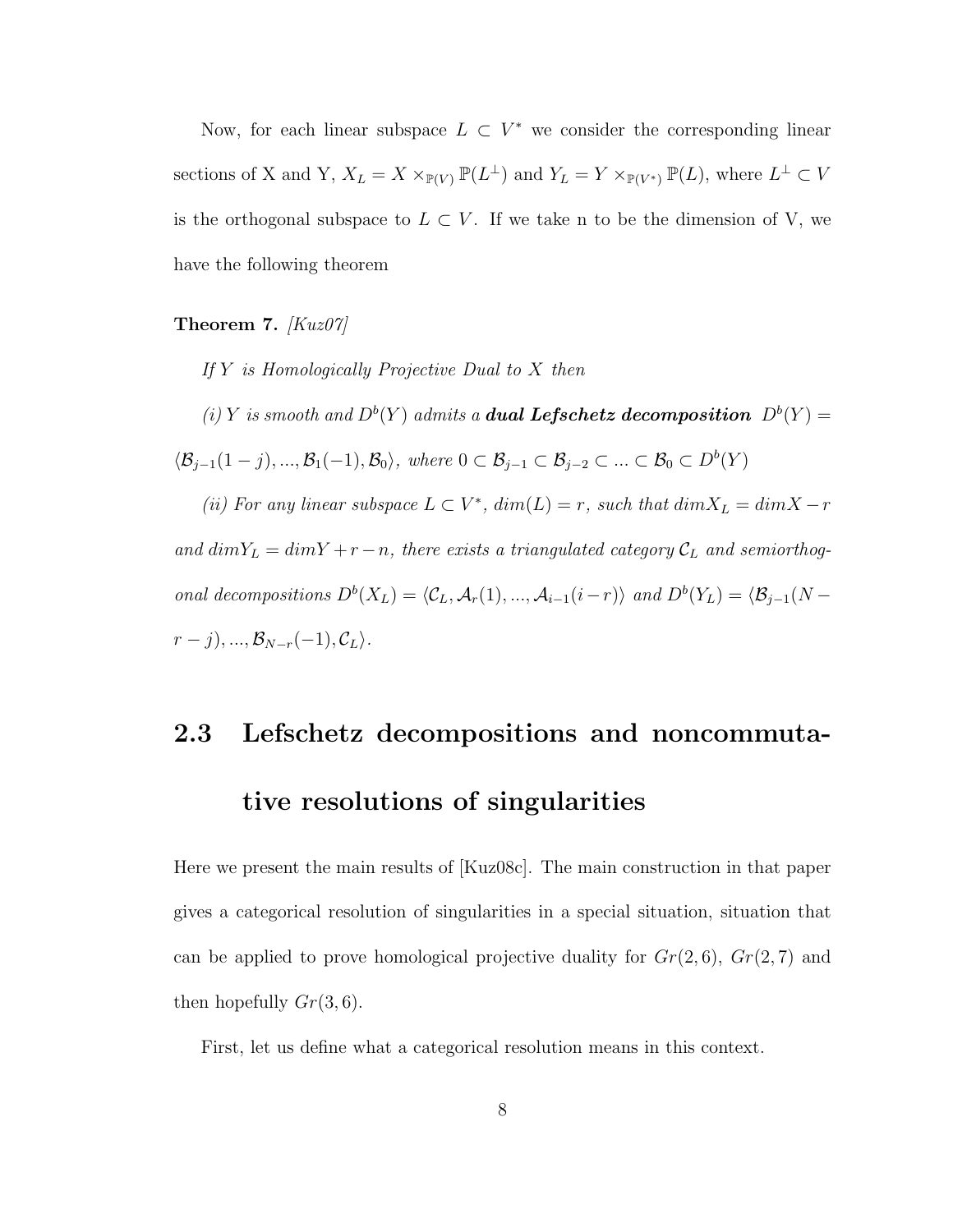**Definition 8.** [Kuz08c] A categorical resolution of a triangulated category  $\mathcal{D}$  is a regular triangulated category  $\widetilde{\mathcal{D}}$  and a pair of functors

$$
\pi_* : \widetilde{\mathcal{D}} \to \mathcal{D}, \qquad \pi^* : \mathcal{D}^{\text{perf}} \to \widetilde{\mathcal{D}},
$$

such that  $\pi^*$  is left adjoint to  $\pi_*$  on  $\mathcal{D}^{\text{perf}}$ , that is

$$
\mathsf{Hom}_{\widetilde{\mathcal{D}}}(\pi^*F, G) \cong \mathsf{Hom}_{\mathcal{D}}(F, \pi_*G) \qquad \text{for any } F \in \mathcal{D}^{\mathsf{perf}}, \, G \in \widetilde{\mathcal{D}},
$$

and the natural morphism of functors  $id_{\mathcal{D}^{\text{perf}}} \to \pi_* \pi^*$  is an isomorphism.

Let  $\pi : \widetilde{Y} \to Y$  be a resolution of rational singularities and assume that the exceptional locus of  $\pi$  is an irreducible divisor  $\widetilde{Z} \subset \widetilde{Y}$ . Let  $L = N^*_{\widetilde{Z}/\widetilde{Y}}$ be the conormal bundle, and let

$$
D^{b}(\widetilde{Z})=\langle \mathcal{B}_{m-1}\otimes L^{1-m}, \mathcal{B}_{m-2}\otimes L^{2-m},\ldots,\mathcal{B}_1\otimes L^{-1},\mathcal{B}_0\rangle
$$

be a Lefschetz decomposition such that  $p^*(\mathcal{D}^{perf}(Z)) \subset \mathcal{B}_0$  and  $\mathcal{B}_0$  is stable with respect to tensoring by  $p^*(\mathcal{D}^{perf}(Z))$ , where  $Z = \pi(\tilde{Z}) \subset Y$  and  $p = \pi_{|\tilde{Z}} : \tilde{Z} \to Z$ . Let  $i : \tilde{Z} \to \tilde{Y}$  be the embedding. Denote by  $\tilde{\mathcal{D}}$  the full subcategory of  $\mathcal{D}^b(\tilde{Y})$ consisting of objects  $F \in \mathcal{D}^b(\tilde{Y})$  such that  $i^*F \in \mathcal{B}_0 \subset \mathcal{D}^b(\tilde{Z})$ . Then the functor  $\pi^*: \mathcal{D}^{\text{perf}}(Y) \to \mathcal{D}^b(\tilde{Y})$  factors through  $\mathcal{D}^{\text{perf}}(Y) \to \tilde{\mathcal{D}}$  and the restriction of the functor  $\pi_*$  to  $\widetilde{\mathcal{D}}$  is its right adjoint.

**Theorem 9.** [Kuz08c] The triangulated category  $\tilde{\mathcal{D}}$  with functors  $\pi_*$  and  $\pi^*$  is a categorical resolution of  $\mathcal{D}^b(Y)$ . Moreover, there exists a semiorthogonal decomposition

$$
\mathcal{D}^{b}(\widetilde{Y})=\langle i_{*}(\mathcal{B}_{m-1}\otimes L^{1-m}), i_{*}(\mathcal{B}_{m-2}\otimes L^{2-m}),\ldots, i_{*}(\mathcal{B}_{1}\otimes L^{-1}), \widetilde{\mathcal{D}}\rangle.
$$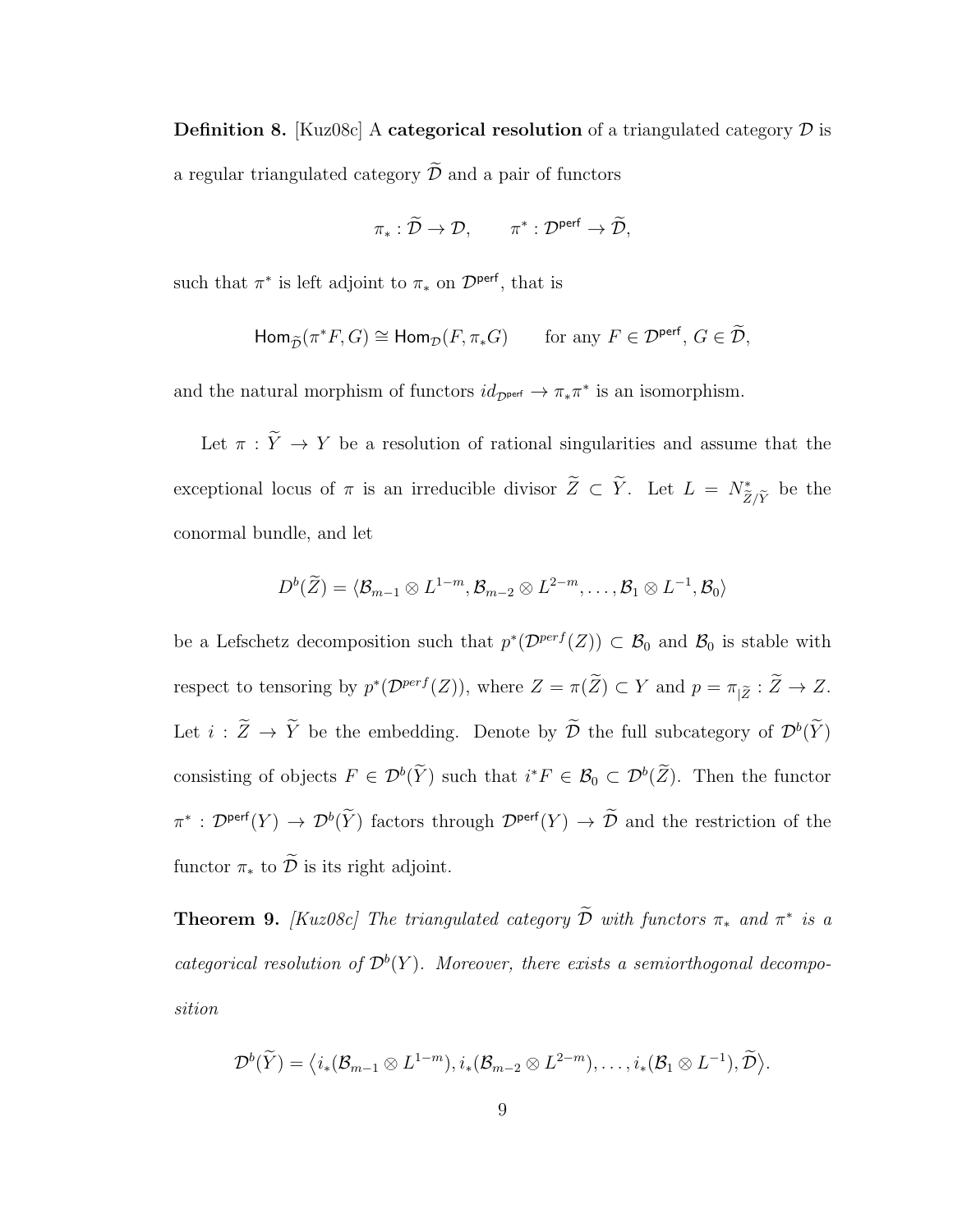Finally, if Y is Gorenstein,  $\mathcal{B}_{m-1} = \mathcal{B}_{m-2} = \cdots = \mathcal{B}_1 = \mathcal{B}_0$  and  $K_{\tilde{Y}} = \pi^* K_Y +$  $(m-1)\overline{Z}$  then  $\overline{\mathcal{D}}$  is a crepant categorical resolution of  $\mathcal{D}^b(Y)$ .

Another important question is when a resolution constructed this way is noncommutative in the sense of Van den Bergh.

A vector bundle E on  $\widetilde{Y}$  is called **tilting** over Y if the pushforward  $\pi_* \mathcal{E} nd E$  is a pure sheaf (i.e.  $R^{>0}\pi_*\mathcal{E}nd E = 0$ ).

**Theorem 10.** [Kuz08c] Assume that there exists a vector bundle E on  $\widetilde{Y}$  such that the category  $\mathcal{B}_0 \subset \mathcal{D}^b(\tilde{Z})$  is generated by  $i^*E$  and E is tilting over Y. Assume also that  $\mathcal{B}_0$  is admissible and  $\mathcal{J}_{\widetilde{Z}}=\pi^{-1}\mathcal{J}_Z\cdot\mathcal{O}_{\widetilde{Y}}$ . Then the sheaf of algebras  $\mathcal{A}=\pi_*\mathcal{E}$ nd E has finite homological dimension and the category  $\widetilde{\mathcal{D}}\cong \mathcal{D}^b(Y,\mathcal{A})$  is a noncommutative resolution of  $\mathcal{D}^b(Y)$ . Moreover, if Y is Gorenstein,  $\mathcal{B}_{m-1} = \mathcal{B}_{m-2} = \cdots =$  $\mathcal{B}_1 = \mathcal{B}_0$  and  $K_{\widetilde{Y}} = \pi^* K_Y + (m-1)\widetilde{Z}$  then  $\mathcal{D}^b(Y, \mathcal{A})$  is a noncommutative crepant resolution of  $\mathcal{D}^b(Y)$ .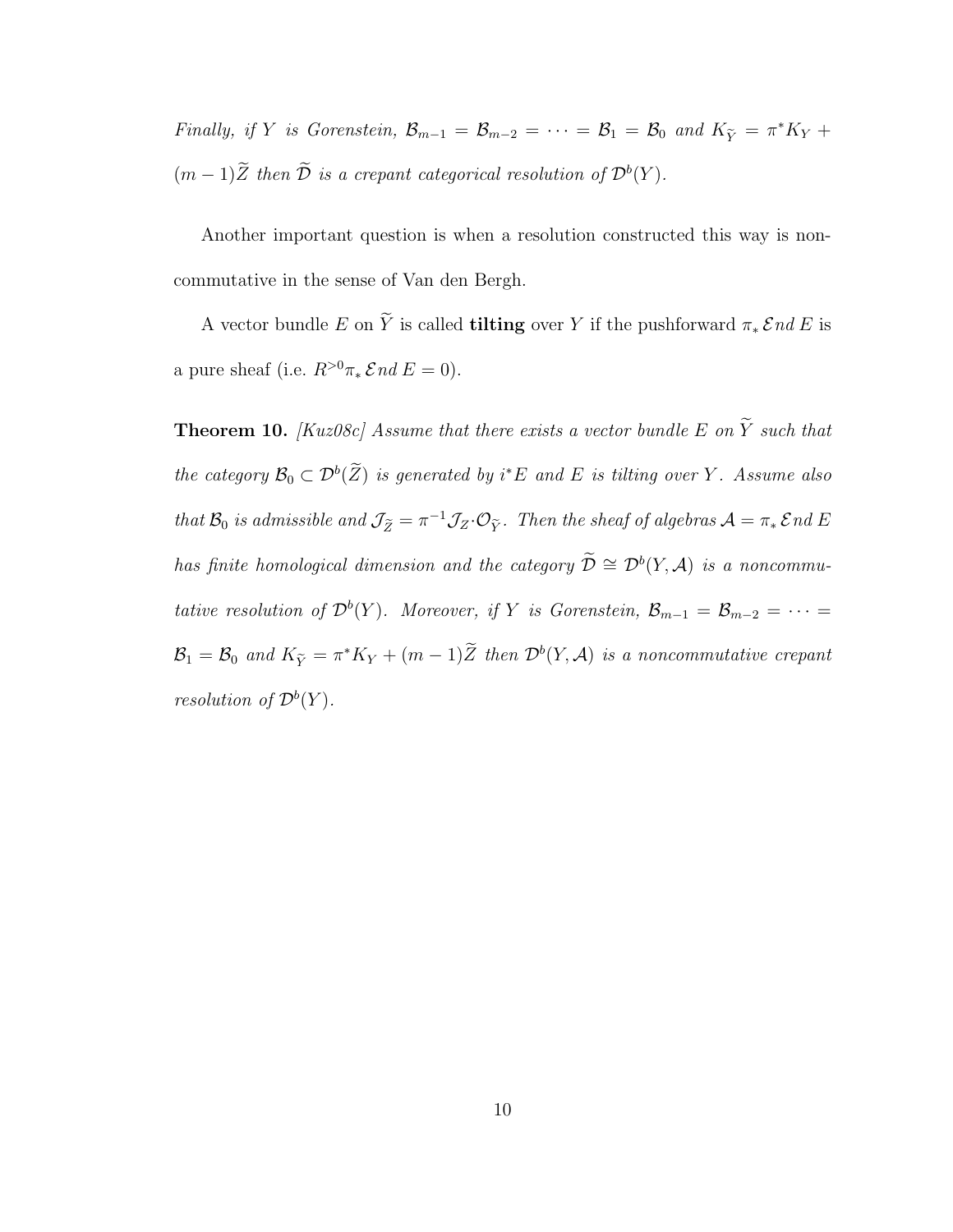# Chapter 3

# A Lefschetz collection for Gr(3,6)

In this chapter we will construct a Lefschetz decomposition for  $D^b(Gr(3,6))$  with respect to  $\mathcal{O}_X(1) = \Lambda^3 \mathcal{U}^*$  that gives the Plucker embedding into  $\mathbb{P}(\Lambda^3 W^*)$ .

### 3.1 The Borel-Weil-Bott Theorem

The Borel-Weil-Bott theorem can be used to compute the cohomology of equivariant vector bundles on Grassmannians. More generally, it helps calculate cohomology of line bundles on the flag variety of a semisimple algebraic group. However, we are only interested here in the Grassmanian case, so in particular we will only discuss the theorem for the group  $GL(n, C)$ .

Let W be an n-dimensional vector space over  $\mathbb C$ . For a partition of a number d  $\alpha = (a_1, \ldots, a_k)$ , we can associate the Young diagram which has k rows and each row has length  $a_i$ . In [FH91], [Ful97] the authors define the Schur module  $\mathcal{S}_{\alpha}(W)$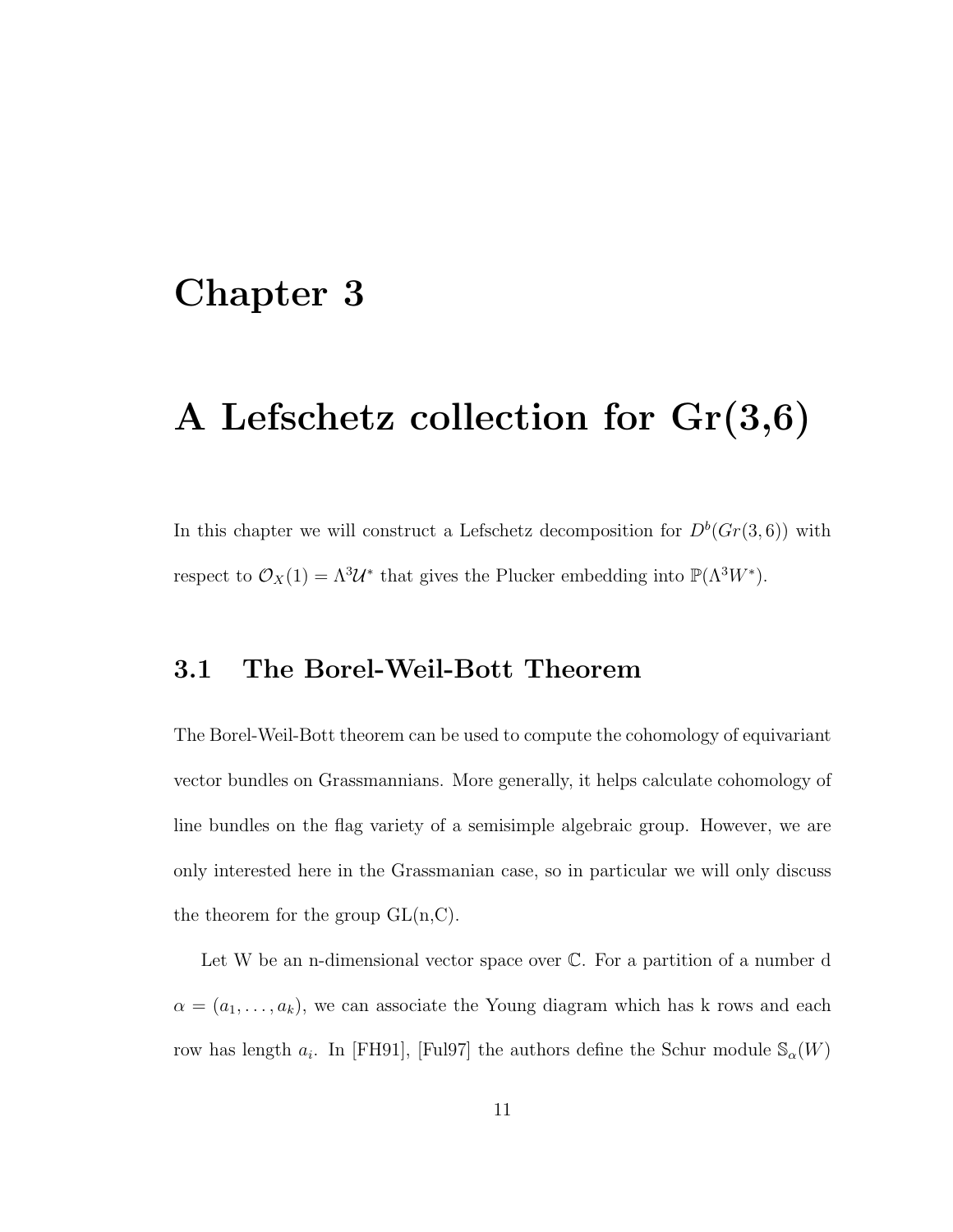corresponding to  $\alpha$  and prove that the construction is functorial in W. One way this was realized is  $\mathbb{S}_{\alpha}(W) = W^{\otimes d} \cdot c_{\alpha} = W^{\otimes d} \otimes_{\mathbb{C}[S_d]} W_{\alpha}$ , where  $c_{\alpha}$  is the Young symmetrizer corresponding to  $\alpha$  and  $W_{\alpha}$  is the irreducible representation of  $S_d$ (permutation group on a set of d elements) corresponding to  $\alpha$ . In particular, one can see that for the partitions of d,  $d = (d, 0, 0, \dots, 0) = (d)$  and  $d = (1, 1, \dots, 1) =$  $(1^d)$ , the corresponding Schur modules are  $\mathcal{S}_{(d)} = S^d W$  and  $\mathcal{S}_{(1^d)}(W) = \Lambda^d W$  (the d-symmetric power of W and the d-exterior power, respectively). These all give irreducible representations of  $GL(W)$ . The following theorem now describes all irreducible complex representations of  $GL(W)$ :

#### Theorem 11.  $\overline{FH91}$

Every irreducible representation of  $GL(W)$  is isomorphic to  $\mathbb{S}_{\alpha}(W) \otimes (\Lambda^n W)^{\otimes d}$ for some partition  $\alpha = (a_1, \ldots, a_{n-1})$  and  $d \in \mathbb{Z}$ .

Now, we can identify the k-th fundamental weight (which is the highest weight of the representation  $\Lambda^k W$ ) with the vector  $(1, 1, \ldots, 1, 0, \ldots, 0) \in \mathbb{Z}^n$  (via the standard identification of the weight lattice of the group  $GL(W)$  with  $\mathbb{Z}^n$ ). By doing this, we see that the dominant weights of  $GL(W)$  are exactly those weights  $(a_1, \ldots, a_n)$ given by sequences of integers for which  $a_1 \ge a_2 \ge \ldots \ge a_n$ . Using the theorem now, we see that the partition corresponding to an irreducible representation of  $GL(W)$ with highest weight  $a = (a_1, a_2, \dots, a_n)$  is  $\alpha = (a_1 - a_n, \dots, a_{n-1} - a_n)$  and  $m = a_n$ . Using this description, for any sequence of nonincreasing integers  $\alpha = (a_1, \ldots, a_n)$ , we denote by  $\Sigma^{\alpha}W = \Sigma^{a_1,\dots,a_n}W$  the corresponding representation of  $GL(W)$  (so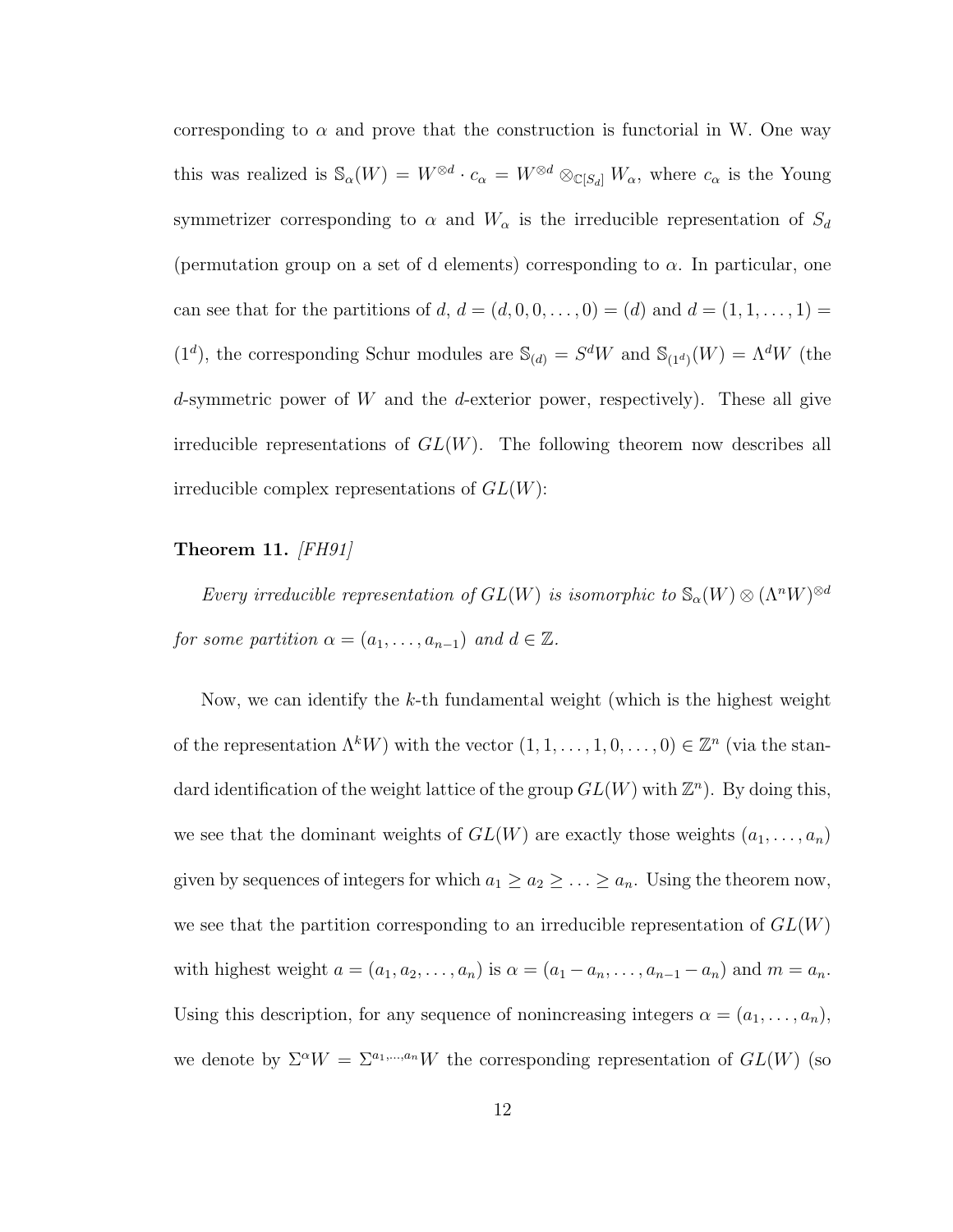we essentially extend the definition of the Schur functor to negative integer values of the  $a_i$ 's, but we follow the notation of [Kuz08b] from now on). Note that with this notation,  $\Sigma^{a_1,...,a_n} W^* = \Sigma^{-a_n,...,-a_1} W$ .

In order to formulate the Borel-Weil-Bott theorem and its applications to  $Gr(3, 6)$  we need some more notation. Let  $\rho = (n, n-1, \ldots, 1)$  and  $\alpha = (a_1, \ldots, a_n)$ a sequence of nonincreasing integers. The permutation group  $S_n$  on n letters acts naturally on the weight lattice  $\mathbb{Z}^n$ :

$$
\sigma(a_1,\ldots,a_n)=(a_{\sigma(1)},\ldots,a_{\sigma(n)}).
$$

Using the notation in [Wey03], we define the dotted action of  $S_n$  on  $\mathbb{Z}^n$  by

$$
\sigma \cdot (\alpha) = \sigma(\alpha + \rho) - \rho.
$$

Let now F be the flag variety of  $GL(W)$ . It comes equipped with the collection of tautological bundles  $U_i$  of rank i (for  $i = 1, ..., n - 1$ ) and for any sequence  $\alpha$  we define

$$
L_{\alpha}=(\mathcal{U}_1)^{-a_1}\otimes(\mathcal{U}_2/\mathcal{U}_1)^{-a_2}\otimes\ldots\otimes(W/\mathcal{U}_{n-1})^{-a_n}.
$$

The Borel-Weil-Bott theorem gives us a way to compute the cohomology of these line bundles  $L_{\alpha}$  on F.

#### **Theorem 12.** [Dem76][Wey03]

Let  $\alpha \in \mathbb{Z}^n$  be a dominant weight and let  $L_{\alpha}$  be the corresponding line bundle on F. Then one of the two mutually exclusive possibilities occurs:

(1) There exists  $\sigma \in S_n$ ,  $\sigma \neq id$ , such that  $\sigma \cdot \alpha = \alpha$ . Then  $H^{\bullet}(F, L_{\alpha}) = 0$ .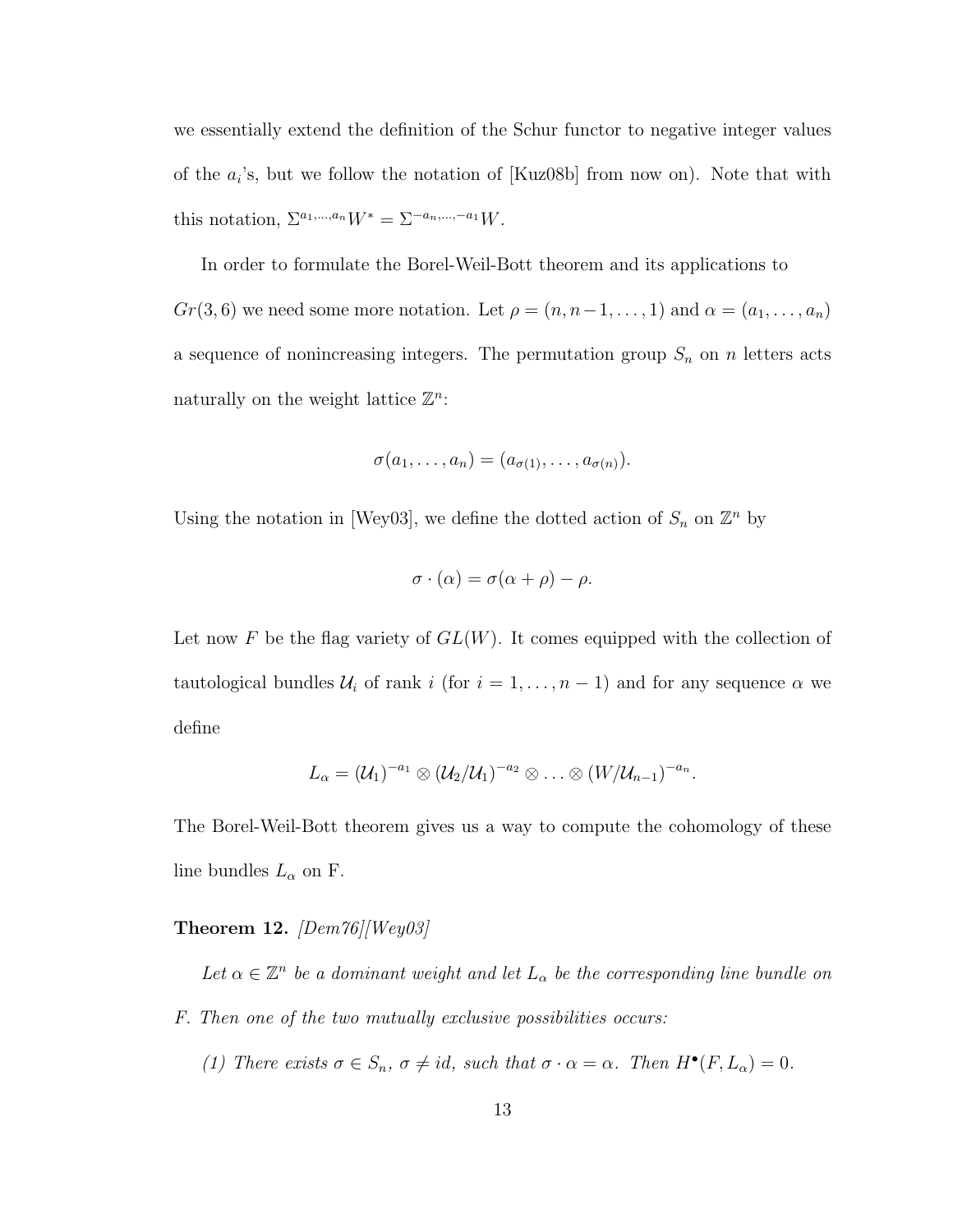(2) There exists a unique  $\sigma \in S_n$  such that  $\sigma \cdot \alpha$  is nonincreasing. Then

$$
H^{k}(F, L_{\alpha}) = \begin{cases} \sum^{\sigma \cdot \alpha} W^{*}, & \text{if } k = length(\sigma) \\ 0, & \text{otherwise} \end{cases}
$$

Now let W be a n dimensional vector space over  $\mathbb C$  and  $X = Gr(k, W)$  the Grassmannian of k dimensional subspaces in W. Let  $\mathcal{U} \subset W \otimes \mathcal{O}_X$  be the tautological rank k bundle on X. We will write  $W/\mathcal{U}$  and  $\mathcal{U}^{\perp}$  for the corresponding quotient bundle and, respectively, its dual. We have the following exact sequences that we will use extensively in what follows:

$$
0 \to \mathcal{U} \to W \otimes \mathcal{O}_X \to W/\mathcal{U} \to 0
$$

and

$$
0 \to \mathcal{U}^{\perp} \to W^* \otimes \mathcal{O}_X \to \mathcal{U}^* \to 0.
$$

Let  $\pi : F \to X$  be the canonical projection from the flag variety of  $GL(W)$  to  $Gr(k, W)$ . The following proposition gives us a nice description of the  $GL(W)$ equivariant bundles on X (since every such bundle is isomorphic to  $\Sigma^{\beta}U^* \otimes \Sigma^{\gamma}U^{\perp}$ for  $\beta$  and  $\gamma$  nonincreasing sequences in  $\mathbb{Z}^k$  and  $\mathbb{Z}^{n-k}$ :

#### Proposition 13. [Kap88]

Let  $\beta \in \mathbb{Z}^k$  and  $\gamma \in \mathbb{Z}^{n-k}$  be nonincreasing sequences and  $\alpha = (\beta, \gamma) \in \mathbb{Z}^n$ . Then we have  $\pi_* L_\alpha \cong \Sigma^\beta \mathcal{U}^* \otimes \Sigma^\gamma \mathcal{U}^\perp$ .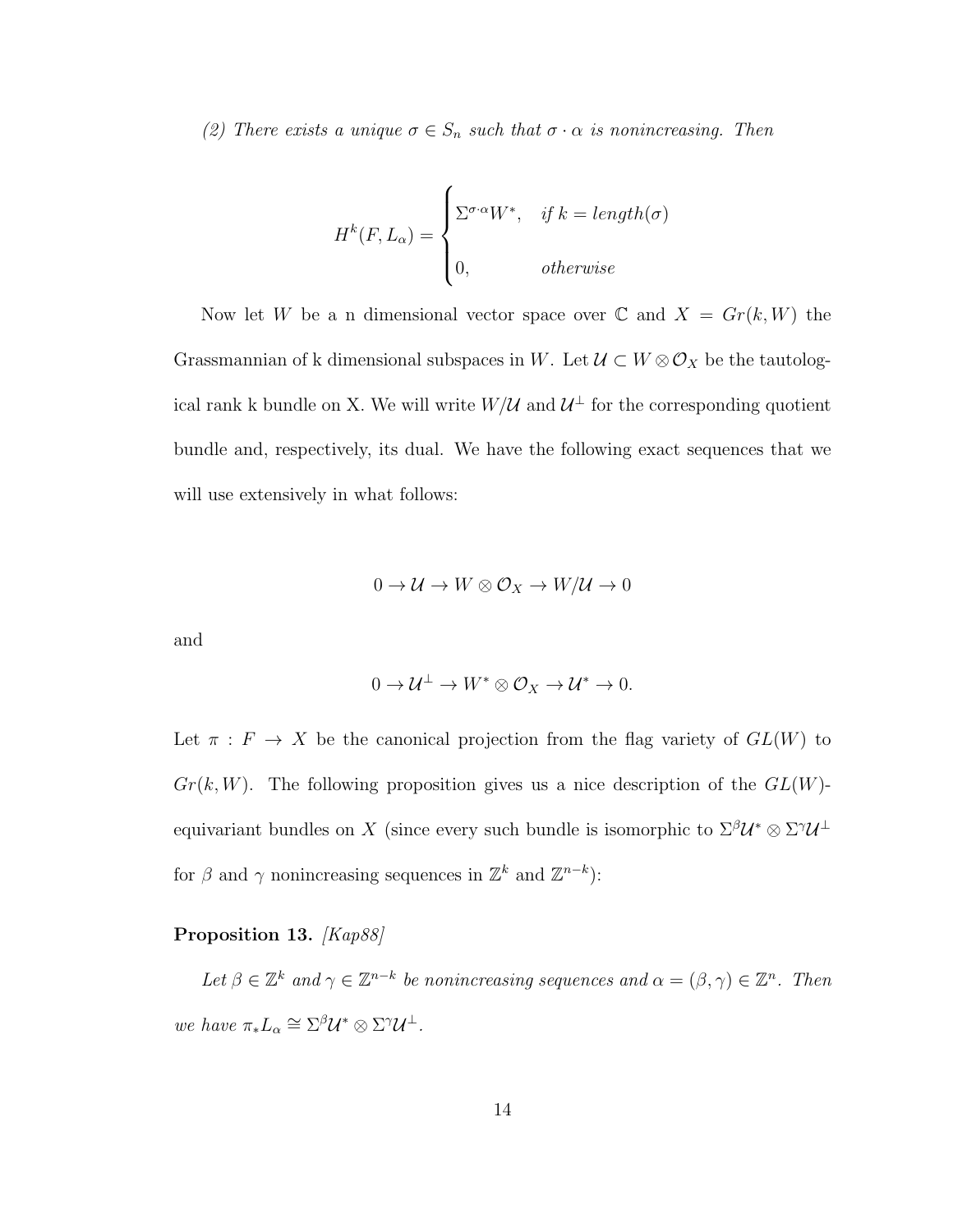Thus, together with the BWB theorem for the flag variety of  $GL(W)$  we get the following:

**Proposition 14.** Consider a weight  $\alpha = (a_1, \ldots, a_n)$  such that  $a_i \ge a_{i+1}$  for all  $i \neq k$ . Then one of the following mutually exclusive cases occurs:

(1) There exists  $\sigma \in S_n$ ,  $\sigma \neq id$ , such that  $\sigma \cdot \alpha = \alpha$ . Then

$$
H^{\bullet}(X, \Sigma^{\beta} \mathcal{U}^* \otimes \Sigma^{\gamma} \mathcal{U}^{\perp}) = 0.
$$

(2) There exists a unique  $\sigma \in S_n$  such that  $\sigma \cdot \alpha$  is nonincreasing. Then

$$
H^{k}(X, \Sigma^{\beta}U^* \otimes \Sigma^{\gamma}U^{\perp}) = \begin{cases} \Sigma^{\sigma \cdot \alpha}W^*, & \text{if } k = length(\sigma) \\ 0, & \text{otherwise} \end{cases}
$$

Before moving on to the construction of a Lefschetz decomposition on  $Gr(3, 6)$ let us mention Bott's algorithm which is useful in the actual calculations. If we start with  $\alpha = (a_1, \ldots, a_n) = (\beta, \gamma)$  as above, the permutation  $\sigma_i = (i, i + 1)$  will act on  $\mathbb{Z}^n$  by  $\sigma_i \cdot \alpha = (a_1, \ldots, a_{i-1}, a_{i+1} - 1, a_i + 1, a_{i+2}, \ldots, a_n)$ . If  $\alpha$  is not nonincreasing then we apply the  $\sigma_i$ 's at the points where the sequence is increasing, trying to move the smaller numbers to the right. If at some point we get that  $a_{i+1} = a_i + 1$ then  $\sigma_i$  fixes our element of  $\mathbb{Z}^n$  and in this case  $H^{\bullet}(X, \Sigma^{\beta} \mathcal{U}^* \otimes \Sigma^{\gamma} \mathcal{U}^{\perp}) = 0$ . If, after applying this process j times, we transform  $\alpha$  into a nonincreasing sequence  $\alpha'$  then

$$
H^{k}(X, \Sigma^{\beta} \mathcal{U}^* \otimes \Sigma^{\gamma} \mathcal{U}^{\perp}) = \begin{cases} \Sigma^{\alpha'} W^*, & \text{if } k = j \\ 0, & \text{otherwise} \end{cases}
$$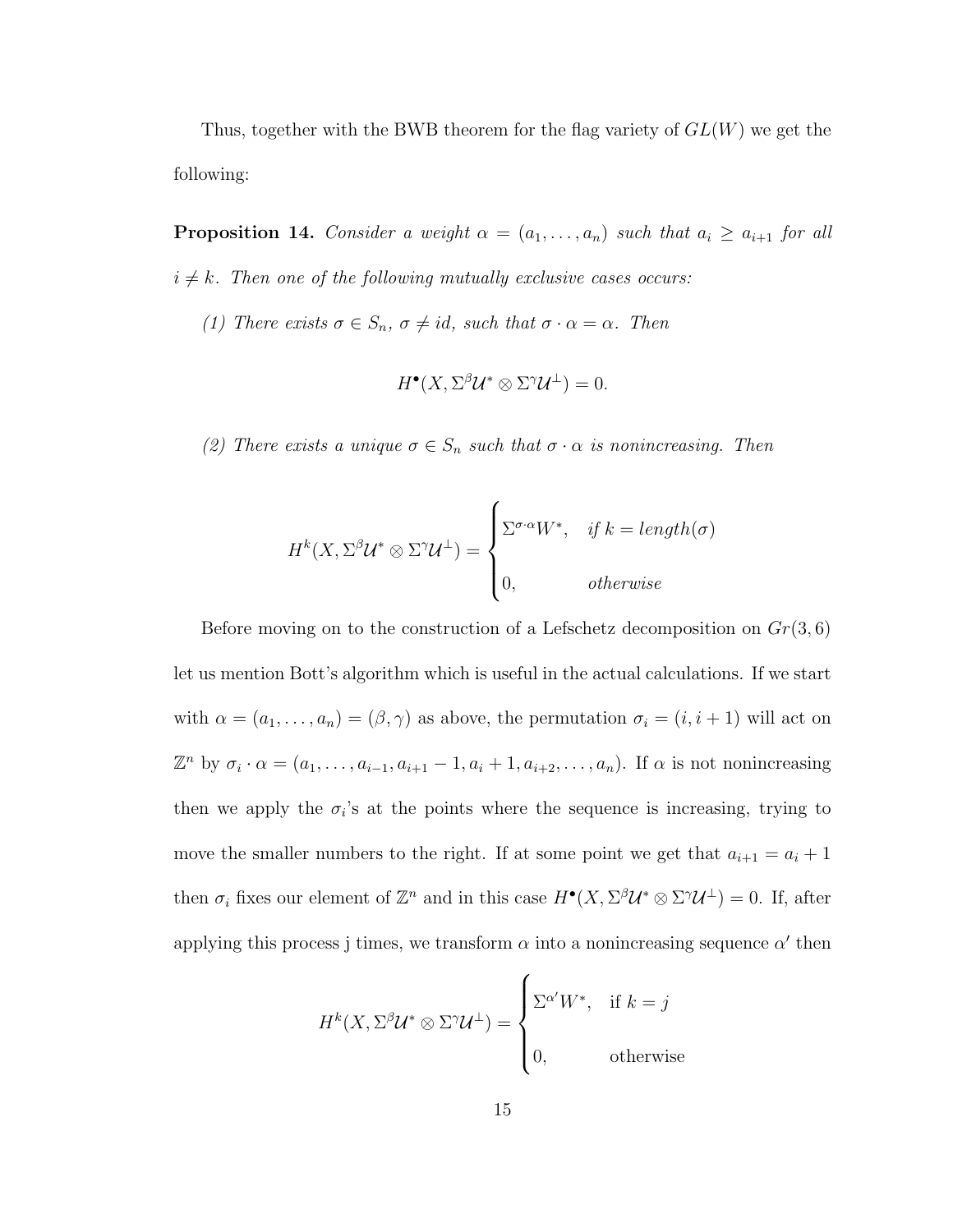Note that this also tells us that if  $\alpha$  was nonincreasing to start with, the above statement holds for j=0.

# 3.2 The Construction of the Lefschetz collection on Gr(3,6)

As in the previous section, let  $\mathcal U$  denote the tautological rank k subbundle on  $Gr(k, W)$ , the Grassmannian of k-dimensional subspaces in an n-dimensional vector space. We denote with the same letter the corresponding principal  $GL(k)$ bundle on  $Gr(k, W)$ . We will consider a nonincreasing collection of k integers  $\alpha = (a_1 \ge a_2 \ge ... \ge a_k)$  as a dominant weight of the group  $GL(k)$  and we will denote by  $\Sigma^{\alpha}(\mathcal{U})$  the vector bundle associated with the  $GL(k)$  representation of highest weight  $\alpha$ . In [Kap88] it was shown that the collection of vector bundles  ${\Sigma}^a \mathcal{U}^* | n - k \ge a_1 \ge \ldots \ge a_k \ge 0$  is a full exceptional collection on  $Gr(k, n)$ . In particular, we have a full exceptional collection for  $Gr(3, 6)$ . The bundles  $E_0 = O_X$ ,  $E_1 = \mathcal{U}^*, E_2 = \Lambda^2 \mathcal{U}^*, E_3 = \Sigma^{2,1} \mathcal{U}^*$  are exceptional on  $X = Gr(3,6)$  by the above.

We define  $\mathcal{A}_0 = \mathcal{A}_1 = \langle E_0, E_1, E_2, E_3 \rangle$  and  $\mathcal{A}_i = \langle E_0, E_1, E_2 \rangle$ , for  $i = 2, ..., 5$ . The main result of this chapter is:

**Theorem 15.** On X, the subcategories  $A_5 \subset \ldots \subset A_1 \subset A_0$  give a Lefschetz decomposition  $D^b(X) = \langle A_0, A_1(1), \ldots, A_5(5) \rangle$ .

Before we proceed to the proof of the theorem, let us note the following obvious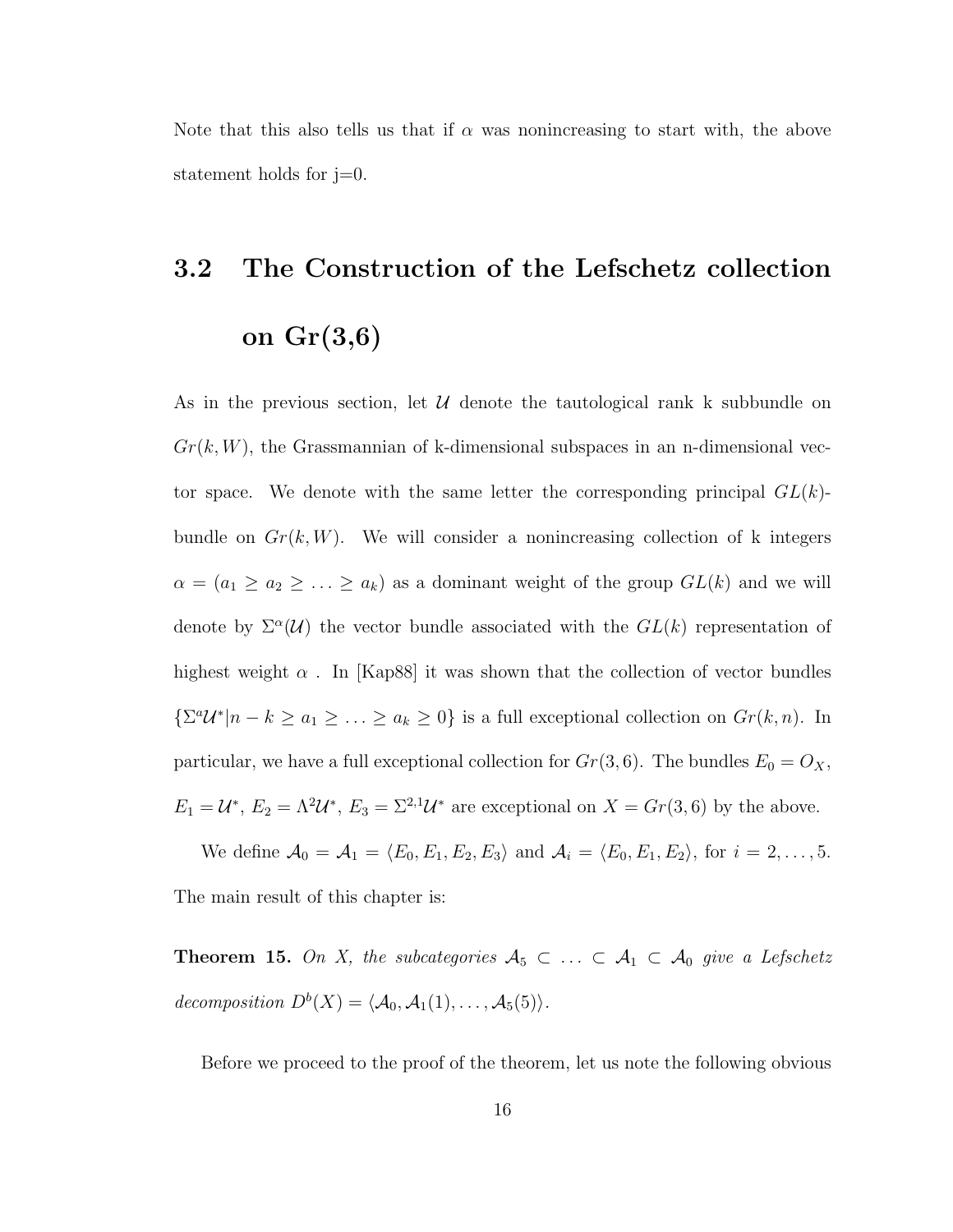lemma:

**Lemma 16.** Let  $\mathcal{A}_i$  with  $i = 0, \ldots, 5$  be the subcategories of  $D^b(X)$  defined above. The collection  $A_0, A_1(1), \ldots, A_5(5)$  is exceptional if and only if  $A_0$  is an exceptional collection and  $\text{Ext}^{\bullet}(E_p, E_q(-k)) = 0$  for  $1 \leq k \leq 5$ ,  $0 \leq p \leq a_k$  (where  $a_k = 3$  for  $k = 1, 2$  and  $a_k = 2$  for  $k = 3, 4, 5)$  and  $1 \le q \le 3$ .

We can now proceed to the proof of the theorem.

*Proof.* There are two things that we need to do. First we will show, using some Borel-Weil-Bott calculations, that the collection we constructed is indeed exceptional. Once we do that, using the Schur-Weyl complexes as in [Wey03], we will prove that our collection is also full.

We know that  $(\mathcal{O}_X, \mathcal{U}^*, \Lambda^2 \mathcal{U}^*, \Sigma^{2,1} \mathcal{U}^*)$  is an exceptional collection from [Kap88]. Thus, using the lemma, we need to compute the other Ext's. For this we will use the fact that  $\text{Ext}^{\bullet}(F, G) = H^{\bullet}(X, F^* \otimes G)$  for locally free sheaves F and G and the Borel-Weil-Bott that we have explained in great detail in the previous section.

For 
$$
\mathcal{O}_X
$$
:  
\n
$$
\text{Ext}^{\bullet}(\mathcal{O}_X, E_i(-k)) = H^{\bullet}(X, E_i(-k)) = 0 \text{ for } k = 1, ..., 5. \text{ and } i = 0, ..., 3
$$
\n
$$
\text{For } \mathcal{U}^* \colon
$$

$$
\operatorname{Ext}^{\bullet}(\mathcal{U}^*, E_i(-k)) = H^{\bullet}(X, \mathcal{U} \otimes E_i(-k)) = H^{\bullet}(X, \Sigma^{0,0,-1}\mathcal{U}^* \otimes E_i(-k)) =
$$
  
= 
$$
H^{\bullet}(X, \Sigma^{1,1,0}\mathcal{U}^* \otimes E_i(-k-1)) = 0
$$

for  $k = 1, ..., 5$ . and  $i = 0, ..., 3$ .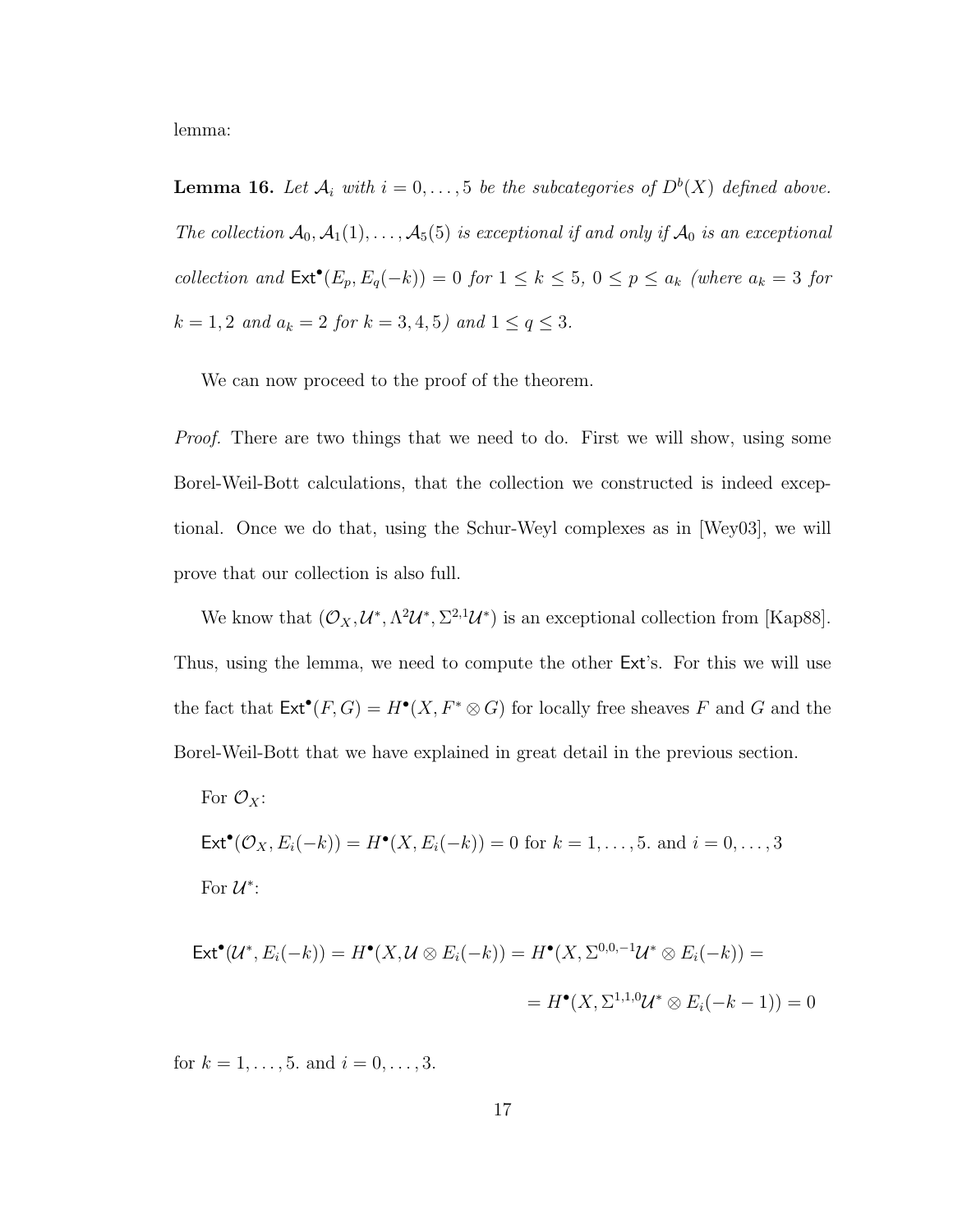Here we also needed to use the Littlewood-Richardson rules for computing the tensor products:

$$
\Sigma^{1,1}\mathcal{U}^* \otimes \mathcal{U}^* = \Sigma^{2,1}\mathcal{U}^* \oplus \Sigma^{1,1,1}\mathcal{U}^* = \Sigma^{2,1}\mathcal{U}^* \oplus \mathcal{O}_X(1),
$$
  
\n
$$
\Sigma^{1,1}\mathcal{U}^* \otimes \Lambda^2 \mathcal{U}^* = \Sigma^{2,2}\mathcal{U}^* \oplus \Sigma^{2,1,1}\mathcal{U}^* = \Sigma^{2,1}\mathcal{U}^* \oplus \mathcal{U}^*(1),
$$
  
\n
$$
\Sigma^{1,1}\mathcal{U}^* \otimes \Sigma^{2,1}\mathcal{U}^* = \Sigma^{3,2}\mathcal{U}^* \oplus \Sigma^{3,1,1}\mathcal{U}^* \oplus \Sigma^{2,2,1}\mathcal{U}^*
$$
  
\nFor  $\Lambda^2\mathcal{U}^*$ :  
\n
$$
\Sigma^{1,2}\mathcal{U}^* \oplus \Sigma^{1,2}\mathcal{U}^* \oplus \Sigma^{1,2}\mathcal{U}^* \oplus \Sigma^{1,2}\mathcal{U}^* \oplus \Sigma^{1,2}\mathcal{U}^* \oplus \Sigma^{1,2}\mathcal{U}^* \oplus \Sigma^{1,2}\mathcal{U}^* \oplus \Sigma^{1,2}\mathcal{U}^* \oplus \Sigma^{1,2}\mathcal{U}^* \oplus \Sigma^{1,2}\mathcal{U}^* \oplus \Sigma^{1,2}\mathcal{U}^* \oplus \Sigma^{1,2}\mathcal{U}^* \oplus \Sigma^{1,2}\mathcal{U}^* \oplus \Sigma^{1,2}\mathcal{U}^* \oplus \Sigma^{1,2}\mathcal{U}^* \oplus \Sigma^{1,2}\mathcal{U}^* \oplus \Sigma^{1,2}\mathcal{U}^* \oplus \Sigma^{1,2}\mathcal{U}^* \oplus \Sigma^{1,2}\mathcal{U}^* \oplus \Sigma^{1,2}\mathcal{U}^* \oplus \Sigma^{1,2}\mathcal{U}^* \oplus \Sigma^{1,2}\mathcal{U}^* \oplus \Sigma^{1,2}\mathcal{U}^* \oplus \Sigma^{1,2}\mathcal{U}^* \oplus \Sigma^{1,2}\mathcal{U}^* \oplus \Sigma^{1,2}\mathcal{U}^* \oplus \Sigma^{
$$

$$
\mathsf{Ext}^{\bullet}(\Lambda^2 \mathcal{U}^*, E_i(-k)) = H^{\bullet}(X, \Lambda^2 \mathcal{U} \otimes E_i(-k)) = H^{\bullet}(X, \Sigma^{0,-1,-1} \mathcal{U}^* \otimes E_i(-k)) =
$$
  
=  $H^{\bullet}(X, \Sigma^{1,0,0} \mathcal{U}^* \otimes E_i(-k-1)) = H^{\bullet}(X, \mathcal{U}^* \otimes E_i(-k-1)) = 0$ 

for  $k = 1, \ldots, 5$ . and  $i = 0, \ldots, 3$ , where the Littlewood-Richardson rules gave us

$$
\mathcal{U}^* \otimes \mathcal{U}^* = \Sigma^{1,1} \mathcal{U}^* \oplus \Sigma^2 \mathcal{U}^* = \Lambda^2 \mathcal{U}^* \oplus S^2 \mathcal{U}^*,
$$
  

$$
\mathcal{U}^* \otimes \Lambda^2 \mathcal{U}^* = \Sigma^{2,1} \mathcal{U}^* \oplus \Sigma^{1,1,1} \mathcal{U}^* = \Sigma^{2,1} \mathcal{U}^* \oplus \mathcal{U}^*(1),
$$
  

$$
\mathcal{U}^* \otimes \Sigma^{2,1} \mathcal{U}^* = \Sigma^{3,1} \mathcal{U}^* \oplus \Sigma^{2,2} \mathcal{U}^* \oplus \Sigma^{2,1,1} \mathcal{U}^*.
$$
  
Finally, for  $\Sigma^{2,1} \mathcal{U}^*$ 

$$
\mathsf{Ext}^{\bullet}(\Sigma^{2,1}\mathcal{U}^*, E_i(-k)) = H^{\bullet}(X, \Sigma^{2,1}\mathcal{U} \otimes E_i(-k)) = H^{\bullet}(X, \Sigma^{0,-1,-2}\mathcal{U}^* \otimes E_i(-k))
$$

$$
= H^{\bullet}(X, \Sigma^{2,1,0}\mathcal{U}^* \otimes E_i(-k-2)) = H^{\bullet}(X, \Sigma^{2,1}\mathcal{U}^* \otimes E_i(-k-2)) = 0
$$

for  $k = 1$  and  $i = 0, \ldots, 3$ , where the Littlewood-Richardson rules gave us

$$
\Sigma^{2,1}\mathcal{U}^* \otimes \mathcal{U}^* = \Sigma^{3,1}\mathcal{U}^* \oplus \Sigma^{2,2}\mathcal{U}^* \oplus \Sigma^{2,1,1}\mathcal{U}^*,
$$
  
\n
$$
\Sigma^{2,1}\mathcal{U}^* \otimes \Lambda^2\mathcal{U}^* = \Sigma^{3,1}\mathcal{U}^* \oplus \Sigma^{2,2}\mathcal{U}^* \oplus \Sigma^{2,1,1}\mathcal{U}^*,
$$
  
\n
$$
\Sigma^{2,1}\mathcal{U}^* \otimes \Sigma^{2,1}\mathcal{U}^* = \Sigma^{4,2}\mathcal{U}^* \oplus \Sigma^{4,1,1}\mathcal{U}^* \oplus \Sigma^{3,3}\mathcal{U}^* \oplus (\Sigma^{3,2,1}\mathcal{U}^*)^{\oplus 2} \oplus \Sigma^{2,2,2}\mathcal{U}^*.
$$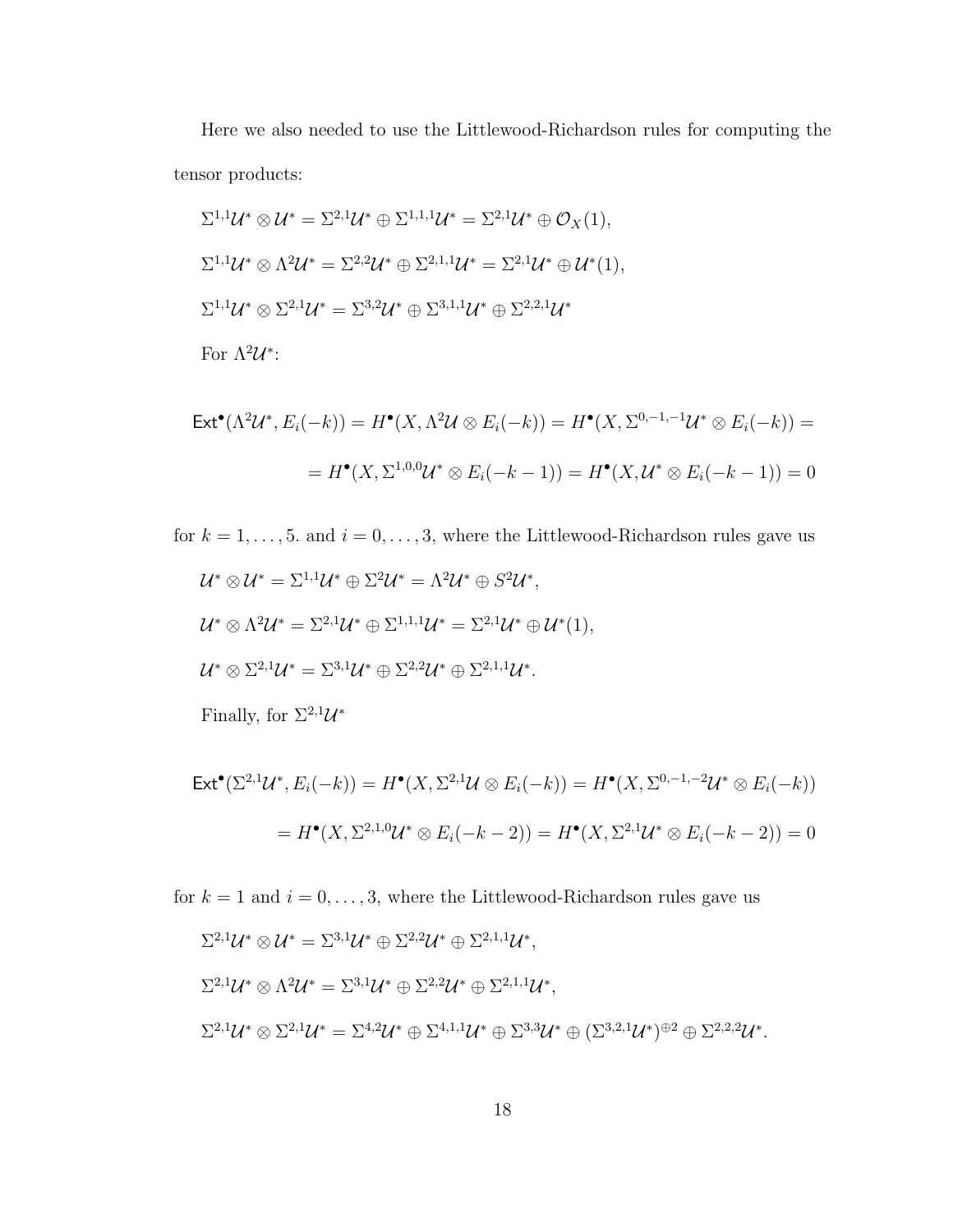Having shown that our collection is exceptional, we proceed to the proof of fullness. For that we first recall Kapranov's collection for  $Gr(3, 6)$  which was  ${\{\Sigma^a \mathcal{U}^* | 3 \ge a_1 \ge a_2 \ge a_3 \ge 0\}}.$ 

We also note that the exceptional bundles that we have in our Lefschetz collection are given by the partitions  $(0, 0, 0)$ ,  $(1, 1, 1)$ ,  $(2, 2, 2)$ ,  $(3, 3, 3)$ ,  $(4, 4, 4)$ ,  $(5, 5, 5)$ ,  $(1, 0, 0), (2, 1, 1), (3, 2, 2), (4, 3, 3), (5, 4, 4), (6, 5, 5), (1, 1, 0), (2, 2, 1), (3, 3, 2),$  $(4, 4, 3), (5, 5, 4), (6, 6, 5), (2, 1, 0), (3, 2, 1).$  So, in order to prove that the collection we constructed is full, we need to check that  $\Sigma^{2,0,0}\mathcal{U}^*, \Sigma^{2,2,0}\mathcal{U}^*, \Sigma^{3,0,0}\mathcal{U}^*, \Sigma^{3,1,0}\mathcal{U}^*,$  $\Sigma^{3,1,1}\mathcal{U}^*, \Sigma^{3,2,0}\mathcal{U}^*, \Sigma^{3,3,0}\mathcal{U}^*, \Sigma^{3,3,1}\mathcal{U}^*$  are all generated by objects in our collection.

For that, we first recall the short exact sequence on X:

$$
0 \to \mathcal{U} \to W \otimes \mathcal{O}_X \to W/\mathcal{U} \to 0.
$$

For  $\alpha = (a_1, \ldots, a_n)$  a sequence of nonnegative integers (a partition of, let's say, k) we can construct a Schur-Weyl complex as in [Wey03]. Since we work over C, the *i*'th term of the complex that we get can be written as  $\bigoplus \Sigma^{\beta} \mathcal{U} \otimes \Sigma^{\alpha/\beta} W$ , where the sum is taken over all  $\beta$ 's subpartitions of  $\alpha$  such that  $\beta$  is a partition of  $k - i$  (here one has to define the Schur functors for a skew partition, but since we don't need to understand the objects in detail we will use just the reference above). Since  $W \otimes \mathcal{O}_X$ is a trivial bundle, the same will be true for all the Schur functors  $\Sigma^{\alpha/\beta}W \otimes \mathcal{O}_X$ . Moreover, we will just write  $\bigoplus (\Sigma^{\beta} \mathcal{U})^{\oplus}$  for the *i*'th terms of the complex that we get. Last, but not least, the last term of the complex will be given by  $\Sigma^{\alpha'}W/\mathcal{U}$ , where  $\alpha'$  is the dual partition to  $\alpha$ .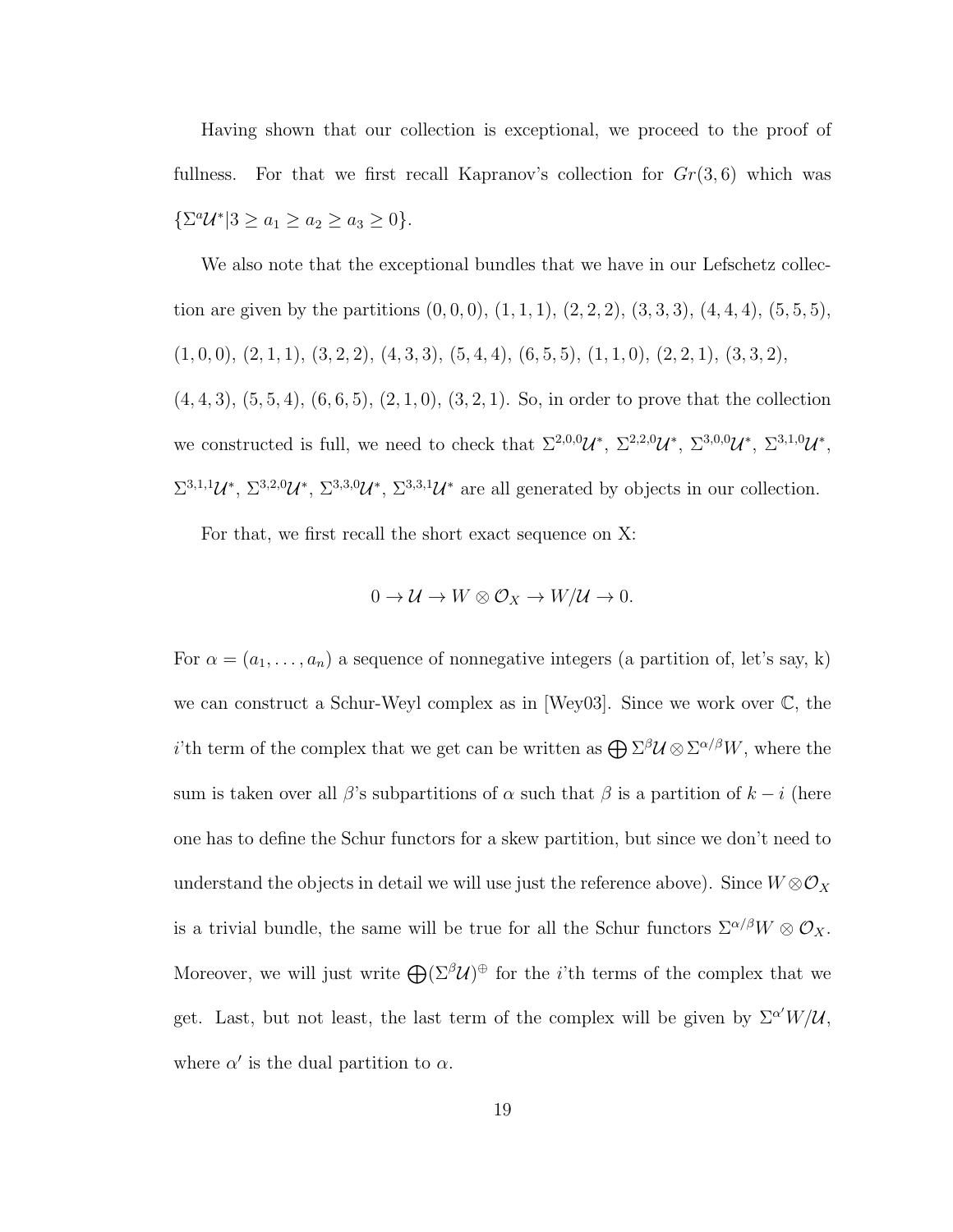Let us now proceed to the proof that the remaining objects from Kapranov's collection are generated by objects in the Lefschetz collection described above. As we said, we start with the short exact sequence  $0 \to \mathcal{U} \to W \otimes \mathcal{O}_X \to W/\mathcal{U} \to 0$  and form complexes out of it. To prove that  $\Sigma^{a_1, a_2, a_3} \mathcal{U}^*$  is generated by our collection, we start with the complex associated to the partition  $(a_1 - a_3, a_1 - a_2)$ , transform all the  $\Sigma^{\alpha} \mathcal{U}$  into  $\Sigma^{\beta} \mathcal{U}^*$ , then tensor with  $\mathcal{O}_X(a_1)$ .

We'll first do  $\Sigma^{2,2}\mathcal{U}^*$ . The complex is:

$$
0 \to \Sigma^{2,0,0} \mathcal{U} \to \Sigma^{1,0,0} \mathcal{U}^{\oplus} \to \mathcal{O}_X^{\oplus} \to \Sigma^{1,1} W/\mathcal{U} \to 0
$$
 which gives  

$$
0 \to \Sigma^{0,0,-2} \mathcal{U}^* \to (\Sigma^{0,0,-1} \mathcal{U}^*)^{\oplus} \to \mathcal{O}_X^{\oplus} \to \Sigma^{1,1} W/\mathcal{U} \to 0
$$
 which we tensor by

 $\mathcal{O}_X(2)$  and get

$$
0 \to \Sigma^{2,2,0} \mathcal{U}^* \to (\Sigma^{2,2,1} \mathcal{U}^*)^{\oplus} \to \mathcal{O}_X(2)^{\oplus} \to (\Sigma^{1,1} W/\mathcal{U})(2) \to 0.
$$

Since  $(\Sigma^{1,1}W/\mathcal{U})(2) = \Sigma^{1,0,0}\mathcal{U}^{\perp}(3) = \mathcal{U}^{\perp}(3)$  and we have the short exact sequence  $0 \to \mathcal{U}^{\perp} \to W^* \otimes \mathcal{O}_X \to \mathcal{U}^* \to 0$  we get that  $\Sigma^{2,2} \mathcal{U}^*$  is generated by our collection.

We move on to  $\Sigma^{2,0,0}\mathcal{U}^*$ . The complex is:

$$
0 \to \Sigma^{2,2,0} \mathcal{U} \to \Sigma^{2,1,0} \mathcal{U}^{\oplus} \to \Sigma^{2,0,0} \mathcal{U}^{\oplus} \oplus \Sigma^{1,1,0} \mathcal{U}^{\oplus} \to
$$

$$
\to \Sigma^{1,0,0} \mathcal{U}^{\oplus} \to \mathcal{O}_{X}^{\oplus} \to \Sigma^{2,2} W / \mathcal{U} \to 0
$$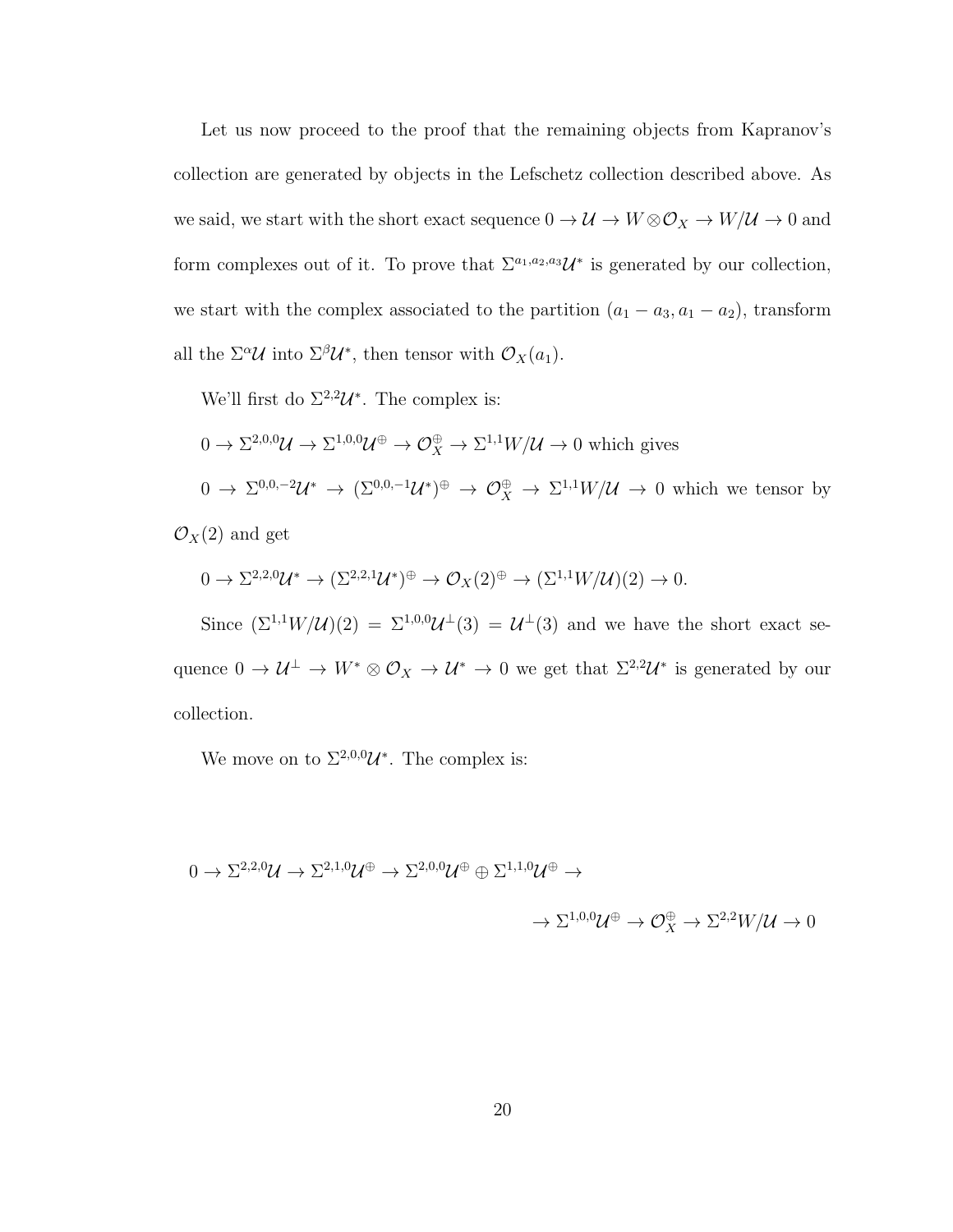which gives

$$
0 \to \Sigma^{0,-2,-2} \mathcal{U}^* \to (\Sigma^{0,-1,-2} \mathcal{U}^*)^{\oplus} \to (\Sigma^{0,0,-2} \mathcal{U}^*)^{\oplus} \oplus (\Sigma^{0,-1,-1} \mathcal{U}^*)^{\oplus} \to (\Sigma^{0,0,-1} \mathcal{U}^*)^{\oplus}
$$

$$
\to \mathcal{O}_X^{\oplus} \to \Sigma^{2,2} W / \mathcal{U} \to 0
$$

which we tensor by  $\mathcal{O}_X(2)$  and get  $0 \to \Sigma^{2,0,0} \mathcal{U}^* \to (\Sigma^{2,1,0} \mathcal{U}^*)^\oplus \to (\Sigma^{2,2,0} \mathcal{U}^*)^\oplus \oplus$  $(\Sigma^{2,1,1}\mathcal{U}^*)^{\oplus} \to (\Sigma^{2,2,1}\mathcal{U}^*)^{\oplus} \to (\mathcal{O}_X)(2)^{\oplus} \to (\Sigma^{2,2}W/\mathcal{U})(2) \to 0.$ 

Since  $(\Sigma^{2,2}W/\mathcal{U})(2) = (\Sigma^{2,0,0}\mathcal{U}^{\perp})(4) = (S^2\mathcal{U}^{\perp})(4)$  and we have the short exact sequence  $0 \to S^2 \mathcal{U}^\perp \to (\mathcal{U}^\perp)^\oplus \to \mathcal{O}_X^\oplus \to \Lambda^2 \mathcal{U}^* \to 0$  we get that  $\Sigma^{2,0,0} \mathcal{U}^*$  is generated by our collection too.

For  $\Sigma^{3,3,1}\mathcal{U}^*$  we again start with the complex associated to  $(2,0,0)$ :

$$
0 \to \Sigma^{2,0,0} \mathcal{U} \to \Sigma^{1,0,0} \mathcal{U}^{\oplus} \to \mathcal{O}_X^{\oplus} \to \Sigma^{1,1} W/\mathcal{U} \to 0
$$
 which gives  

$$
0 \to \Sigma^{0,0,-2} \mathcal{U}^* \to (\Sigma^{0,0,-1} \mathcal{U}^*)^{\oplus} \to \mathcal{O}_X^{\oplus} \to \Sigma^{1,1} W/\mathcal{U} \to 0
$$
 which we tensor by

 $\mathcal{O}_X(3)$  and get

$$
0 \to \Sigma^{3,3,1} \mathcal{U}^* \to (\Sigma^{3,3,2} \mathcal{U}^*)^{\oplus} \to \mathcal{O}_X(3)^{\oplus} \to (\Sigma^{1,1} W/\mathcal{U})(3) \to 0.
$$

Since  $(\Sigma^{1,1}W/\mathcal{U})(3) = \Sigma^{1,0,0}\mathcal{U}^{\perp}(4) = \mathcal{U}^{\perp}(4)$  and we have the short exact sequence  $0 \to \mathcal{U}^{\perp} \to W^* \otimes \mathcal{O}_X \to \mathcal{U}^* \to 0$  we get that  $\Sigma^{3,3,1} \mathcal{U}^*$  is generated by our collection.

For  $\Sigma^{3,3,0}\mathcal{U}^*$  we start with:

$$
0 \to \Sigma^{3,0,0} \mathcal{U} \to \Sigma^{2,0,0} \mathcal{U}^{\oplus} \to \Sigma^{1,0,0} \mathcal{U} \oplus \to \mathcal{O}_X^{\oplus} \to \Lambda^3(W/\mathcal{U}) \to 0 \text{ which gives}
$$
  

$$
0 \to \Sigma^{0,0,-3} \mathcal{U}^* \to (\Sigma^{0,0,-2} \mathcal{U}^*)^{\oplus} \to (\Sigma^{0,0,-1} \mathcal{U}^*)^{\oplus} \to \mathcal{O}_X^{\oplus} \to \Lambda^3(W/\mathcal{U}) \to 0.
$$

Tensoring with  $\mathcal{O}_X(3)$  we get: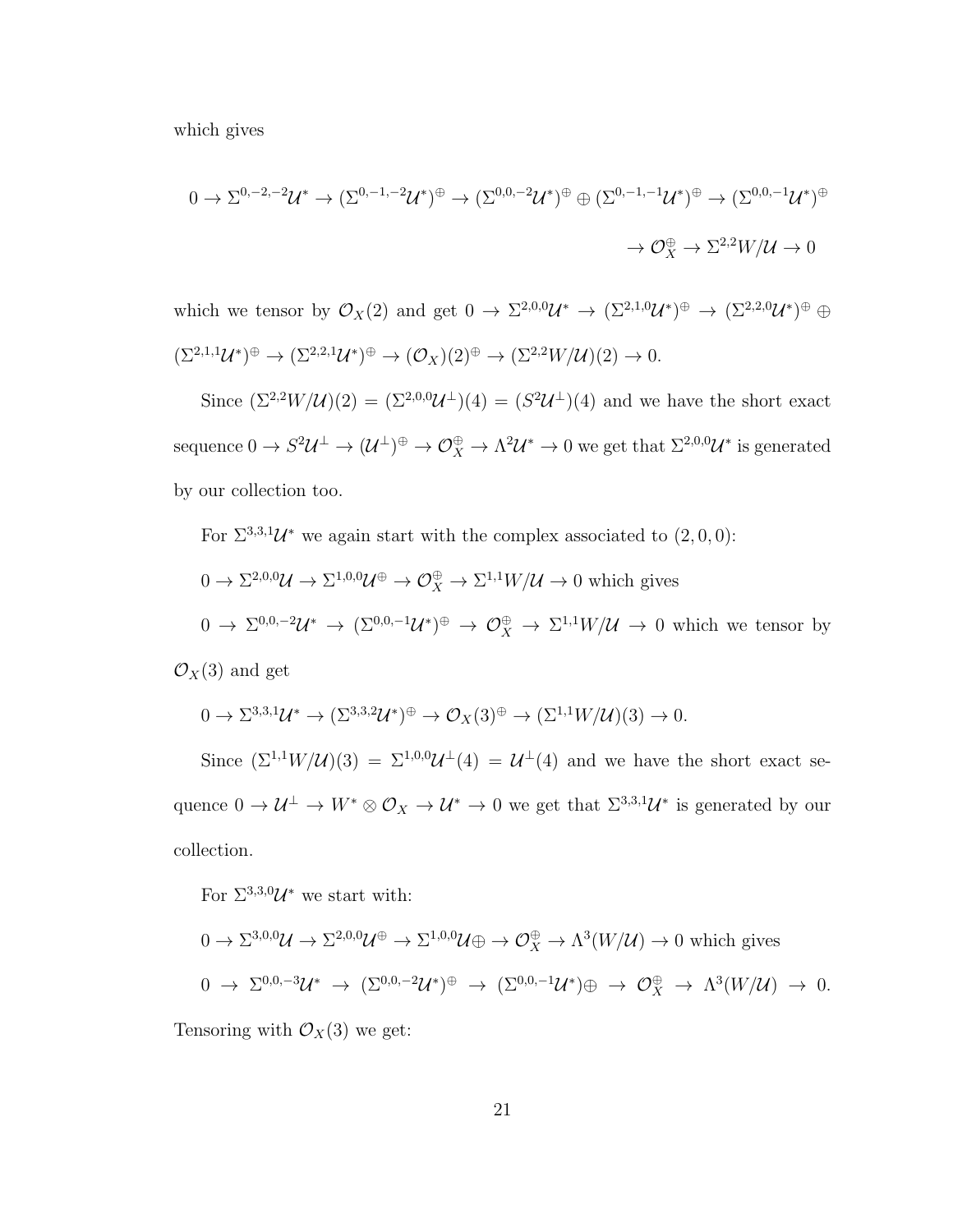$$
0 \to \Sigma^{3,3,0} \mathcal{U}^* \to (\Sigma^{3,3,1} \mathcal{U}^*)^{\oplus} \to (\Sigma^{3,3,2} \mathcal{U}^*) \oplus \to (\mathcal{O}_X)(3)^{\oplus} \to (\Lambda^3(W/\mathcal{U}))(3) \to 0
$$

and again this proves that  $\Sigma^{3,3,0}$  is generated by our collection.

Clearly this method works for the remaining  $\Sigma^{\alpha}U^*$ . We just have to notice that at the right of  $\Sigma^{\alpha}U^*$  we only get bundles given by  $\alpha$ 's which are higher (with respect to the lexicographic order) than  $\alpha$  and those we already know to be generated by the Lefschetz collection that we constructed (while the last term to the right can be expresses in terms of  $\mathcal{U}^{\perp}$  for which we can show as above it is in our collection.

We conclude this section with another interesting question, which is what happens for  $Gr(3, 7)$  and other Grassmannians? For  $Gr(3, 7)$  we will get a rectangular Lefschetz collection (i.e. one in which all the pieces  $A_i$  are equal) of the form :

 $D^b(Gr(3,7)) = \langle A_0, \ldots, A_6 \rangle$ , with  $A_i = \langle O, \mathcal{U}^*, \Lambda^2(\mathcal{U}^*), S^2(\mathcal{U}^*), \Sigma^{2,1}(\mathcal{U}^*) \rangle$ . This

is minimal just as the one for  $Gr(3, 6)$  and agrees with a general construction of Lefschetz collections for  $Gr(k, n)$  that has been conjectured by others. Actually it is expected that  $Gr(3, n)$  with 3 and n coprime, will have a Lefschetz collection that is rectangular. However, for the proof an induction method will be easier and this is actually another way to prove fullness for the collection on  $Gr(3, 6)$  that we have constructed above.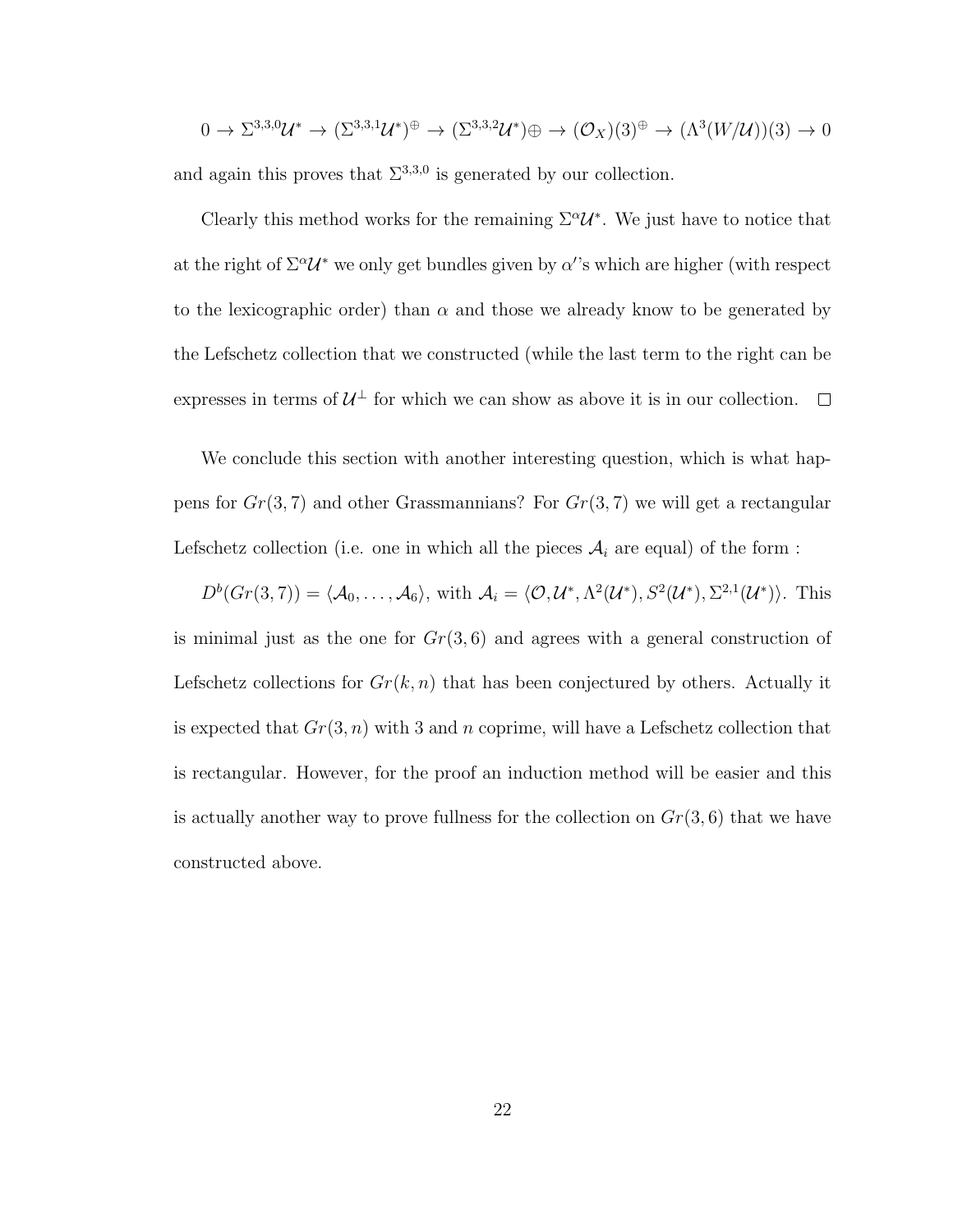# Chapter 4

# The geometric construction

For a smooth projective variety  $X \subset \mathbb{P}(V)$  with a Lefschetz decomposition of  $D^{b}(X)$  corresponding to  $O_{X}(1)$ , and for any hyperplane section  $X_{H}$  of X, we have that  $D^{b}(X_{H}) = \langle C_{H}, \mathcal{A}_{1}(1), ..., \mathcal{A}_{k-1}(k-1) \rangle$  (the composition  $\mathcal{A}_{i}(i) \to D^{b}(X) \to$  $D^{b}(X_H)$  is fully faithful [Kuz07]). We consider the family  $\{\mathcal{C}_H\}_{H \in \mathbb{P}(V^*)}$  of triangulated categories. Finding the homological projective dual Y as above means that this family is "geometric", i.e. for  $Y \to \mathbb{P}(V^*)$  and for all H we have that  $\mathcal{C}_H \cong D^b(Y_H)$ , where  $Y_H$  is the fiber over  $H \in \mathbb{P}(V^*)$ .

The way to do this is to actually look at the universal variant of this. If we let  $\mathcal{X} \subset X \times \mathbb{P}(V^*)$  be the universal hyperplane section of X, we have a decomposition  $D^b(\mathcal{X}) = \langle C, \mathcal{A}_1(1) \boxtimes D^b(\mathbb{P}(V^*)), ..., \mathcal{A}_{k-1}(k-1) \boxtimes D^b(\mathbb{P}(V^*)) \rangle$  and check that C is equivalent to  $D^b(Y)$ .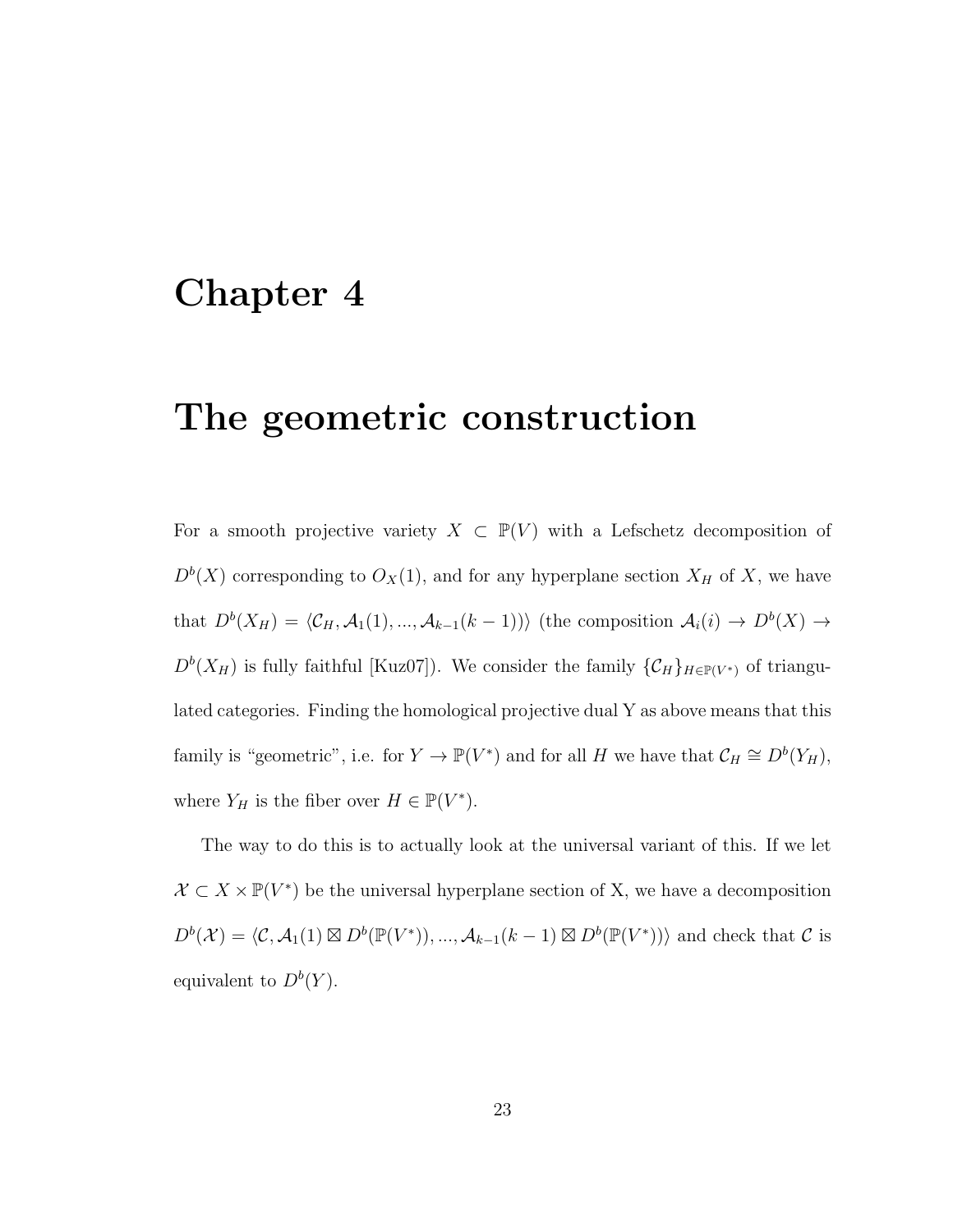#### 4.1 Geometry

Consider now  $W = \mathbb{C}^6$ , U the tautological vector bundle on  $X = Gr(3, 6)$  and  $X_H \subset X$  a hyperplane section of X with respect to the Plucker embedding.

We observe that the fibers of the map  $\mathbb{P}_X(\mathcal{U}) \to \mathbb{P}(W)$  are  $Gr(2, 5)$ 's. For  $Gr(2, 5)$  we know from [Kuz08b] that  $D<sup>b</sup>(Gr(2, 5))$  has a rectangular Lefschetz decomposition with  $A_0 = \langle \mathcal{O}, \mathcal{S}^* \rangle$  (where S is the tautological bundle on  $Gr(2, 5)$ . Therefore  $D^b(Gr(2,5))$  is generated by 10 exceptional bundles.

The fibers of the map  $\mathbb{P}_{X_H}(\mathcal{U}) \to \mathbb{P}(W)$  are hyperplane sections of  $Gr(2, 5)$ . From [Kuz06a] we know that the derived category of a hyperplane section has a nontrivial part only if it is singular. For smooth sections, it has 8 exceptionals coming from the restriction of the ones on  $Gr(2, 5)$ . Therefore, on  $\mathbb{P}_X(\mathcal{U})$  we have 8 exceptional bundles such that when we restrict them to  $\mathbb{P}_{X_H}$  we also get 8 exceptional bundles. Using the description of the map  $\mathbb{P}_{X_H}(\mathcal{U}) \to \mathbb{P}(W)$  that we have given, we see that

$$
D^{b}(\mathbb{P}_{X_H}(\mathcal{U})) = \langle D^{b}(\mathbb{P}(W), \ldots, D^{b}(\mathbb{P}(W), \mathcal{Z}_H),
$$

where we have 8 copies of  $D^b(\mathbb{P}(W)$  (more precisely we have subcategories that are given by  $D^b(\mathbb{P}(W)$  tensored with the 8 exceptionals that we have obtained) and  $\mathcal{Z}_H$  consists of objects supported over the preimage in  $\mathbb{P}_{X_H}(\mathcal{U})$  of  $Z_H \subset \mathbb{P}(W)$ , the discriminant of the map  $\mathbb{P}_{X_H}(\mathcal{U}) \to \mathbb{P}(W)$ .

We also have a description of  $D^b(\mathbb{P}(W))$  which tells us that it is generated by 6 exceptional objects. Therefore, we see that  $D^b(\mathbb{P}_{X_H}(\mathcal{U}))$  is generated by 48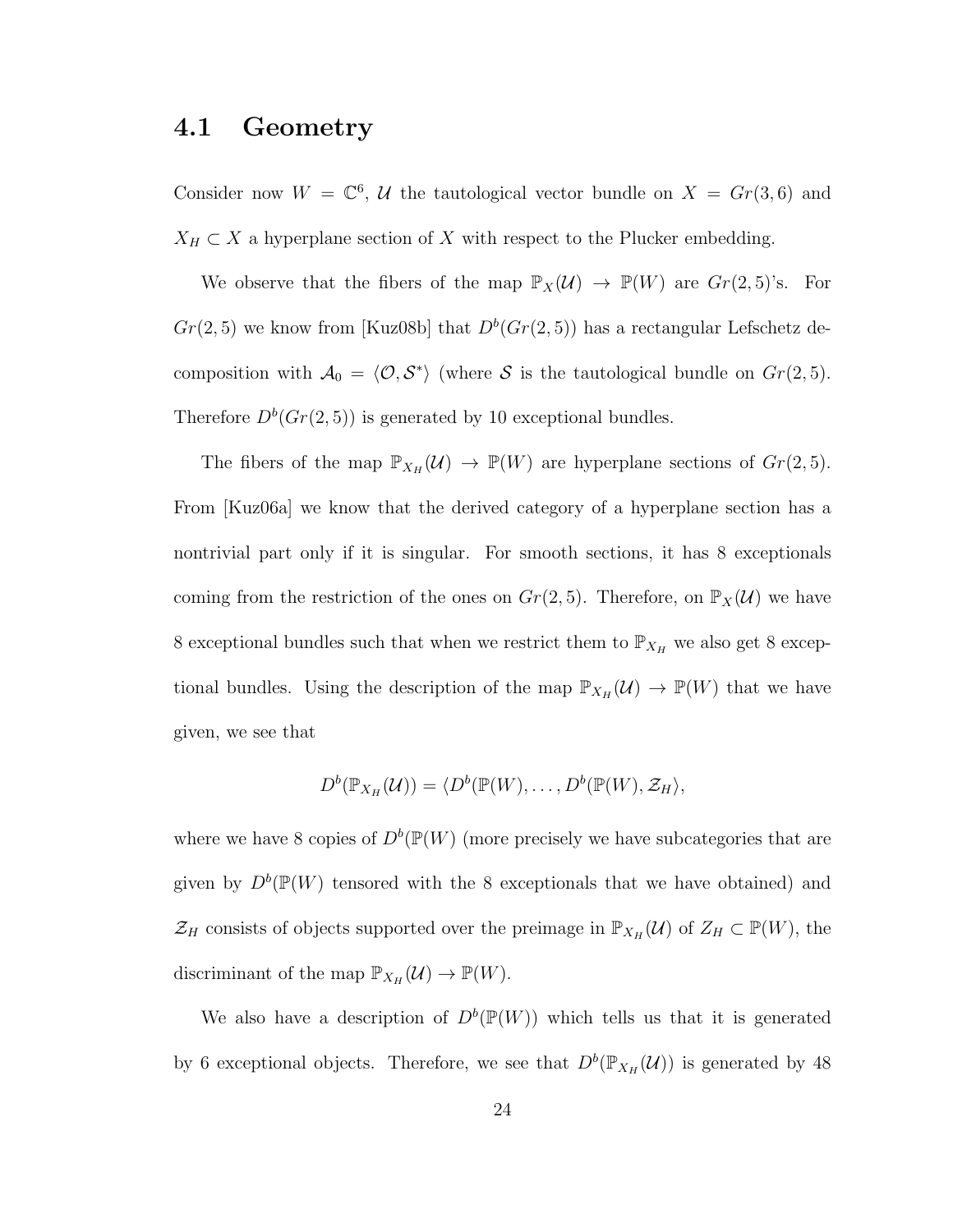exceptional bundles and  $\mathcal{Z}_H$ .

Now, we look at the map  $\mathbb{P}_{X_H}(\mathcal{U}) \to X_H$ . This is a  $\mathbb{P}^2$  bundle over  $X_H$  and so we have a decomposition  $D^b(\mathbb{P}_{X_H}(\mathcal{U})) = \langle D^b(X_H), D^b(X_H), D^b(X_H) \rangle$ . However, homological projective duality tells us that there exists an admissible subcategory  $\mathcal{C}_H \subset D^b(X_H)$  such that  $D^b(X_H) = \langle A_1(1), A_2(2), A_3(3), A_4(4), A_5(5), C_H \rangle$ . But  $\langle A_1(1), A_2(2), A_3(3), A_4(4), A_5(5) \rangle$  consists of 16 exceptional bundles, as we have seen in the previous section. Therefore using the map  $\mathbb{P}_{X_H}(\mathcal{U}) \to X_H$  we see that  $D^b(\mathbb{P}_{X_H})$  is generated by 48 exceptional objects and three copies of  $\mathcal{C}_H$ .

To sum up, we expect that there is an equivalence  $\mathcal{Z}_H = \langle C_H, C_H, C_H \rangle$ , where  $\mathcal{Z}_H = D^b(Z_H).$ 

As we have said above, we now need to understand the picture for the full family of linear sections and thus we consider the universal discriminant  $Z \subset \mathbb{P}(W) \times$  $\mathbb{P}(\Lambda^3(W^*))$ . By what we said above, it follows that the Homological Projective Dual of  $X = Gr(3, 6)$  should be the category C such that  $D<sup>b</sup>(Z) = \langle C, C, C \rangle$ . So, to understand C geometrically we need to find a structure of a  $\mathbb{P}^2$ -bundle on Z:  $Z \to M$  so that  $D^b(Z) = \langle D^b(M), D^b(M), D^b(M) \rangle$ .

We can now give a description of  $Z$ :

**Lemma 17.** Let  $Z \subset \mathbb{P}(W) \times \mathbb{P}(\Lambda^3(W^*))$  be as above. Then  $Z = \{(w, \lambda) \in \mathbb{P}(\Lambda^3(W^*))\}$  $\mathbb{P}(W) \times \mathbb{P}(\Lambda^3(W^*))$  |  $rank(\lambda \lrcorner w) \leq 2$ }

*Proof.* Note that Z consists of pairs  $(w, \lambda) \in \mathbb{P}(W) \times \mathbb{P}(\Lambda^3(W^*))$  such that  $Gr(2, 5)_w \cap H_\lambda$  is singular, where by  $Gr(2, 5)_w$  we mean the fiber of the map  $\mathbb{P}_X(\mathcal{U}) \to$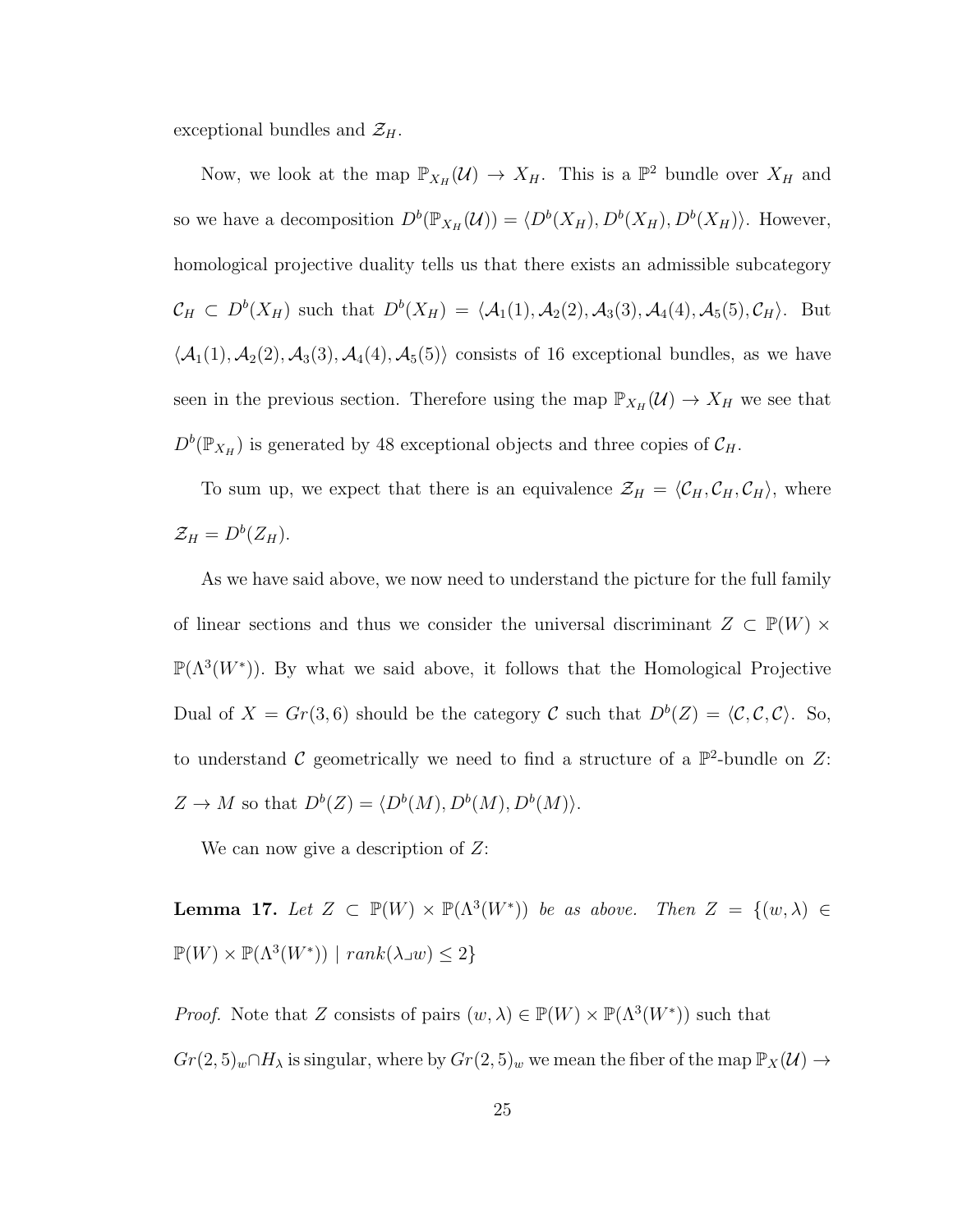$\mathbb{P}(W)$  over  $w$  and by  $H_\lambda$  the hyperplane in  $\Lambda^3 W$  corresponding to  $\lambda.$ 

More precisely,  $Gr(2, 5)_w = Gr(2, W/\mathbb{C}w)$ . Using this we see that the intersection  $Gr(2, 5)_w \cap H_\lambda$  is the hyperplane section of  $Gr(2, W/\mathbb{C}w)$  corresponding to λ v. However, we see that  $\lambda \lrcorner w \in \Lambda^2 W^*$  satisfies  $(\lambda \lrcorner w)(w) = 0$  which shows that the intersection that we are interested in is given by an element in  $\Lambda^2(W/\mathbb{C}w)^*$ . A generic such 2-form has rank 4 so the hyperplane section is singular if and only if  $rank(\lambda \lrcorner w) \leq 2.$ 

We now use that  $GL(W)$  acts on  $\Lambda^3(W)$  with an open orbit (for dim(W) = 6). More precisely we have the following theorem:

 $\Box$ 

#### Theorem 18.  $[Don77], [SK77]$

In  $\mathbb{P}(\Lambda^3 W^*)$  there exists subvarieties  $X_1, X_2, X_3$  of dimensions 18, 14 and 9 respectively, such that the four orbits under the action of  $\mathbb{P}GL(6)$  are  $\mathbb{P}(\Lambda^3W^*)\backslash X_1$ ,  $X_1 \setminus X_2$ ,  $X_2 \setminus X_3$  and  $X_3$ .  $X_1$  is a degree 4 hypersurface in  $\mathbb{P}(\Lambda^3 W^*)$  with singular locus  $X_2$  which in turn has singular locus  $X_3$ , where  $X_3$  is just  $Gr(3,6)$ .

Moreover, the four orbits are generated by  $x_1 \wedge x_2 \wedge x_3 + x_4 \wedge x_5 \wedge x_6$ ,  $x_1 \wedge x_2 \wedge x_6$  $x_6 + x_1 \wedge x_3 \wedge x_5 + x_2 \wedge x_3 \wedge x_4$ ,  $x_1 \wedge (x_2 \wedge x_3 + x_4 \wedge x_5)$  and  $x_1 \wedge x_2 \wedge x_3$  respectively, where  $x_1, \ldots, x_6$  is a suitable chosen basis of  $W^*$ .

We now use this theorem in order to understand the fibers of the projection  $Z \to \mathbb{P}(\Lambda^3 W^*)$ . Let  $\lambda$  be a general 3-form. By the above, there exists a basis of W<sup>\*</sup> such that  $\lambda = x_1 \wedge x_2 \wedge x_3 + x_4 \wedge x_5 \wedge x_6$ . Now we can easily see that  $\lambda \exists w$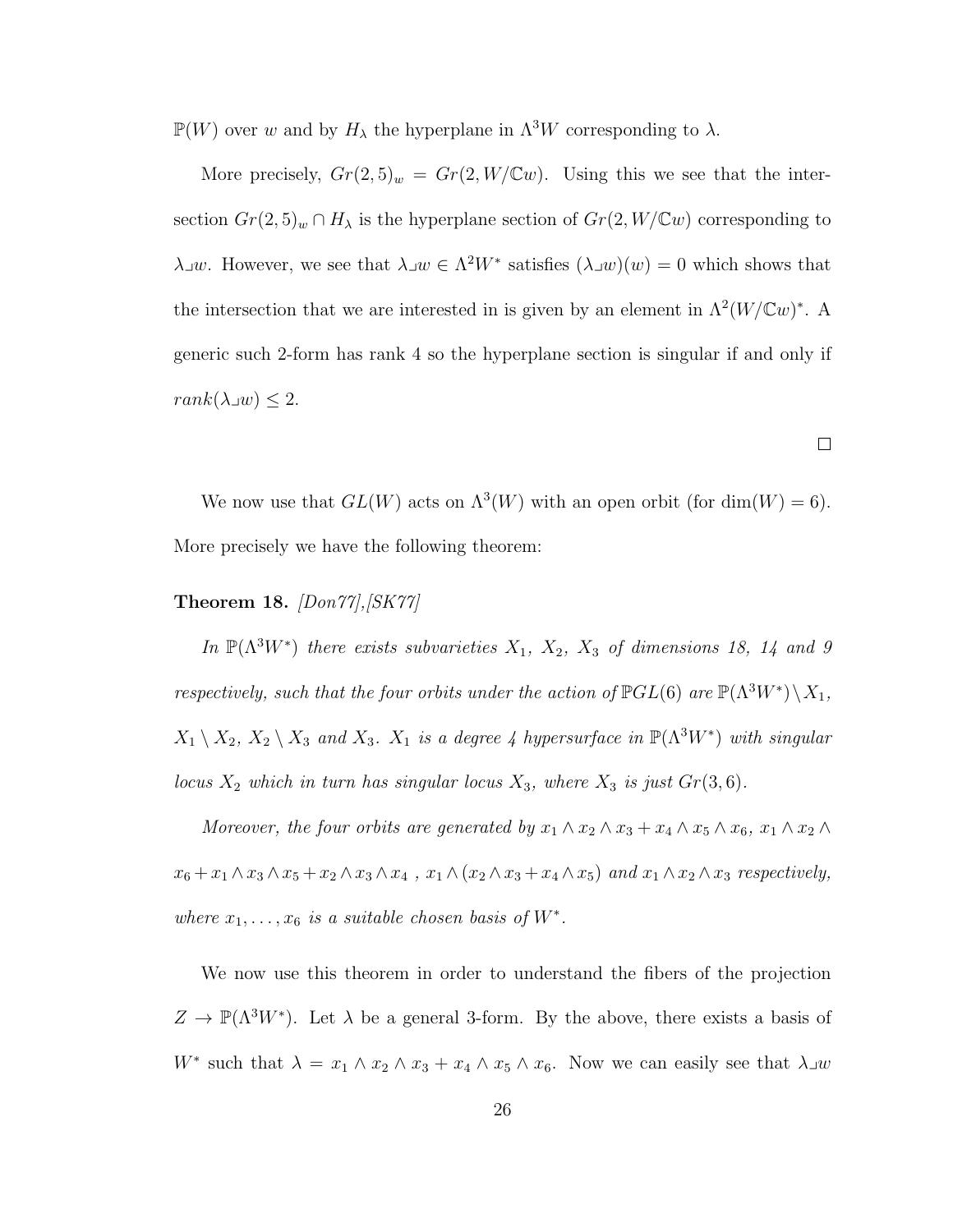corresponds to a skew symmetric  $6 \times 6$  block matrix  $\sqrt{ }$  $\vert$  $A \quad 0$  $0 \quad B$  $\setminus$  . This tells us that  $\lambda \lrcorner w$  will have rank smaller or equal to 2 if and only if one of the two 3  $\times$  3 blocks A, or B, are 0. But this just means that the fiber of the map  $Z \to \mathbb{P}(\Lambda^3 W^*)$  over  $\lambda$  is  $\mathbb{P}^2 \sqcup \mathbb{P}^2 = \{x_0 = x_1 = x_2 = 0\} \sqcup \{x_3 = x_4 = x_5 = 0\}.$ 

Stein factorization then gives  $Z \to M \to \mathbb{P}(\Lambda^3 W^*)$ , where the first map is generically a  $\mathbb{P}^2$ -bundle and the second one is a double cover of  $\mathbb{P}(\Lambda^3 W^*)$  ramified along the quartic hypersurface  $X_1$ . Now recall that the Homological Projective Dual variety that we were looking for should have given a  $\mathbb{P}^2$ -bundle structure on Z. Since  $Z \to M$  is generically a  $\mathbb{P}^2$  bundle it follows that M, appropriately resolved (by a noncommutative resolution), should give us the dual variety.

Now, the generic form of  $\lambda$  shows that the map

$$
Y = \mathbb{P}_{Gr(3,W^*) \times Gr(3,W^*)}(\mathcal{O}(-1,0) \oplus (\mathcal{O}(0,-1))) \dashrightarrow \mathbb{P}(\Lambda^3 W^*)
$$

is a rational map on the 2-fold covering  $M$ , which after blowing up the diagonally embedded  $Gr(3, W^*)$  gives a regular map  $p : \tilde{Y} \to M$  and we expect the noncommutative resolution that we are looking for to come from this map, as we will explain later. We will also describe this map more explicitly, since we have to make calculations on  $\widetilde{Y}$ .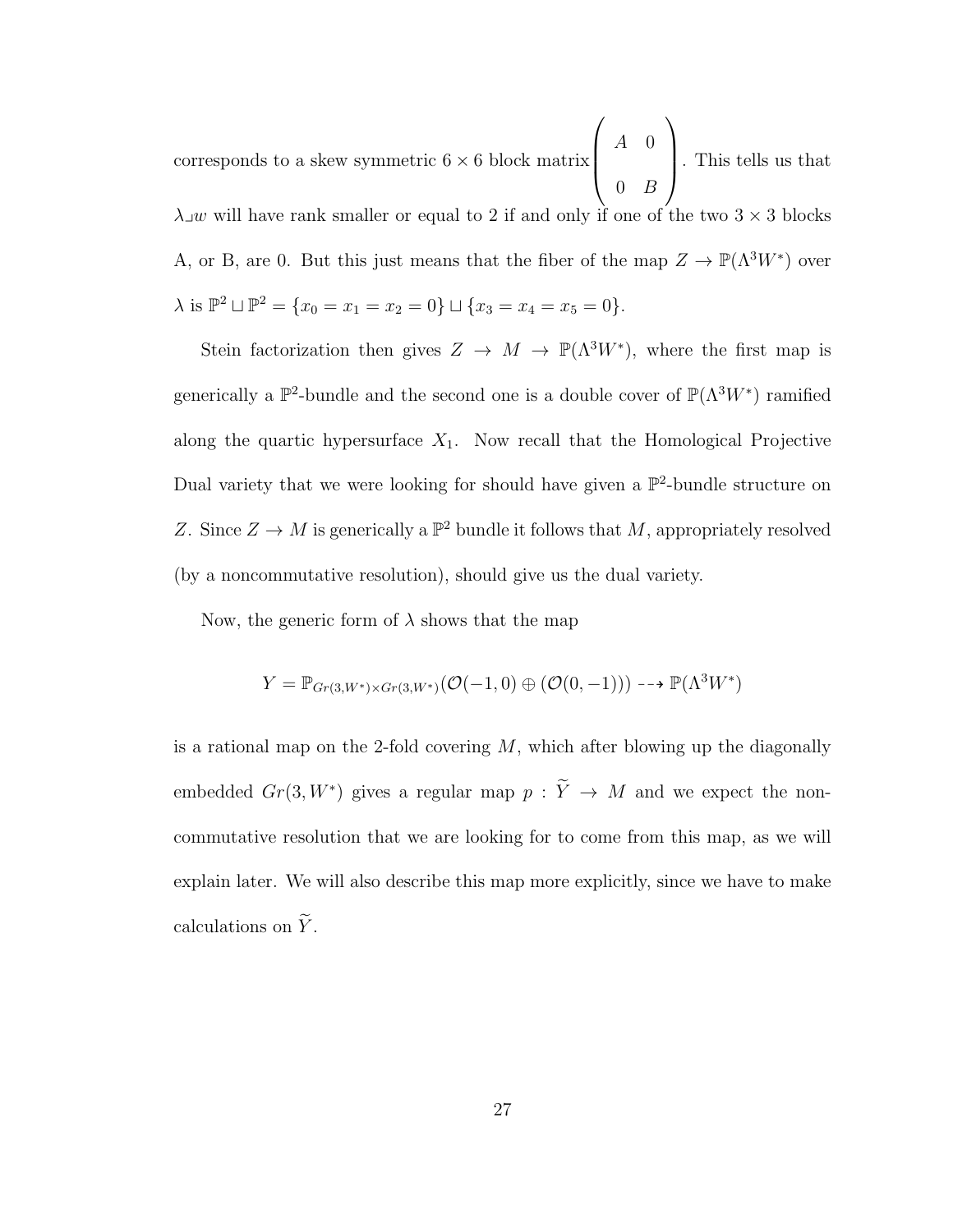### 4.2 A Calculation

In this section we will give some more considerations regarding the construction of the homological projective dual variety. Recall from the previous section that we expect  $\overline{M}$ , the homological projective dual variety to  $X = Gr(3, 6)$  with respect to the Plucker embedding to be a noncommutative resolution of  $M$ . By that we mean that there exists a coherent sheaf  $\mathcal R$  of  $\mathcal O_M$ -algebras that is a matrix algebra at the generic point of M and has finite homological dimension and  $D^b(M) = D^b(M, \mathcal{R})$ .

Since M is expected to be the homological projective dual of  $X, D<sup>b</sup>(M)$  should come with a Lefschetz decomposition dual to the original Lefschetz decomposition of X that we constructed. If we denote by  $\mathcal{B}_0 \subset D^b(M)$  the last piece of this dual Lefschetz collection, then we know [Kuz07] that  $\mathcal{B}_0 \cong \mathcal{A}_0 \subset D^b(X)$  so  $\mathcal{B}_0 =$  $\langle F_0, F_1, F_2, F_3 \rangle$  is generated by four exceptional objects. Then  $\mathcal{B}_0 \subset D^b(\tilde{Y})$  and we get four exceptional objects on  $D^b(\tilde{Y})$  and still call them  $F_0$ ,  $F_1$ ,  $F_2$  and  $F_3$ .

Moreover, to prove homological projective duality for  $X$  with respect to the Plucker embeddding, we also need to find an universal object  $\mathcal{E} \in D^b(X \times \tilde{Y})$  that will give the duality. What we know about this object is that  $\mathcal{E} \in \mathcal{A}_0 \boxtimes \mathcal{B}_0$  and that  $\Phi_{\mathcal{E}}: \mathcal{A}_0 \to \mathcal{B}_0$  gives an equivalence.

More precisely, we know ([Kuz07]) that the embedding  $\mathcal{C} \to D^b(\mathcal{X})$  is given by a fully faithful functor  $\Phi_{\mathcal{E}}$  that is also  $\mathbb{P}(\Lambda^3 W^*)$ -linear. The kernel  $\mathcal E$  should be supported on the fiber product

$$
\widetilde{Y} \times_{\mathbb{P}(\Lambda^3 W^*)} \mathcal{X} = I(X, \widetilde{Y}) := (X \times Y) \times_{\mathbb{P}(\Lambda^3 W) \times \mathbb{P}(\Lambda^3 W^*)} I,
$$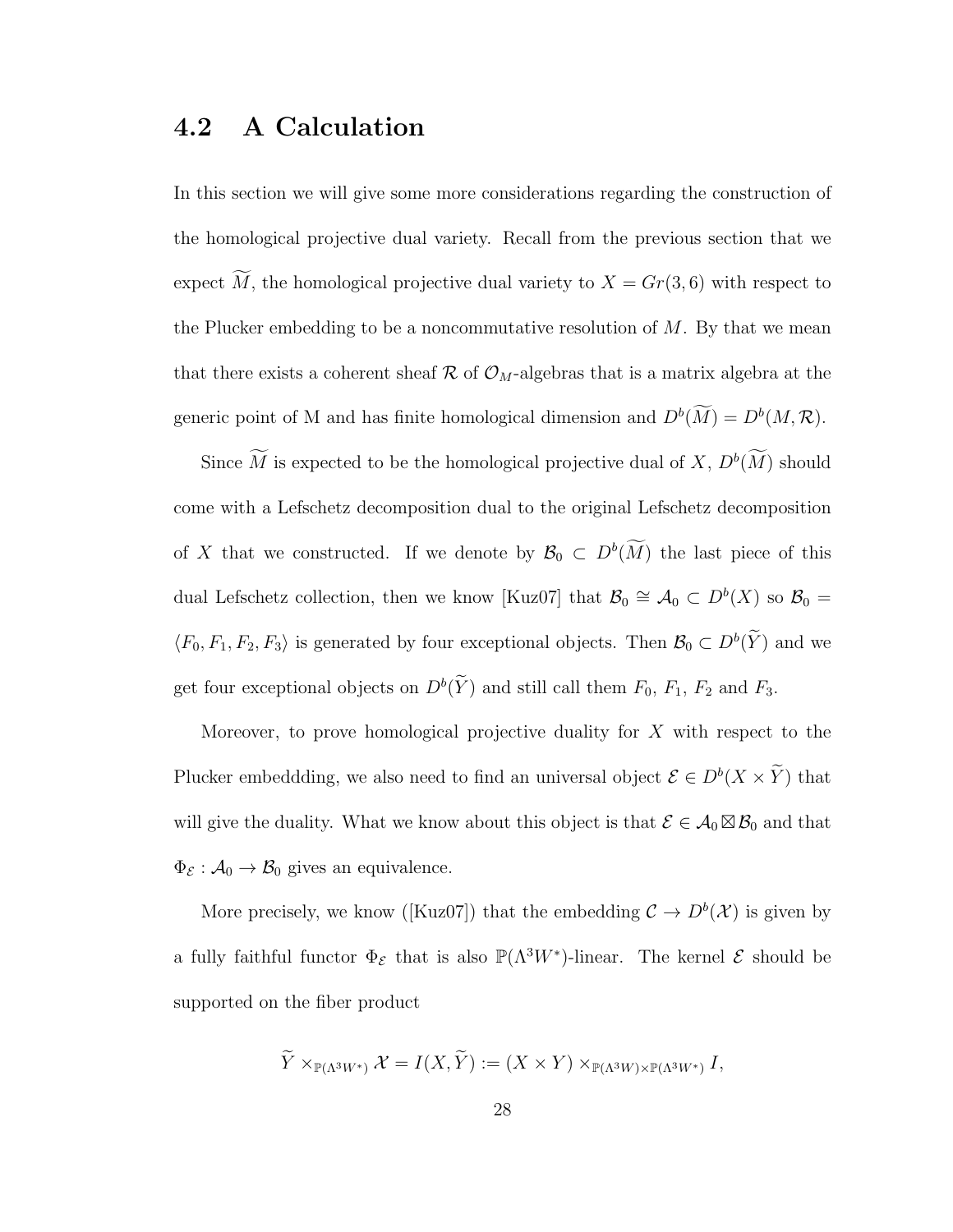where I is the incidence variety over  $\mathbb{P}(\Lambda^3 W) \times \mathbb{P}(\Lambda^3 W^*)$ . All these considerations give us a strategy to try and find the ranks of the bundles  $F_i$  that we expect to generate the dual Lefschetz collection.

Let  $i: I(X, \widetilde{Y}) \to X \times \widetilde{Y}$  be the embedding. We expect that there is a resolution on  $X \times \widetilde{Y}$  (or a spectral sequence)

$$
\{\mathcal{O}_X \boxtimes F_0 \to \mathcal{U}^* \boxtimes F_1 \to \Lambda^2 \mathcal{U}^* \boxtimes F_2 \to \Sigma^{2,1} \mathcal{U}^* \boxtimes F_3\} \cong i_* \mathcal{E}.
$$

Also, recall that we have the following decomposition on the derived category of a hyperplane section of  $X = Gr(3, 6)$ :  $D^b(X_H) = \langle C_H, A_1(1), \ldots, A_5(5) \rangle$ .

We will now use Macaulay2 to do some calculations that will give us some more evidence regarding the construction of the kernel but also a precise result regarding the ranks of the  $F_i$ 's that we want to give us  $\mathcal{B}_0$  the biggest piece of the Lefschetz collection on the dual variety. We will actually use this calculation in the next section to construct what we expect to be the object that will give the homological projective duality and the bundles  $F_i$ 's that will give the Lefschetz decomposition on  $D^b(M)$ . The strategy will be to find a class in  $K_0(X_H)$  that is orthogonal to  $(\mathcal{A}_1(1), \ldots, \mathcal{A}_5(5))$  and then express its pushforward in  $K_0(X)$  as a linear combination of  $(O_X, \mathcal{U}^*, \Lambda^2 \mathcal{U}^*, \Sigma^{2,1} \mathcal{U}^*)$ . The coefficients that we get would be the ranks of the  $F_i$ 's.

More precisely, let  $K_0(X)$  be the Grothendieck group of the category of coherent sheaves on X. We say that a class  $a \in K_0(X)$  is numerically equivalent to 0, if it lies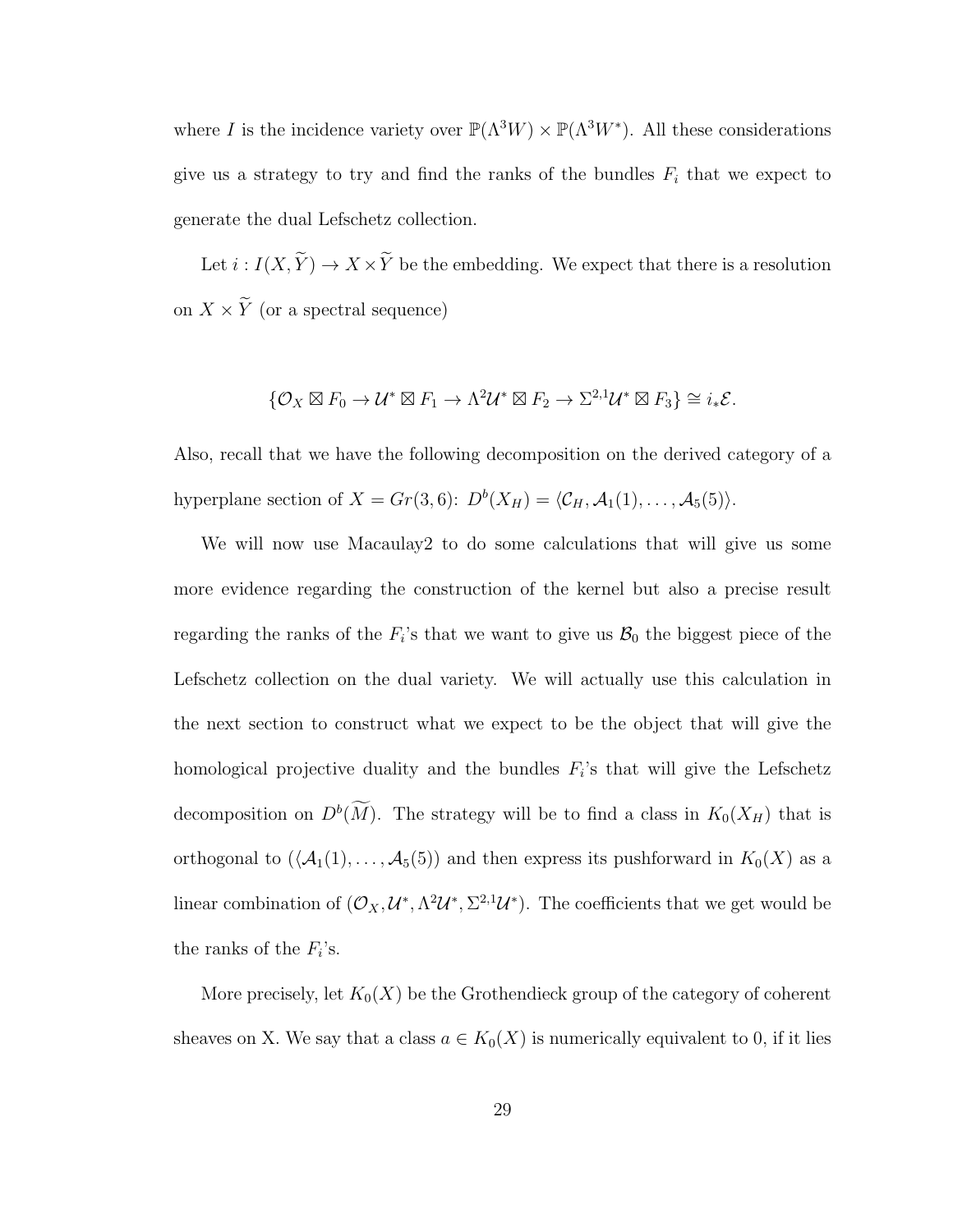in the kernel of the Euler form on  $K_0(X)$ ,  $\chi: K_0(X) \otimes K_0(X) \to \mathbb{Z}$ ,  $\chi([F], [G]) =$  $\Sigma(-1)^i$ dim Ext<sup>i</sup>(F, G). We let  $K_0(X)_{num} := K_0(X)/Ker(\chi)$ . Recall that if  $\alpha =$  $(a_1 \ge a_2 \ge \cdots \ge a_d)$  is a partition with d parts and  $a_1 \le n - d$ , then the Schubert variety in X associated to  $\alpha$  is the subset

$$
\Omega_{\alpha} = \{ V \in \text{Gr}(d, \mathbb{C}^n) \mid \dim(V \cap \mathbb{C}^{n-d+i-a_i}) \ge i \,\,\forall 1 \le i \le d \} \,. \tag{4.1}
$$

Here  $\mathbb{C}^k \subset \mathbb{C}^n$  denotes the subset of vectors whose last  $n - k$  components are zero. The codimension of  $\Omega_{\alpha}$  is equal to  $\sum a_i$ . If we identify partitions with their Young diagrams, then a Schubert variety  $\Omega_{\alpha}$  is contained in  $\Omega_{\beta}$  if and only  $\alpha$  contains  $\beta$ . We also have the following result:

Proposition 19. The classes of the structure sheaves of the Schubert varieties in X form a basis of  $K_0(X)_{num}$ .

Using this we see that the Chern character map identifies  $ch: K_0(X)_{num} \rightarrow$  $H^{\bullet}(X,\mathbb{Q})$  with the lattice generated by the elements  $ch(\mathcal{O}_{\Omega_{\alpha}})$ 's. Then, by the Riemann-Roch, the Euler form can be expressed by  $\chi(u, v) = \chi_0(u^* \cap v)$ , where  $u \to u^*$  is the involution of  $H^{\bullet}(X, \mathbb{Q})$  given by  $(-1)^k$  multiplication on  $H^{2k}(X, \mathbb{Q})$ and  $\chi_0(a) = (a \cdot td(X))_{top}$ .

Note also that by [BMMS09] we have the following:

**Lemma 20.** Assume we have a semiorthogonal decomposition  $D^b(X) = \langle \mathcal{T}, E \rangle$ , where E is an exceptional object in  $D^b(X)$ . Then

$$
K_0(\mathcal{T})_{num} \cong \{ [M] \in K_0(X)_{num} \mid \chi([E], [M]) = 0 \}.
$$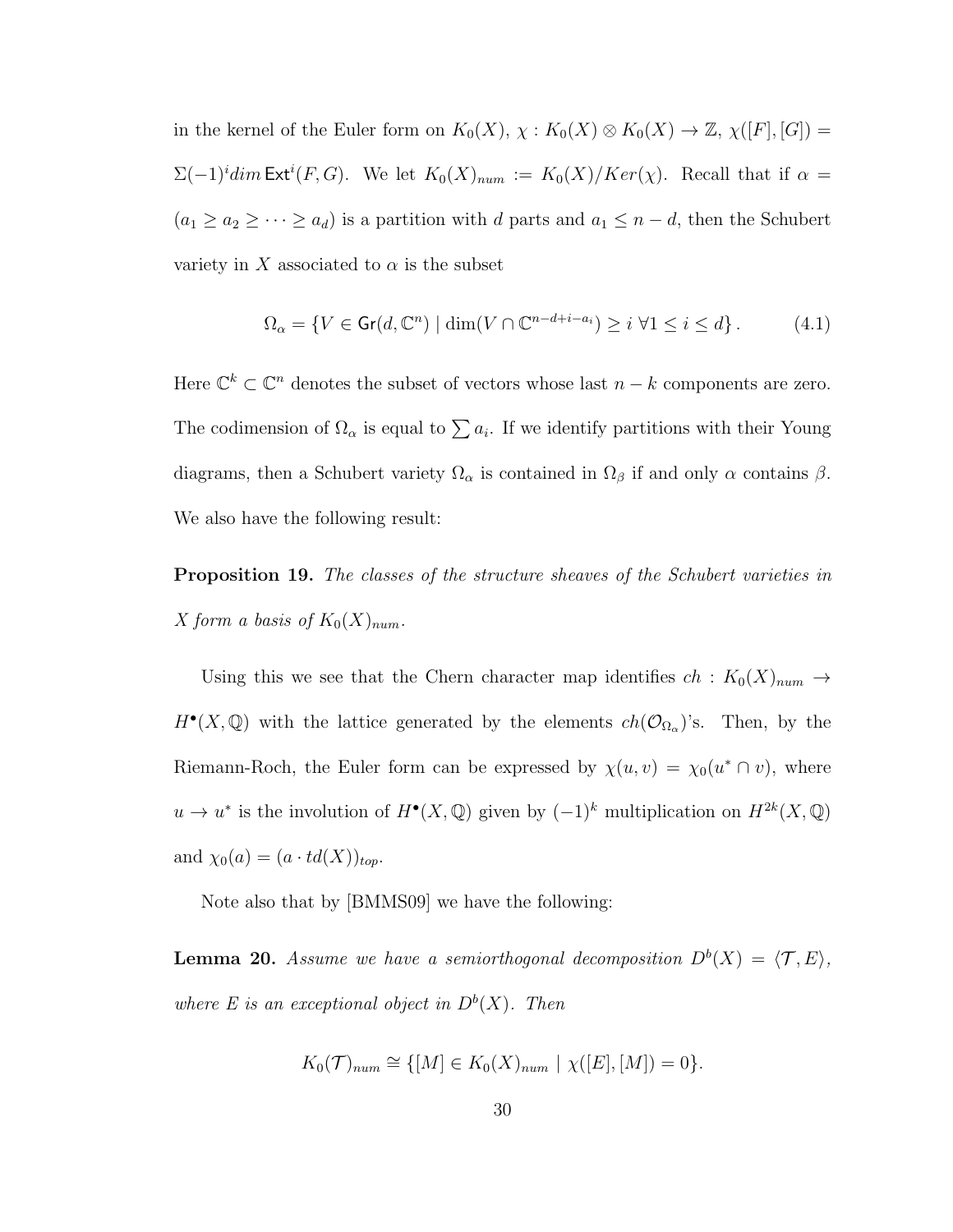Moreover,  $K_0(X)_{num} \cong K_0(\mathcal{T})_{num} \oplus \mathbb{Z}[E].$ 

Now, recall that  $Gr(3, 6)$  has only even cohomology and  $h^{i}(X) = dim_{\mathbb{Q}} H^{i}(X, \mathbb{Q})$ can be computed by counting the Schubert varieties of the right codimension on X. By [Don77] we see that  $\chi(X) = 20$  and  $h^0 = h^{18} = h^2 = h^{16} = 1$ ,  $h^4 = h^{14} = 2$  and  $h^6 = h^{12} = h^8 = h^{10} = 3$ . Now, for  $i: X_H \to X$ , the embedding of the hyperplane section into X, we know by the Lefschetz theorem on hyperplane sections ([GH94]), that the map  $H^k(X, \mathbb{Q}) \to H^k(X_H, \mathbb{Q})$  induced by the inclusion i is an isomorphism for  $k \leq 7$  and injective for  $k = 8$ . This tells us that the only new information on  $X_H$ , not coming from X is given by the cokernel of  $i^*$ , or by Poincare duality, by the kernel of  $i_*$  the map induced on homology (which can also be described via the Lefschetz hyperplane section). Moreover, in [Don77] the Euler characteristic of  $X_H$ is calculated. The result is that  $\chi(X_H) = 18$  which implies that  $h^8(X_H) = 4$ . That is, we only have one extra class x in  $H^*(X_H, \mathbb{Q})$  not coming from X, that is described explicitly in the above cited paper (actually its Poincare dual in  $H_8(X_H, \mathbb{Q})$  is described).

Instead of using the description of the cohomology rings of  $X$  and  $X_H$  in terms of the Schubert varieties described, we will use the one that Macaulay2 uses in its package Schubert2. That is, we can describe the cohomology ring of X as being generated by the Chern classes of the tautological bundle  $U$  on X and we use this description to also calculate in the intersection ring for  $X_H$ . Note however, that we wanted to construct an object in  $K_0(X_H)$  whose pushforward to  $K_0(X)$  will be gen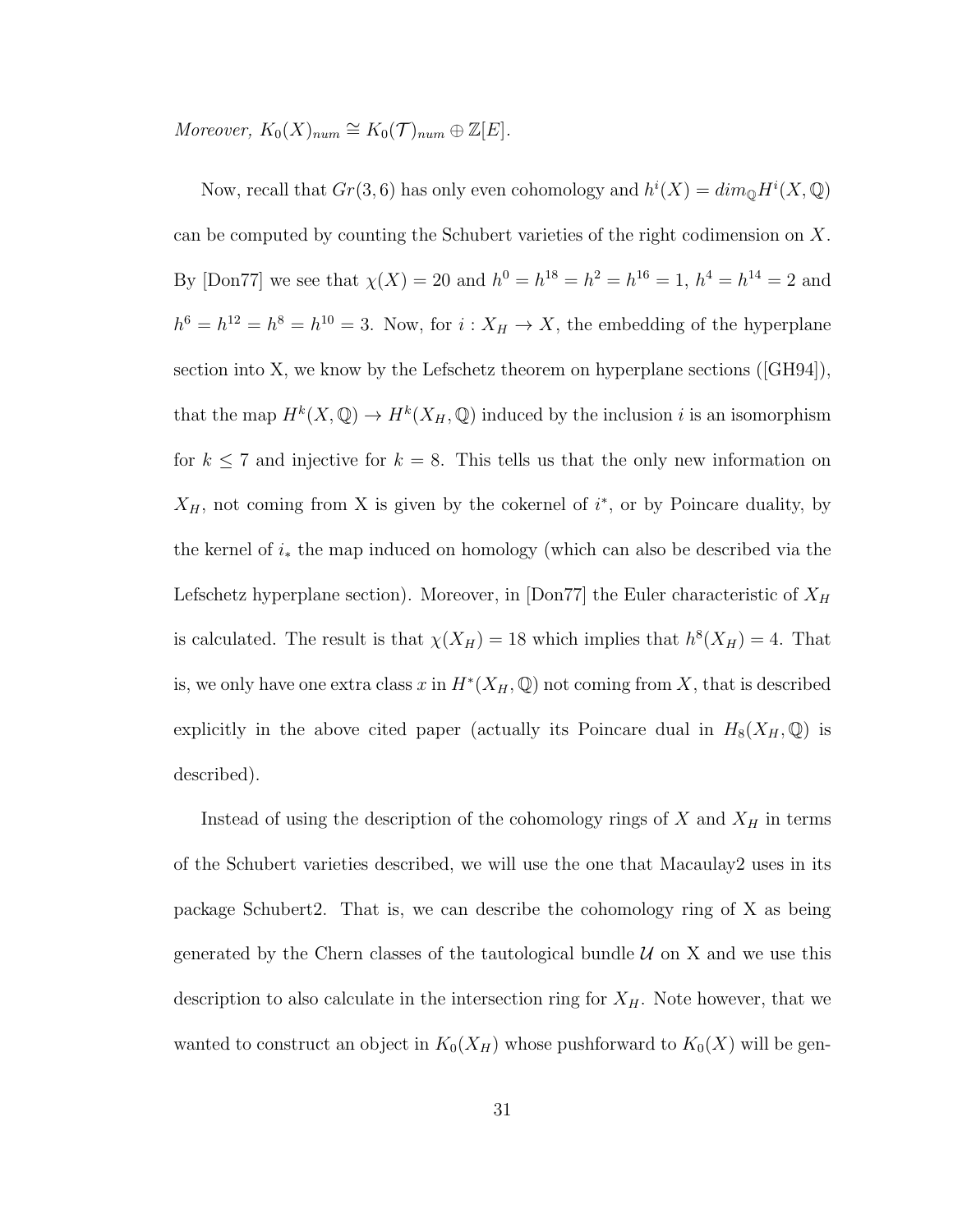erated by the exceptional bundles in the first block of the Lefschetz collection for  $X$ . Therefore, we will be looking for an object orthogonal to  $\langle ch(A_1(1)), \ldots, ch(A_5(5))\rangle$ on  $H^*(X_H)$  that is generated by the restriction of the  $c_i$ 's  $H^*(X_H, \mathbb{Q})$ . Now note that using the Lefschetz hyperplane theorem and Poincare duality, we get as extra relations for the intersection ring of  $X_H$ :  $3c_1c_2c_3 = c_2^3 + 3c_3^2$  and  $2c_1c_3^2 = c_2^2c_3$ . Introducing all this data into Macaulay2, we can calculate  $\langle ch(A_1(1)), \ldots, ch(A_5(5)) \rangle$ in terms of the basis of the intersection ring of  $X_H$ , then calculate its orthogonal and then using Riemann-Roch (that tells us  $ch(i_*\mathcal{F}) = i_*(\mathcal{F}) \cdot td(X/Y)$ ) we get the following element as the one which we want to describe in terms of the exceptional bundles in  $\mathcal{A}_0$  :  $x = c_1 + \frac{3}{2}$  $\frac{3}{2}c_1^2 + (\frac{7}{6}c_1^3 - 3c_1c_2) + (-\frac{9}{8})$  $\frac{9}{8}c_1^2c_2+\frac{11}{8}$  $\frac{11}{8}c_2^2 + \frac{5}{4}$  $(\frac{5}{4}c_1c_3)+(\frac{1}{24}c_1c_2^2 +$  $\frac{91}{120}c_1^3c_3 - \frac{21}{20}c_2c_3 + \left(\frac{1}{48}c_2^3 - \frac{1}{10}c_1c_2c_3 + \frac{1}{10}c_3^2\right) + \left(-\frac{1}{60}c_2^3c_3 + \frac{1}{60}c_1c_3^2\right) + \frac{1}{960}c_2c_3^2 - \frac{1}{4320}c_3^3.$ Using Macaulay2 again, it is easy to note that the coefficients that we get are  $x = 10ch(O_X) - 3ch(\mathcal{U}^*) - 3ch(\Lambda^2 \mathcal{U}^*) + 1ch(\Sigma^{2,1} \mathcal{U}^*).$ 

This suggests that we should get a resolution of an object supported on  $I(X, \widetilde{Y})$ as follows:

$$
\{\mathcal{O}_X \boxtimes F_0 \to \mathcal{U}^* \boxtimes F_1 \oplus \Lambda^2 \mathcal{U}^* \boxtimes F_2 \to \Sigma^{2,1} \mathcal{U}^* \boxtimes F_3\} \cong i_* \mathcal{E}.
$$

Indeed, we will construct in the next chapter bundles  $F_0$ ,  $F_1$ ,  $F_2$ ,  $F_3$  on  $\widetilde{Y}$  of ranks 10, 3, 3 and 1, respectively, and a resolution of an object supported on  $I(X, \widetilde{Y})$ as we need.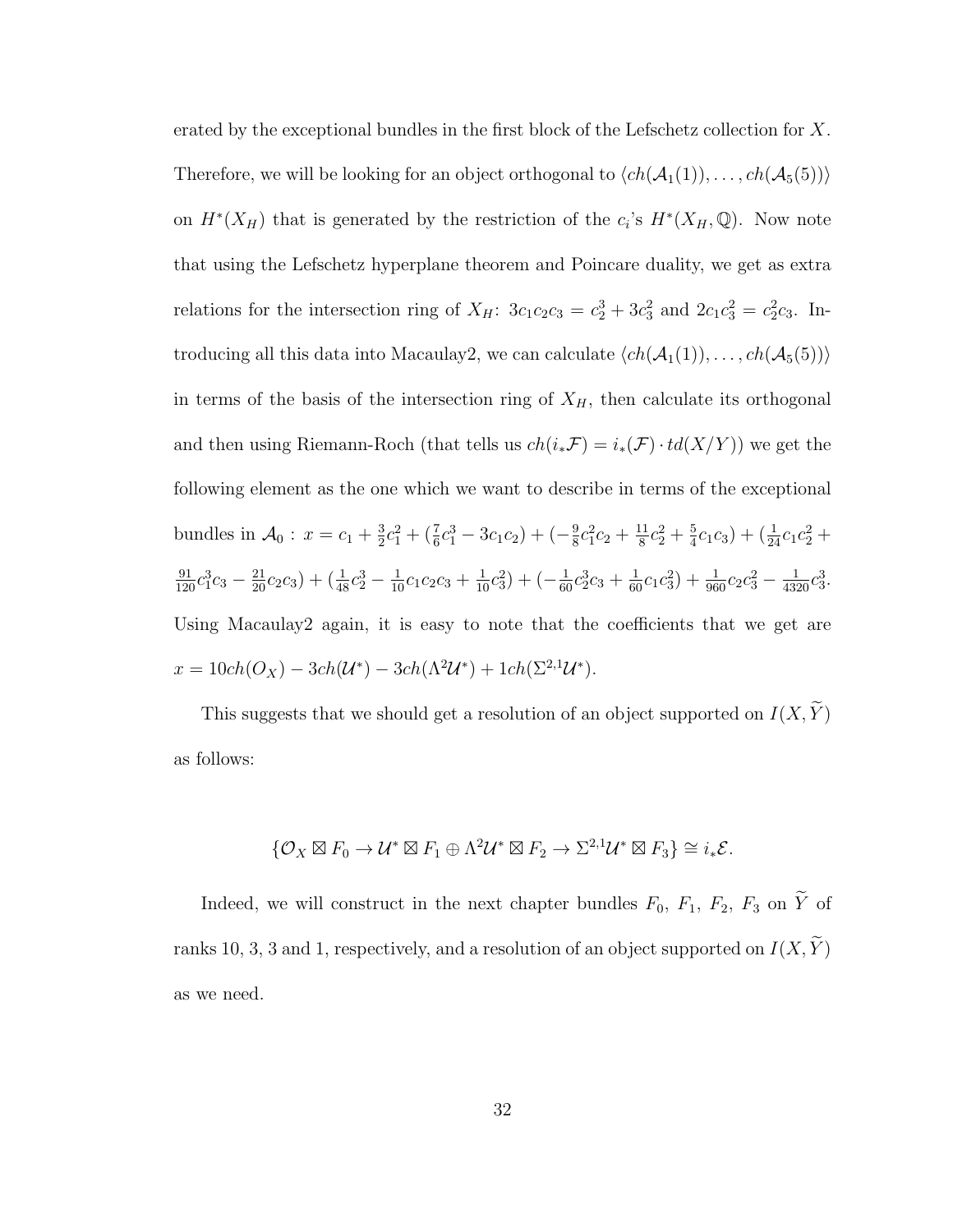#### 4.3 More geometry

We now come back to the construction of a resolution of  $M$ . From now on, for making the notation smoother we will write :  $G = Gr(3, W^*)$ ,  $\mathbb{P} = \mathbb{P}(\Lambda^3 W)$  and  $\mathbb{P}^* = \mathbb{P}(\Lambda^3 W^*)$ . On  $G \times G$  we will denote by  $\mathcal A$  and  $\mathcal B$  the pullbacks of the tautological bundles from the first and second factor. We will also write  $a$  and  $b$  the positive generators of the Picard groups of the two G's. More precisely we have  $\Lambda^3 \mathcal{A} = \mathcal{O}(-a)$  and  $\Lambda^3 \mathcal{B} = \mathcal{O}(-b)$ .

As before, we let  $Y = \mathbb{P}_{G \times G}(\mathcal{O}(-a, 0) \oplus \mathcal{O}(0, -b))$  and  $\pi : Y \to G \times G$ . We let s be class of the relative  $\mathcal{O}(1)$  of Y over  $G \times G$  and note that we have  $\pi_* \mathcal{O}(s) =$  $\mathcal{O}(a, 0) \oplus \mathcal{O}(0, b)$ . Consider now  $\Delta : G \to G \times G$  to be the diagonal map. We have that  $\Delta^* A \cong \Delta^* B = \mathcal{V}$ , where  $\mathcal V$  is the tautological bundle on G.

We now want to define a map  $\iota: G \to Y$ . We first note that

$$
\Delta^*(\mathcal{O}(-a,0) \oplus \mathcal{O}(0,-b)) = \mathcal{O}(-v) \oplus \mathcal{O}(-v).
$$

Then the diagonal embedding

$$
\mathcal{O}(-v) \to \mathcal{O}(-v) \oplus \mathcal{O}(-v) = \Delta^*(\mathcal{O}(-a,0) \oplus \mathcal{O}(0,-b))
$$

induces the map that we wanted

$$
\iota: G \cong \mathbb{P}_G(\mathcal{O}(-v)) \to Y = \mathbb{P}_{G \times G}(\mathcal{O}(-a,0) \oplus \mathcal{O}(0,-b))
$$

such that  $\iota^* \mathcal{O}(s) = \mathcal{O}(v)$ .

Let  $\widetilde{Y}$  be the blowup of Y in  $\iota(G)$ . Let E be the exceptional divisor in  $\widetilde{Y}$  and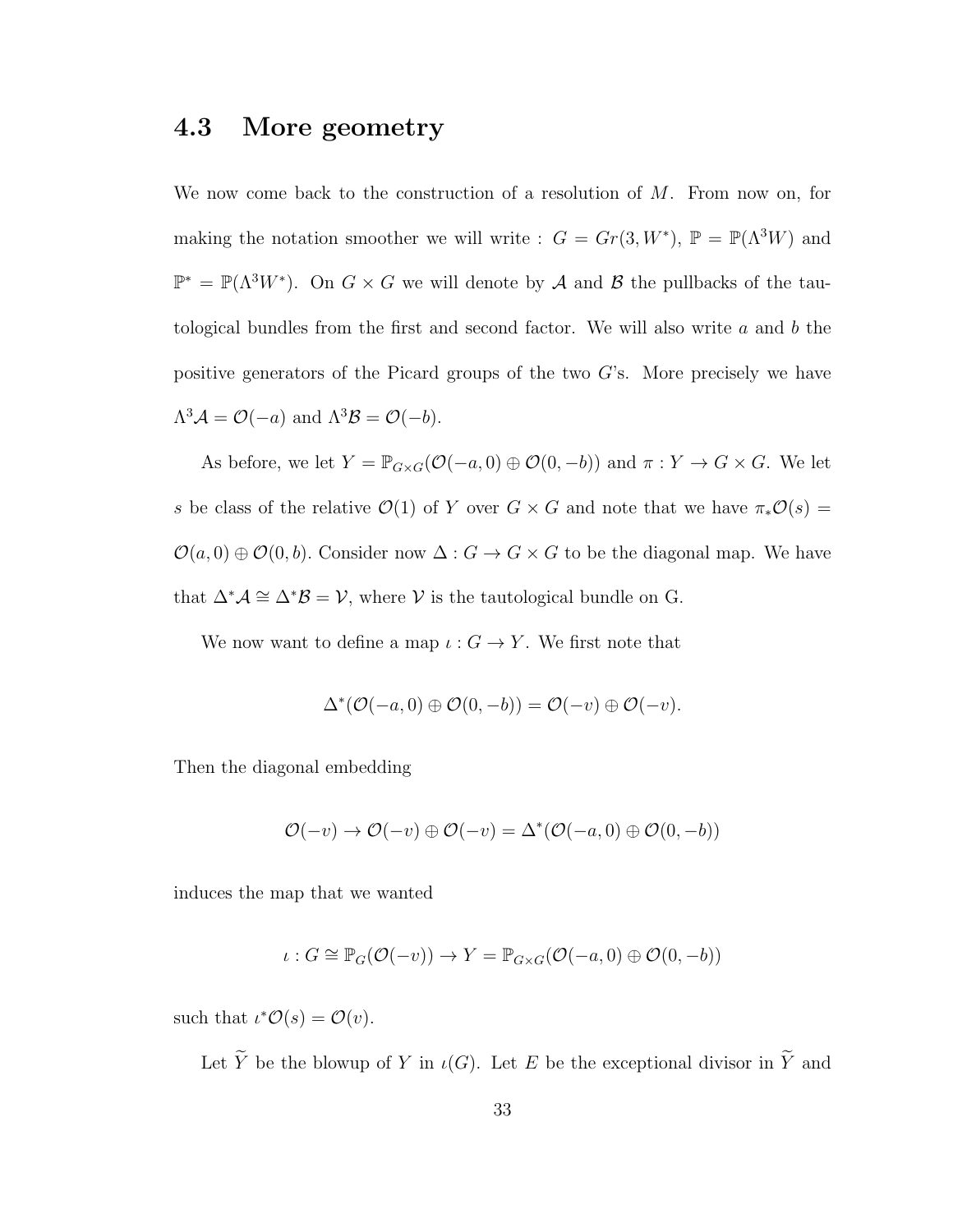let e denote its class. Denote by  $p : E \cong \mathbb{P}_G(N_{\iota(G)/Y}) \to G$  the projection. Note that  $p_*\mathcal{O}_E(-e) \cong N^*_{\iota(G)/Y}$ , while  $p_*\mathcal{O}_E(e) \cong 0$  ([Ful98]).

The normal bundle  $N_{\iota(G)/Y}$  fits into exact sequence ([Ful98])

$$
0 \to \iota^* T_{Y/G \times G} \to N_{\iota(G)/Y} \to N_{G/G \times G} \to 0.
$$

But

$$
\iota^*T_{Y/G\times G}=\iota^*((\mathcal{O}(-a,0)\oplus \mathcal{O}(0,-b))\otimes \mathcal{O}(s)/\mathcal{O})=\mathcal{O}(-v)^{\oplus 2}\otimes \mathcal{O}(v)/\mathcal{O}=\mathcal{O},
$$

while  $N_{G/G\times G} \cong N_{\Delta(G)/G\times G} \cong T_G$ . This shows that we have the following short exact sequence

$$
0 \to \mathcal{O} \to N_{\iota(G)/Y} \to T_G \to 0
$$

Note that the linear system  $|h| = |s - e|$  gives a morphism  $g: \widetilde{Y} \to \mathbb{P}(\Lambda^3 W^*)$ . Indeed, it is clear that this linear system is base point free. Moreover we can calculate  $H^{\bullet}(\tilde{Y}, \mathcal{O}(s - e))$  as follows. First note that we have a short exact sequence on  $\widetilde{Y}$ :

$$
0 \to \mathcal{O}(-e) \to \mathcal{O} \to \mathcal{O}_{|E} \to 0
$$

which after tensoring with  $\mathcal{O}(s)$  gives us

$$
0 \to \mathcal{O}(s - e) \to \mathcal{O}(s) \to \mathcal{O}(s)_{|E} \to 0.
$$

Since  $\pi_* \mathcal{O}(s) = \mathcal{O}(a, 0) \oplus \mathcal{O}(0, b)$  we can compute

$$
H^{\bullet}(\widetilde{Y}, \mathcal{O}(s)) = H^{\bullet}(G \times G, \mathcal{O}(a, 0) \oplus \mathcal{O}(0, b)) = \Lambda^3 W \oplus \Lambda^3 W.
$$
 Similarly,  

$$
H^{\bullet}(\widetilde{Y}, \mathcal{O}s_{|E}) = H^{\bullet}(G, \mathcal{O}(v)) = \Lambda^3 W.
$$
 This implies now that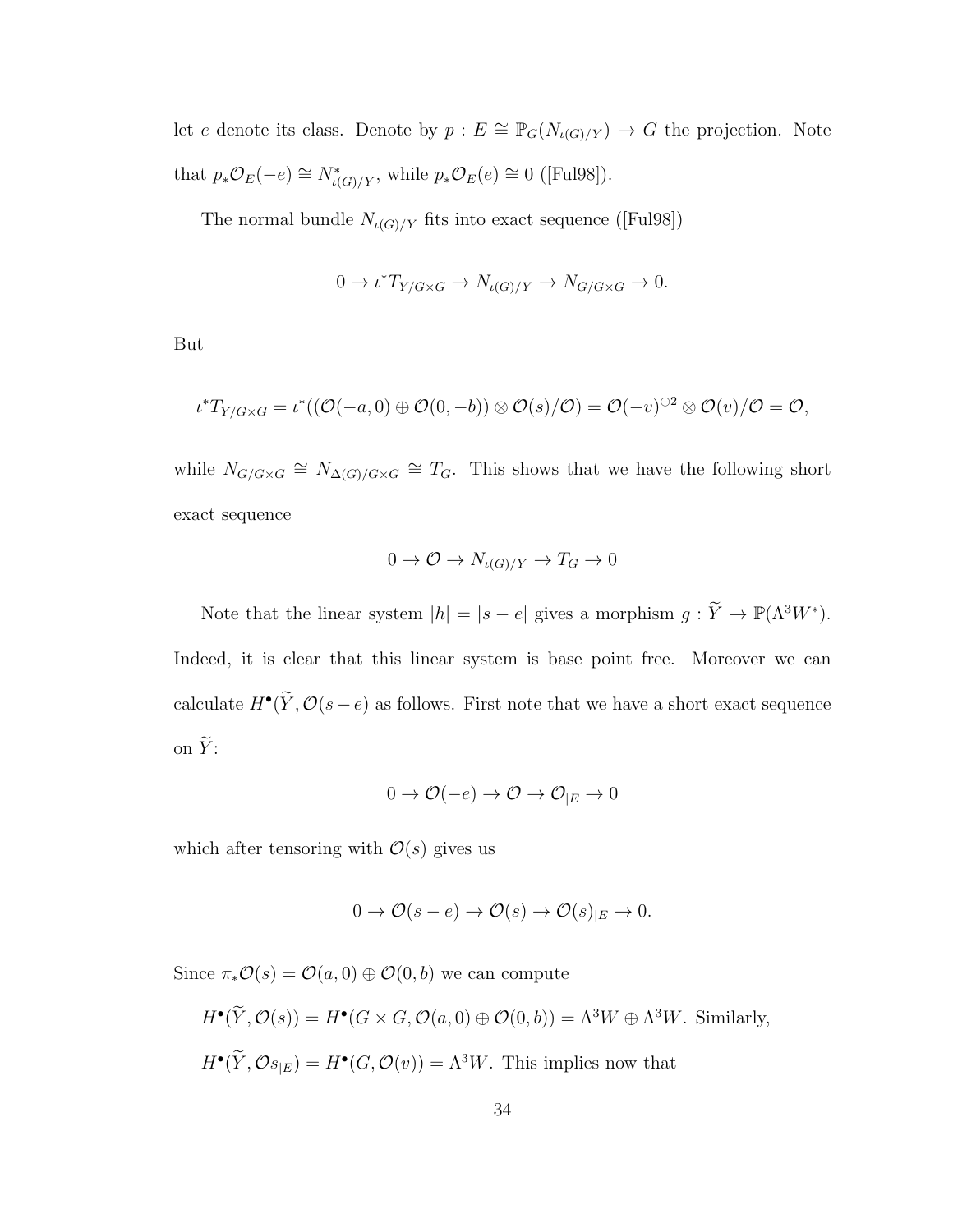$$
H^0(\widetilde{Y}, \mathcal{O}(s-e)) = \Lambda^3 W.
$$

We would like to also describe the fibers of the map  $g: \widetilde{Y} \to \mathbb{P}^*$ .

First note that  $T_G \cong \mathcal{V}^* \otimes W^* / \mathcal{V}$ . Tensoring  $0 \to \mathcal{O} \to N_{\iota(G)/Y} \to T_G \to 0$  by  $\Lambda^3 \mathcal{V}$  (and observing that  $\mathcal{V}^* \otimes W^* / \mathcal{V} \otimes \Lambda^3 \mathcal{V} = \Lambda^2 \mathcal{V} \otimes W^* / \mathcal{V}$  as in chapter 2) we get an exact sequence

$$
0 \to \Lambda^3 \mathcal{V} \to N_{\iota(G)/Y} \otimes \Lambda^3 \mathcal{V} \to \Lambda^2 \mathcal{V} \otimes W^* / \mathcal{V} \to 0.
$$

On the other hand, the exact sequence  $0 \to V \to W^* \otimes \mathcal{O} \to W^*/\mathcal{V} \to 0$  on G induces a filtration on  $\Lambda^3 W^*$  with factors being  $\Lambda^3 \mathcal{V}, \Lambda^2 \mathcal{V} \otimes (W^* / \mathcal{V}), \mathcal{V} \otimes \Lambda^2 (W^* / \mathcal{V}),$ and  $\Lambda^3(W^*/\mathcal{V})$ . Since  $\Lambda^3(\mathcal{V}) = \mathcal{O}(v)$  we see that, up to a twisting,  $N_{\iota(G)/Y}$  is just the first half of this filtration. More precisely, it is the image of  $W^* \otimes \Lambda^2 \mathcal{V}$  in  $\Lambda^3 W^*$ , so we can describe  $E$  as:

$$
E = \{ (V, \lambda) \in G \times \mathbb{P}^* \mid \lambda \in W^* \otimes \Lambda^2 V \}.
$$

At the same time, by the construction we just described we see that

$$
\widetilde{Y} \setminus E = Y \setminus \iota(G) = \{ (A, B, \lambda) \in G \times G \times \mathbb{P}^* \mid \lambda \in \Lambda^3 A + \Lambda^3 B \}.
$$

Now recall that the four orbits of the action of  $GL(6)$  on  $\mathbb{P}^*$  are generated by  $x_1 \wedge x_2 \wedge x_3 + x_4 \wedge x_5 \wedge x_6, x_1 \wedge x_2 \wedge x_6 + x_1 \wedge x_3 \wedge x_5 + x_2 \wedge x_3 \wedge x_4, x_1 \wedge (x_2 \wedge x_3 + x_4 \wedge x_5)$ and  $x_1 \wedge x_2 \wedge x_3$  respectively, where  $x_1, \ldots, x_6$  is a suitable chosen basis of  $W^*$ .

For  $\lambda = x_1 \wedge x_2 \wedge x_3 + x_4 \wedge x_5 \wedge x_6$  we get that  $g^{-1}(\lambda) \cap E = \emptyset$ ,  $g^{-1}(\lambda) \cap (\tilde{Y} \setminus E) =$  $pt \sqcup pt.$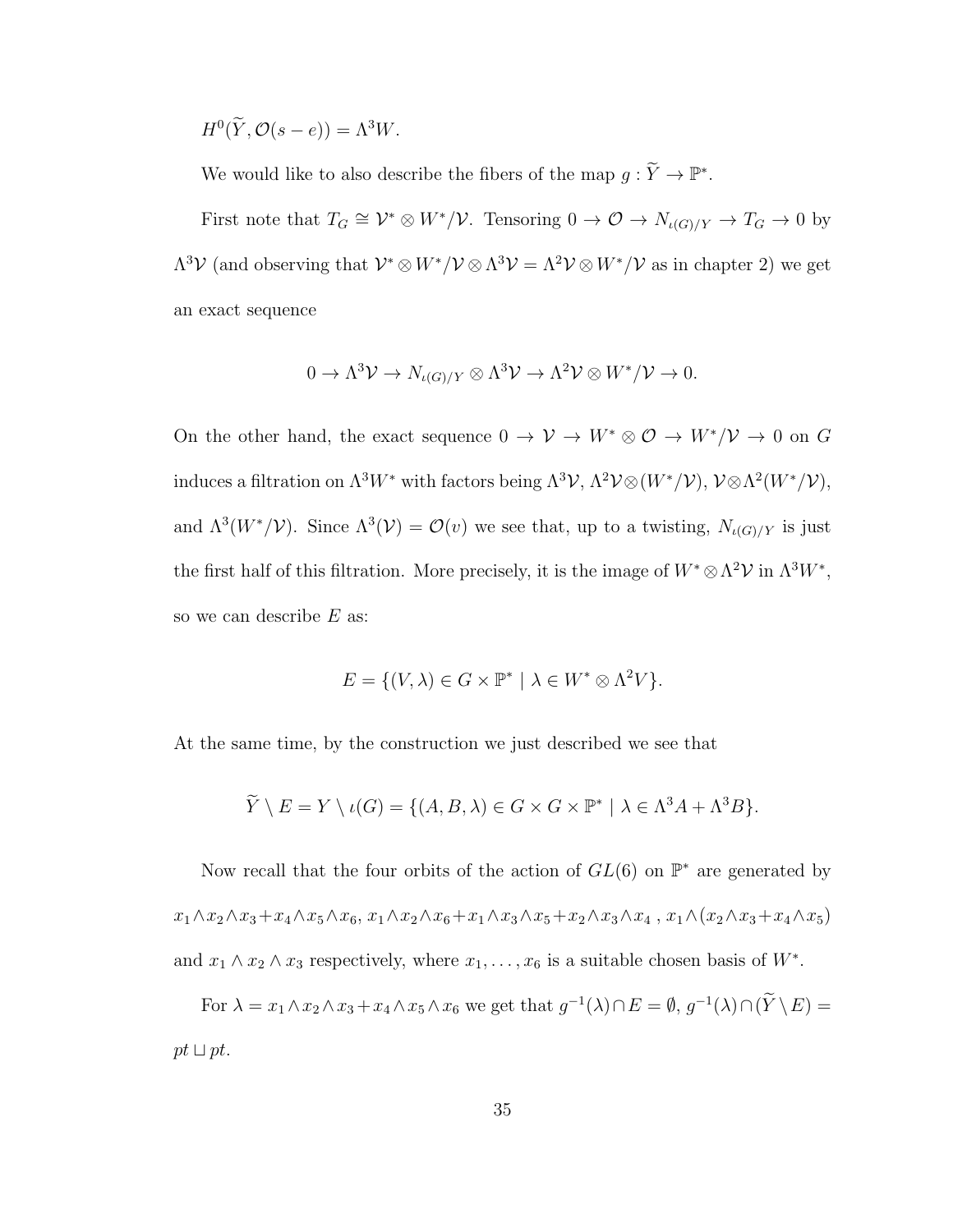For 
$$
\lambda = x_1 \wedge x_2 \wedge x_6 + x_1 \wedge x_3 \wedge x_5 + x_2 \wedge x_3 \wedge x_4
$$
 we see that  $g^{-1}(\lambda) \cap E = pt$ ,  
where the space V is just  $\langle x_1, x_2, x_3 \rangle$ . At the same time  $g^{-1}(\lambda) \cap (\widetilde{Y} \setminus E) = \emptyset$ .

For  $\lambda = x_1 \wedge (x_2 \wedge x_3 + x_4 \wedge x_5)$ , to describe  $g^{-1}(\lambda) \cap E$  note that V should contain  $x_1$ , should be contained in  $\langle x_1, x_2, x_3, x_4, x_5 \rangle$  and the quotient  $V/\langle x_1 \rangle$  should be isotropic for the form  $x_2 \wedge x_3 + x_4 \wedge x_5$ . Therefore

$$
g^{-1}(\lambda) \cap E = LGr(2, 4) \subset \mathsf{Gr}(2, 4).
$$

To understand  $g^{-1}(\lambda) \cap (\tilde{Y} \setminus E)$  we need to find a pair of subspaces  $A, B \subset W^*$ . It is clear that both should contain  $x_1$  and be contained in  $\langle x_1, x_2, x_3, x_4, x_5 \rangle$ . It also follows that  $A/\langle x_1 \rangle$  should be nonisotropic for the form and the space B is uniquely determined by  $A$ . This is true as we need to consider the unique linear combination of  $x_2 \wedge x_3 + x_4 \wedge x_5$  and  $\Lambda^2(A/\langle x_1 \rangle)$  which is of rank 2. Therefore

$$
g^{-1}(\lambda) \cap (\widetilde{Y} \setminus E) = \mathsf{Gr}(2,4) \setminus LGr(2,4).
$$

For  $\lambda = x_1 \wedge x_2 \wedge x_3$ , to describe  $g^{-1}(\lambda) \cap E$  we see that V should have intersection of dimension  $\geq 2$  with  $\langle x_1, x_2, x_3 \rangle$ . Thus  $g^{-1}(\lambda) \cap E$  is a  $\mathbb{P}^3$ -bundle over  $\mathbb{P}^2$  with a section contracted to a point. On the other hand, if we want to describe  $g^{-1}(\lambda) \cap (\tilde{Y} \setminus$ E) then we again need to find a pair of subspaces  $A, B \subset W^*$  as above. Clearly, one of them should coincide with  $\langle x_1, x_2, x_3 \rangle$  and the other should be arbitrary. Moreover, in the case when both A and B coincide with  $\langle x_1, x_2, x_3 \rangle$ , then we are free to choose a point in  $\mathbb{P}^1 \setminus pt$  (the fiber of Y over  $G \times G$ ). Thus

$$
g^{-1}(\lambda) \cap (\widetilde{Y} \setminus E) = (\mathsf{Gr}(3,6) \setminus pt) \sqcup (\mathsf{Gr}(3,6) \setminus pt) \sqcup (\mathbb{P}^1 \setminus pt).
$$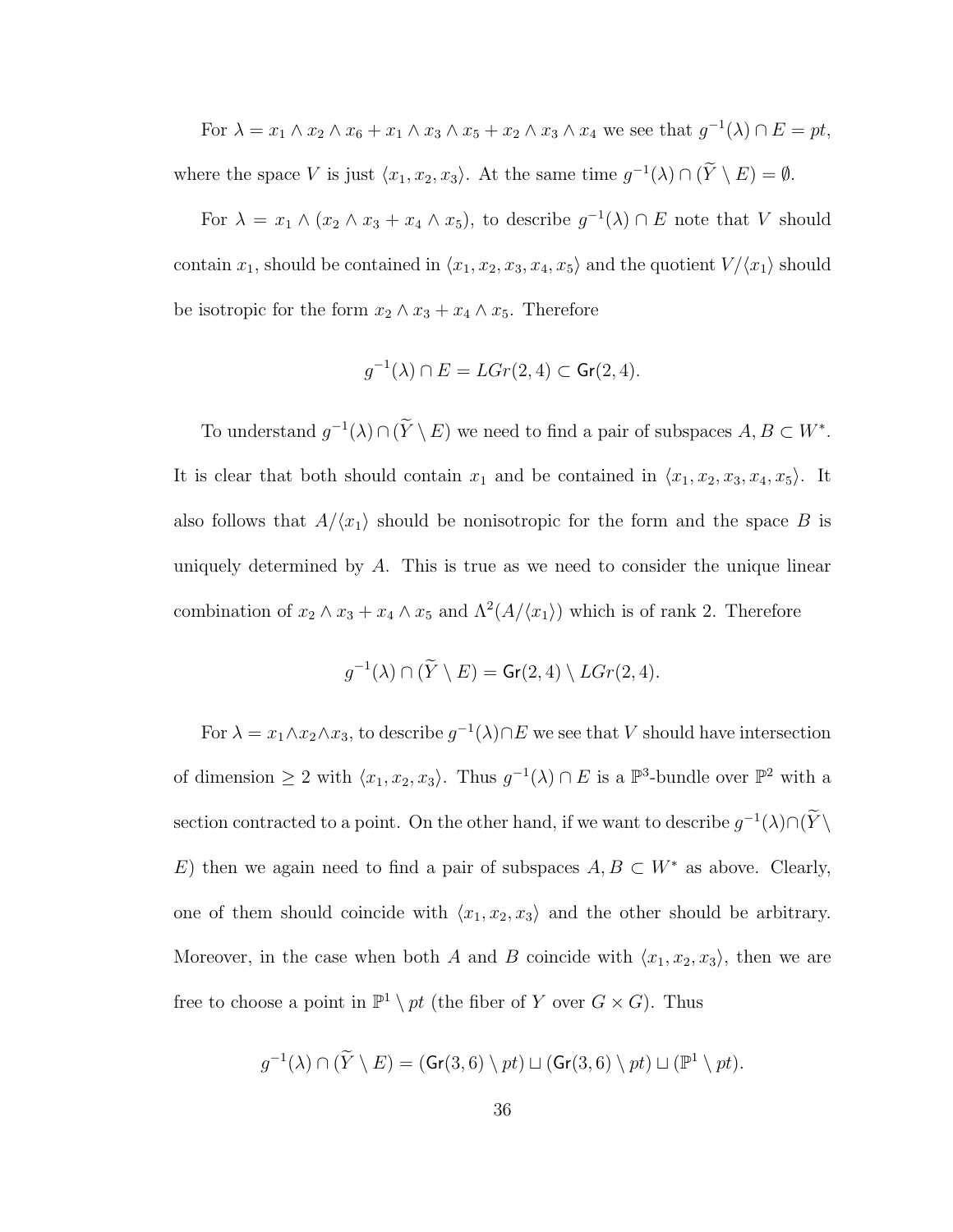As expected (since the rank of the Picard of  $\widetilde{Y}$  is 4 while the rank of the Picard of  $\mathbb{P}^*$  is 1), we get that we have three divisors contracted by g. We can take  $D_1$  to be  $G \times G \cong \mathbb{P}_{G \times G}(\mathcal{O}(-a)) \subset Y$  which contracts onto  $G \subset \mathbb{P}^*$  via the projection onto the first factor. Then  $D_2$  will be  $G \times G \cong \mathbb{P}_{G \times G}(\mathcal{O}(-b)) \subset Y$  that gets contracted onto  $G \subset \mathbb{P}^*$  via the projection onto the second factor.

The third divisor  $D_3$  will contract onto  $X_2 \subset \mathbb{P}^*$ . We don't have a good geometric description of this one, but we have a birational model for this divisor. Namely we can take the partial flag variety  $F(1,3,5;W^*)$  and consider the vector bundle  $\Lambda^2(\mathcal{U}_5/\mathcal{U}_1)$  on it. Then the model for  $D_3$  will be  $\mathbb{P}_{F(1,3,5;W^*)}(\Lambda^2(\mathcal{U}_5/\mathcal{U}_1))$  and it gets contracted onto  $\mathbb{P}_{F(1,5;W^*)}(\Lambda^2(\mathcal{U}_5/\mathcal{U}_1)).$ 

We would like now to be in the context of [Kuz08c] as that would allow us to construct a noncommutative resolution of singularities for M. However, in this situation, for the resolution  $g_M : \widetilde{Y} \to M$  the exceptional divisior is not irreducible. Moreover, we would like to get a Lefschetz decomposition on  $D^b(\tilde{Z})$ , where  $\tilde{Z}$  is the exceptional divisor, which clearly doesn't seem possible at this point since we don't have a good geometric description of the singular  $D_3$ . Therefore, at this point we can only conjecture the following:

**Conjecture 21.** There exists a sheaf of algebras  $\mathcal{R}$  over the double cover M of  $\mathbb{P}(\Lambda^3 W^*)$  ramified along the quartic hypersurface  $X_1$ , such that noncommutative resolution of singularities  $(M, \mathcal{R})$  of M is Homologically Projective Dual to the Grassmannian  $X = Gr(3, W)$ .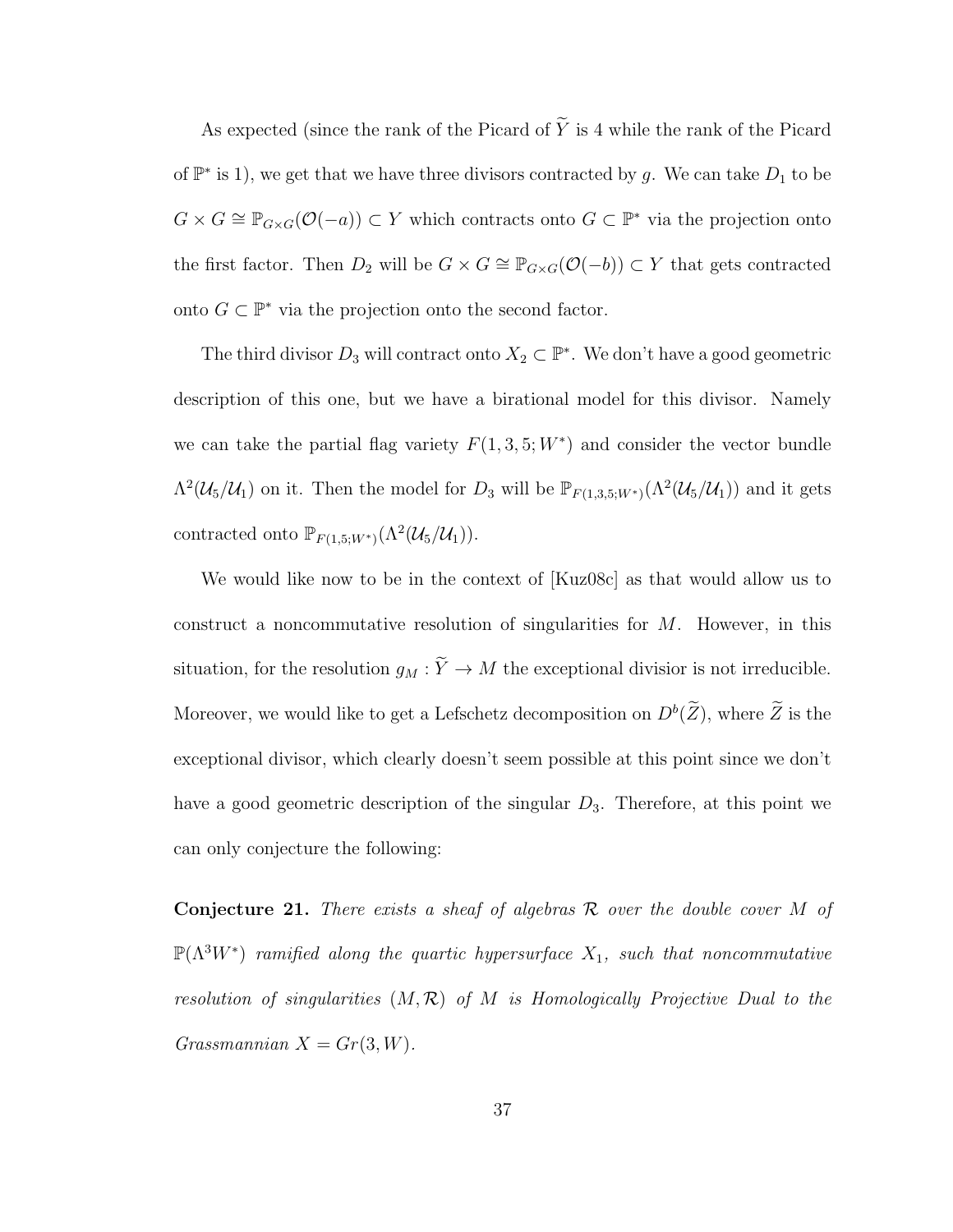There are two directions in which the program to construct the homological projective dual of  $Gr(3, 6)$  could go. The first one would be to just remove the  $G \subset \mathbb{P}^*$ . If we do that we should obtain a model for the homological projective dual variety over  $\mathbb{P}^* \setminus G$ . Such an approach would allow to prove a partial result that will give a description of derived categories of linear sections of  $Gr(3, W)$ :  $Gr(3, W) \cap \mathbb{P}(A^{\perp})$  for all  $A \subset \mathbb{P}^*$  such that  $\mathbb{P}(A) \cap G = \emptyset$  (in particular, this approach would still make the main applications to linear sections hold; however it would still not be completely satisfactory, since we would like to have the complete picture of the homological projective dual). Yet, this approach allows us to identify the sheaf of algebras  $\mathcal R$  over  $M \setminus G'$ , where  $G'$  is the preimage of G. Over the smooth points of  $M$  it will just be a matrix algebra, while over the singular points of  $M'$  we can understand it by looking at  $D_3$  and it's fibers over the singular locus to which it contracts to.

The second approach would be to apply a birational transformation to  $\widetilde{Y}$  and try to be in the situation of [Kuz08c]. One way to do this is to consider  $G_1 \subset G \times G$ be the locus

$$
G_1 = \{(A, B) \in G \times G \mid dim(A \cap B) \ge 1\}.
$$

Then  $\pi^{-1}(G_1) = D_3 \cap E$ . Then, we could try and define a rational map  $G \times G \dashrightarrow$  $\mathbb{P}(U)$  which is not defined at  $G_2 = \{(A, B) | \dim(A \cap B) \geq 2\}$  whose preimage to  $\widetilde{Y}$  gives the singular locus of  $D_3$  and try to use that to construct a birational transformation that will put us in the desired context.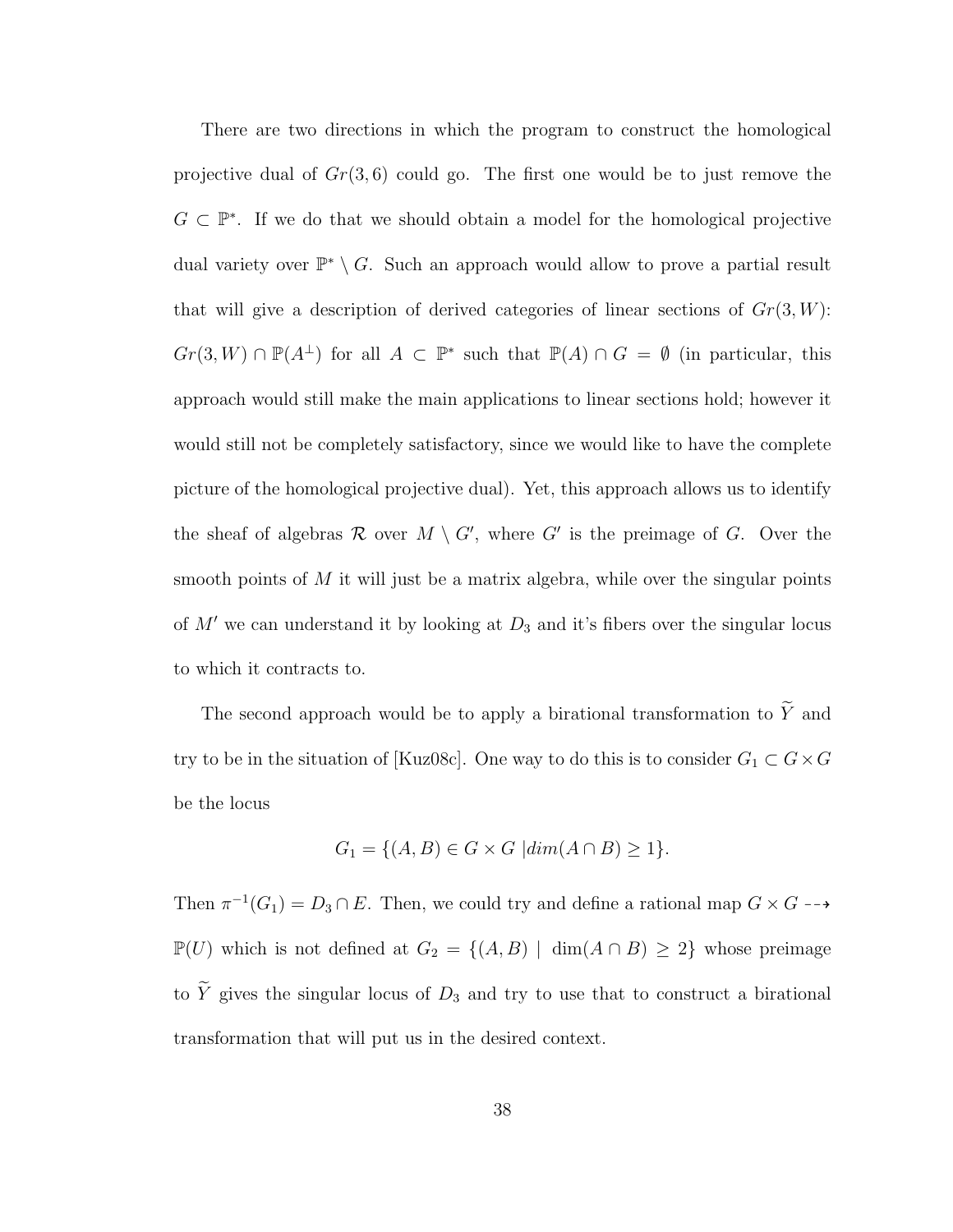# Chapter 5

# Towards homological projective duality for Gr(3,6)

In this chapter, we first construct the object supported on  $I(X, \widetilde{Y})$  that we expect to give the equivalence between the derived category of the homological projective dual variety and  $\mathcal{C}$ . This construction will also give us the exceptional bundles  $F_i's$ that we expect to form a Lefschetz collection on the dual variety. We then present a plan for the proof of the homological projective duality, assuming we can construct the sheaf of algebras on  $M$  and the potential applications to linear sections of  $X$ .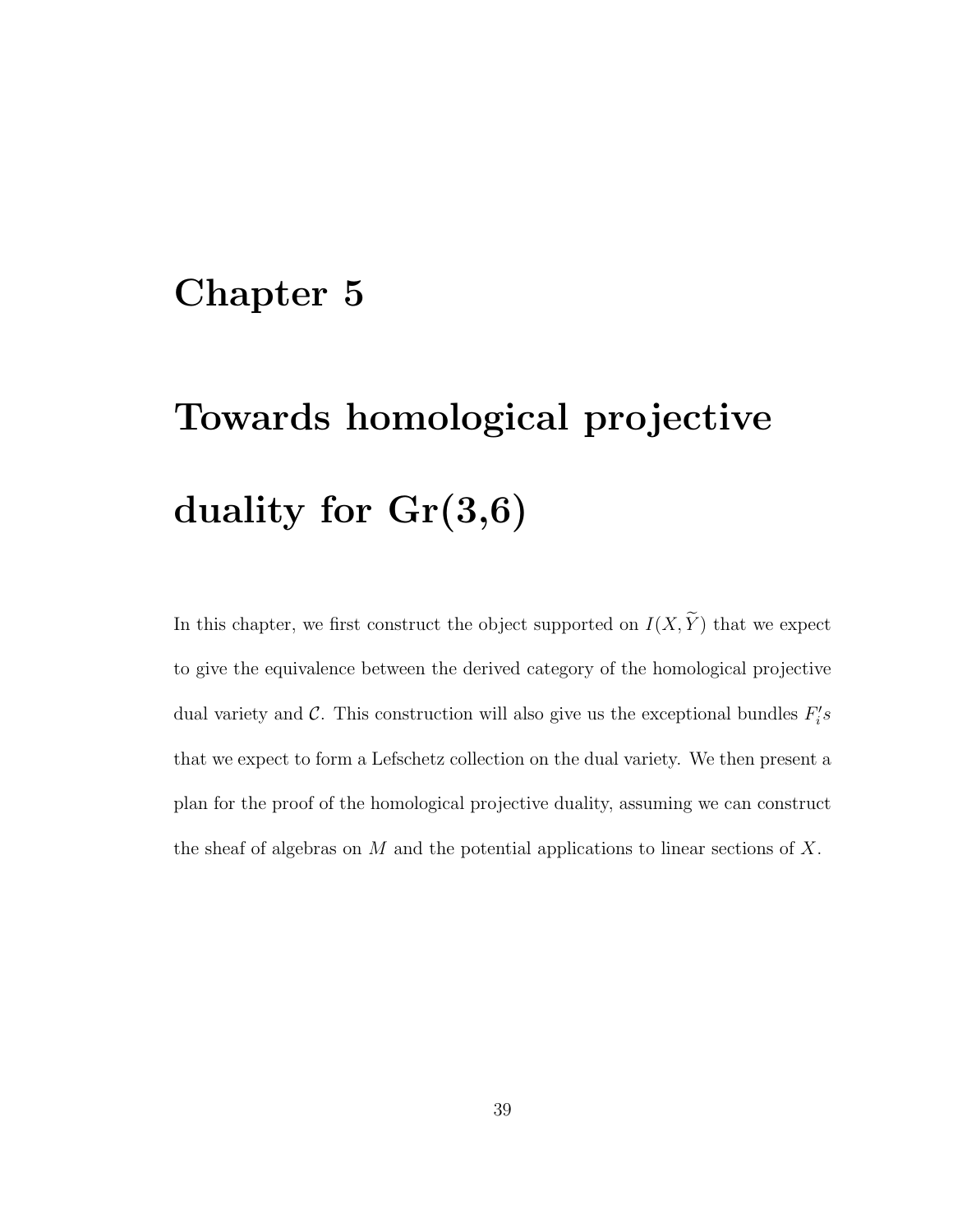# 5.1 Construction of the kernel and the dual exceptional bundles

Let  $X = Gr(3, W)$ , let U be the tautological bundle on X as before and denote by u the positive generator of  $Pic X$ . Let  $F_0$  be the unique nonsplit extension  $0 \to \mathcal{A} \otimes \Lambda^2 \mathcal{B} \to F_0 \to \mathcal{O}_{\widetilde{Y}}(-h) \to 0, F_1 = \Lambda^2 \mathcal{B}, F_2 = \mathcal{A} \text{ and } F_3 = \mathcal{O}_{\widetilde{Y}}.$ 

We will prove the following:

Proposition 22. The complex of vector bundles

$$
\{E_0 \boxtimes F_0 \to E_1 \boxtimes F_1 \oplus E_2 \boxtimes F_2 \to E_3 \boxtimes F_3\}
$$

is quasiisomorphic on  $X \times \tilde{Y}$  to  $i_*\mathcal{E}$ , where  $\mathcal{E} \in D^b(I(X, \tilde{Y})).$ 

*Proof.* On  $X \times \widetilde{Y}$  we have two maps  $\mathcal{O}_X \boxtimes \mathcal{A} \to \mathcal{U}^* \boxtimes \mathcal{O}_{\widetilde{Y}}$  and  $\mathcal{O}_X \boxtimes \Lambda^2 \mathcal{B} \to \Lambda^2 \mathcal{U}^* \boxtimes \mathcal{O}_{\widetilde{Y}}$ , coming from the composition of the following maps

$$
\mathcal{O}_X \boxtimes \mathcal{A} \to W^* \otimes \mathcal{O}_X \boxtimes \mathcal{O}_{\widetilde{Y}} \to \mathcal{U}^* \boxtimes \mathcal{O}_{\widetilde{Y}},
$$

and

$$
\mathcal{O}_X \boxtimes \Lambda^2 \mathcal{B} \to \Lambda^2 W^* \otimes \mathcal{O}_X \boxtimes \mathcal{O}_{\widetilde{Y}} \to \Lambda^2 \mathcal{U}^* \boxtimes \mathcal{O}_{\widetilde{Y}}.
$$

Both of them are injective (since they are isomorphic at the generic point and  $\mathcal{O}_X \boxtimes \mathcal{A}$  and  $\mathcal{O}_X \boxtimes \Lambda^2 \mathcal{B}$  are both torsion free). Denote their cokernels by  $\mathcal{F}_1$  and  $\mathcal{F}_2$  respectively. Then the tensor product of the two maps

$$
\mathcal{O}_X \boxtimes (\mathcal{A} \otimes \Lambda^2 \mathcal{B}) \to \mathcal{U}^* \boxtimes \Lambda^2 \mathcal{B} \oplus \Lambda^2 \mathcal{U}^* \boxtimes \mathcal{A} \to (\mathcal{U}^* \otimes \Lambda^2 \mathcal{U}^*) \boxtimes \mathcal{O}_{\widetilde{Y}}
$$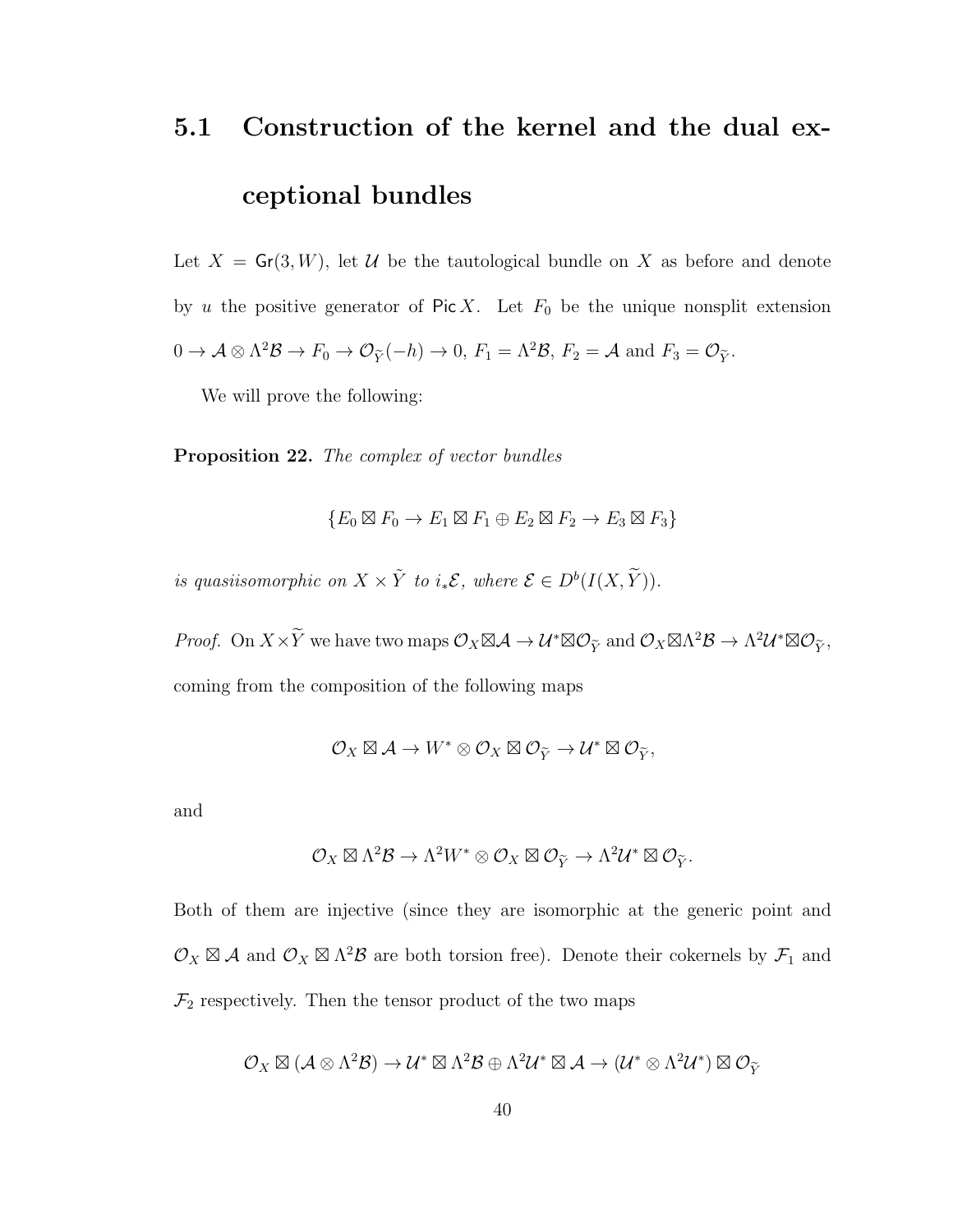is a resolution for  $\mathcal{F}_1 \otimes \mathcal{F}_2$ .

We now observe that the tensor product  $\mathcal{F}_1 \otimes \mathcal{F}_2$  is supported on  $I(X, \widetilde{Y})$ . We see that  $\text{supp}(\mathcal{F}_1)$  is the set of all  $(U, A, B, \lambda)$  such that  $\Lambda^3 A_{|U} \equiv 0$  and  $\text{supp}(\mathcal{F}_2)$  is the set of all  $(U, A, B, \lambda)$  such that  $\Lambda^3B_{|U} \equiv 0$ . Hence for any point in supp $(\mathcal{F}_1 \otimes \mathcal{F}_2)$  =  $\mathsf{supp}(\mathcal{F}_1) \cap \mathsf{supp}(\mathcal{F}_2)$  we have  $\lambda_{|U} \equiv 0$  as  $\lambda \in \langle \Lambda^3 A, \Lambda^3 B \rangle$ . But  $I(X, \tilde{Y})$  is the preimage of all  $(\lambda, U)$  such that  $\lambda_{|U} \equiv 0$  and this proves our claim (actually it is supported scheme theoretically on  $I(X, \widetilde{Y})$  by seeing it is annihilated by the ideal sheaf of our incidence variety).

Now notice that  $\mathcal{U}^* \otimes \Lambda^2 \mathcal{U}^* = \Sigma^{2,1} \mathcal{U}^* \oplus \mathcal{O}_X(u)$ . Thus we have a map

 $\mathcal{O}_X(u) \boxtimes \mathcal{O}_{\widetilde{Y}} \to (\mathcal{U}^* \otimes \Lambda^2 \mathcal{U}^*) \boxtimes \mathcal{O}_{\widetilde{Y}}$  that induces a map  $\mathcal{O}_X(u) \boxtimes \mathcal{O}_{\widetilde{Y}} \to \mathcal{F}_1 \otimes \mathcal{F}_2$ . Since  $\mathcal{F}_1 \otimes \mathcal{F}_2$  is supported on  $I(X, \widetilde{Y})$ , the composition of this map with the canonical morphism  $\mathcal{O}_X \boxtimes \mathcal{O}_{\widetilde{Y}}(-h) \to \mathcal{O}_X(u) \boxtimes \mathcal{O}_{\widetilde{Y}}$  is zero. Note that this last morphism comes from the resolution (twisted by  $\mathcal{O}_X(u)$ ) of  $\mathcal{O}_{I(X,\widetilde{Y})}$ :

 $0 \to \mathcal{O}_X(-u) \boxtimes \mathcal{O}_{\widetilde{Y}}(-h) \to \mathcal{O}_{X \times \widetilde{Y}} \to i_*\mathcal{O}_{I(X,\widetilde{Y})}$ , where  $i: I(X,\widetilde{Y}) \to X \times \widetilde{Y}$  is the natural embedding.

We now apply the functor  $\text{Hom}(\mathcal{O}_X \boxtimes \mathcal{O}_{\widetilde{Y}}(-h), -)$  to the complex constructed above. Let us first compute

$$
\mathsf{Ext}^{\bullet}(\mathcal{O}_X \boxtimes \mathcal{O}_{\widetilde{Y}}(-h), \mathcal{U}^* \boxtimes \Lambda^2 \mathcal{B} \oplus \Lambda^2 \mathcal{U}^* \boxtimes \mathcal{A}) = H^{\bullet}(X \times \widetilde{Y}, \mathcal{U}^* \boxtimes \Lambda^2 \mathcal{B}(h) \oplus \Lambda^2 \mathcal{U}^* \boxtimes \mathcal{A}(h))
$$

Let's compute  $H^{\bullet}(Y, \mathcal{A}(h)) = H^{\bullet}(Y, \mathcal{A}(s - e)).$  We have the short exact sequence

$$
0 \to \mathcal{A}(s - e) \to \mathcal{A}(s) \to \mathcal{A}(s)_{|E} \to 0.
$$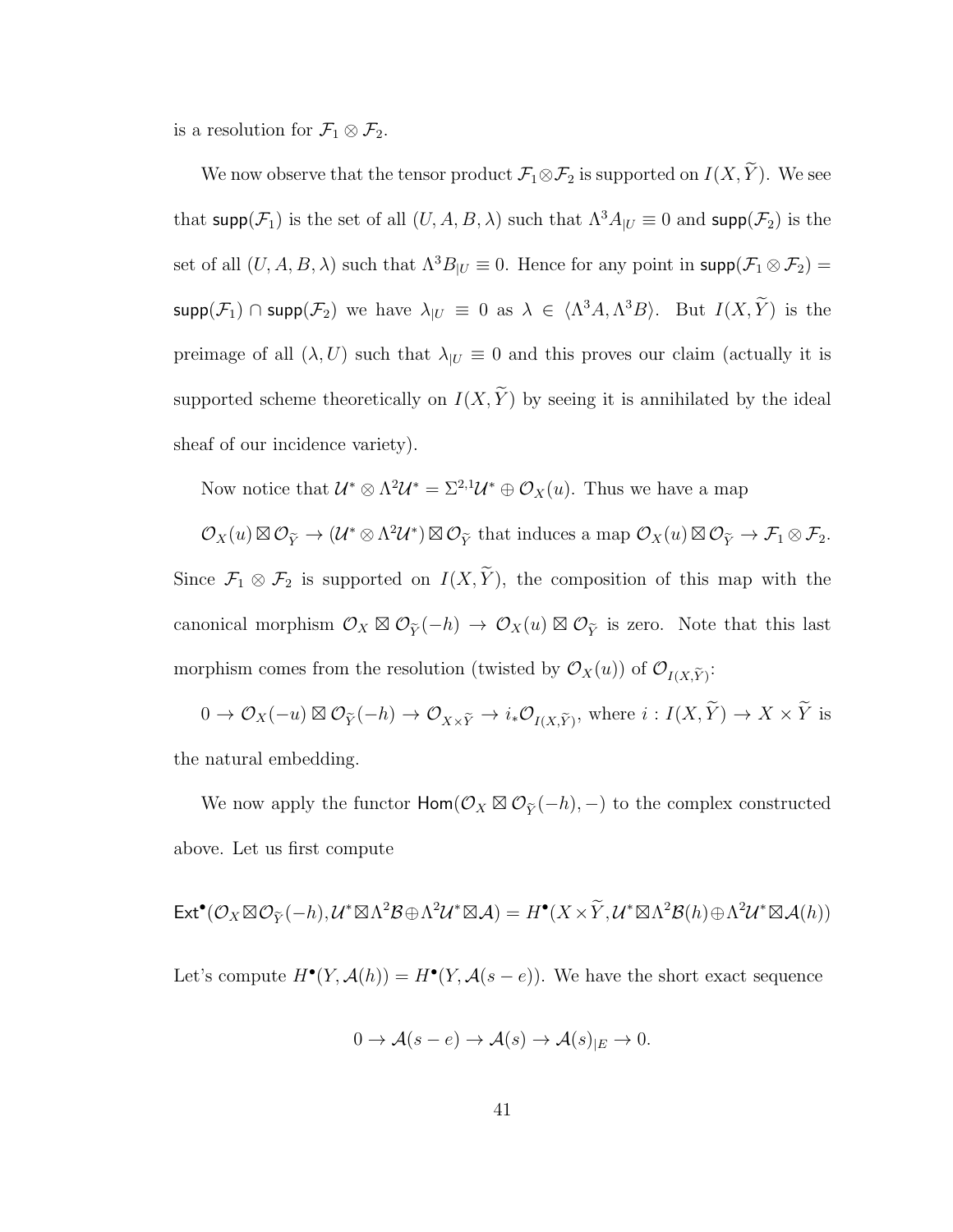We see that  $H^{\bullet}(\widetilde{Y}, \mathcal{A}(s)) = H^{\bullet}(G \times G, \mathcal{A}(a) \oplus \mathcal{A} \boxtimes \mathcal{O}(b)) = \Lambda^2 W$ . Then  $H^{\bullet}(\widetilde{Y}, \mathcal{A}(s)|_E) = H^{\bullet}(G, \mathcal{V}(v)) = \Lambda^2 W$ . This gives us that  $H^{\bullet}(\widetilde{Y}, \mathcal{A}(s - e)) = 0$ . Similarly, we can compute  $H^{\bullet}(\tilde{Y}, \mathcal{B}(s - e)) = 0$ . We thus get that

$$
\mathsf{Ext}^{\bullet}(\mathcal{O}_X \boxtimes \mathcal{O}_{\widetilde{Y}}(-h), \mathcal{U}^* \boxtimes \Lambda^2 \mathcal{B} \oplus \Lambda^2 \mathcal{U}^* \boxtimes \mathcal{A}) = 0.
$$

The morphism  $\mathcal{O}_X \boxtimes \mathcal{O}_{\widetilde{Y}}(-h) \to (\mathcal{U}^* \otimes \Lambda^2 \mathcal{U}^*) \boxtimes \mathcal{O}_{\widetilde{Y}}$  cancels in the spectral sequence that we obtain and since the above Ext's are 0, we see that the cancelation can only come from the term  $\mathsf{Ext}^1(\mathcal{O}_X \boxtimes \mathcal{O}_{\widetilde{Y}}(-h), \mathcal{O}_X \boxtimes (\mathcal{A} \otimes \Lambda^2 \mathcal{B})) = \mathbb{C}$ . Let us actually check that this  $\mathsf{Ext}^1$  is indeed  $\mathbb C$ . For that we need to calculate  $H^{\bullet}(\widetilde{Y}, \mathcal{A}\otimes\Lambda^2\mathcal{B}\otimes\mathcal{O}_{\widetilde{Y}}(s-e)).$ As before, we use the short exact sequence

$$
0 \to \mathcal{A} \otimes \Lambda^2 \mathcal{B}(s-e) \to \mathcal{A} \otimes \Lambda^2 \mathcal{B}(s) \to \mathcal{A} \otimes \Lambda^2 \mathcal{B}(s)_{|E} \to 0.
$$

We calculate now  $H^{\bullet}(\tilde{Y}, \mathcal{A}\otimes \Lambda^2 \mathcal{B}(s)) = H^{\bullet}(G\times G, (\mathcal{A}\otimes \Lambda^2 \mathcal{B})\otimes (\mathcal{O}(a,0)\oplus \mathcal{O}(0,b)))=$  $H^{\bullet}(G \times G, \mathcal{A}(a) \boxtimes \Lambda^2 \mathcal{B} \oplus \mathcal{A} \boxtimes \Lambda^2 \mathcal{B}(b) = 0$ . This already gives us that  $H^0(\widetilde{Y}, (\mathcal{A} \otimes \Lambda^2 \mathcal{B})(s-e)) = 0.$  Now

$$
H^{\bullet}(\widetilde{Y}, \mathcal{A}\otimes \Lambda^2 \mathcal{B}(s)_{|E})=H^{\bullet}(G, \mathcal{V}\otimes \Lambda^2 \mathcal{V}(v))=H^{\bullet}(G, (\Sigma^{2,1}\mathcal{V})(v)\oplus \mathcal{O})=\mathbb{C}.
$$

Indeed  $\mathsf{Ext}^1(\mathcal{O}_X \boxtimes \mathcal{O}_{\widetilde{Y}}(-h), \mathcal{O}_X \boxtimes (\mathcal{A} \otimes \Lambda^2 \mathcal{B})) = \mathbb{C}.$ 

We can conclude that we have a morphism of complexes

$$
\mathcal{O}_X \boxtimes \mathcal{O}_{\tilde{Y}}(-h)
$$
\n
$$
\mathcal{O}_X \boxtimes (\mathcal{A} \otimes \Lambda^2 \mathcal{B}) \longrightarrow \mathcal{U}^* \boxtimes \Lambda^2 \mathcal{B} \oplus \Lambda^2 \mathcal{U}^* \boxtimes \mathcal{A} \longrightarrow \Sigma^{2,1} \mathcal{U}^* \boxtimes \mathcal{O}_{\tilde{Y}}
$$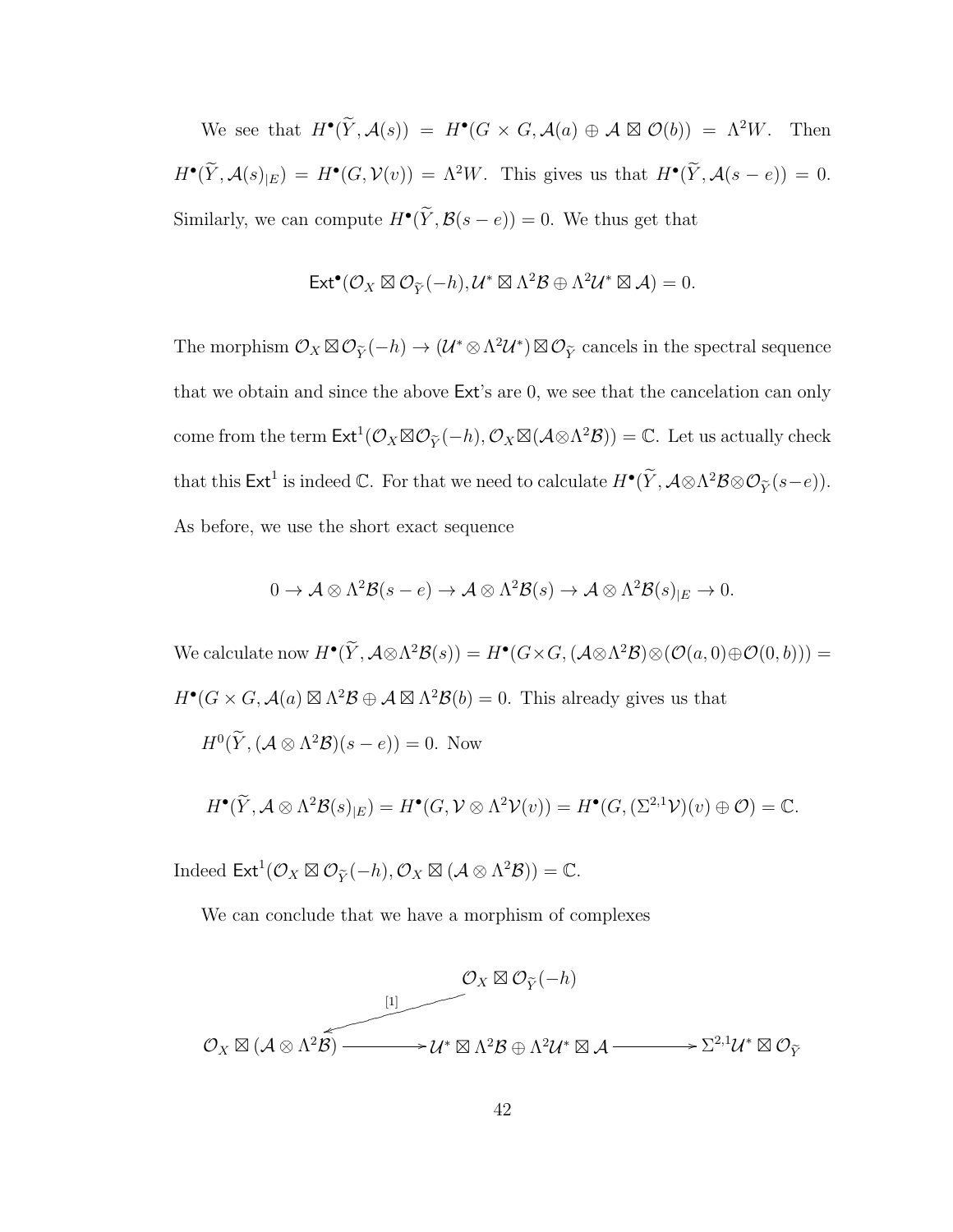But this implies that we get the complex

$$
\mathcal{O}_X \boxtimes F_0 \to \mathcal{U}^* \boxtimes F_1 \oplus \Lambda^2 \mathcal{U}^* \boxtimes F_2 \to \Sigma^{2,1} \mathcal{U}^* \boxtimes F_3,
$$

where  $F_0$ ,  $F_1$ ,  $F_2$  and  $F_3$  are as above, since we can think of the morphism of complexes above as a twisted complex as in [GM03] and then the complex that we wanted is just the convolution of this. Notice that this also fits perfectly with the ranks that we have obtained in the previous chapter.

The last thing we need to check is that this complex is quasiisomorphic to  $i_*\mathcal{E}$ for some  $\mathcal{E} \in \mathcal{D}^b(I(X, \tilde{Y}))$ . However the complex that we have is quasiisomorphic to the cone of the morphism  $\mathcal{O}_{I(X,\widetilde{Y})}(h) \to \mathcal{F}_1 \otimes \mathcal{F}_2$  and both terms are supported on  $I(X, \widetilde{Y})$ .  $\Box$ 

We now have the following rather straightforward lemma:

**Lemma 23.** The bundles  $F_0$ ,  $F_1$ ,  $F_2$  and  $F_3$  are exceptional on  $\widetilde{Y}$ . Moreover the collection  $(F_0, F_1, F_2, F_3)$  is exceptional too.

*Proof.* Indeed  $\mathcal{O}_{\tilde{Y}}$ , A and  $\Lambda^2 \mathcal{B}$  are exceptional since they are exceptional on  $G \times G$ and the pullback functor  $\pi^*: D^b(G \times G) \to D^b(\tilde{Y})$  is fully faithful. Moreover since  $H^0(\widetilde{Y}, (\mathcal{A} \times \Lambda^2 \mathcal{B})(s - e) = 0$  and  $H^0(\widetilde{Y}, (\mathcal{A} \times \Lambda^2 \mathcal{B})(s - e) = \mathbb{C}$  we see that  $F_0$  is actually a mutation so it is exceptional ([Rud90]). The second part of the lemma is also clear since we can easily check that  $\text{Ext}^{\bullet}(F_i, F_j) = 0$  for  $i > j$ .  $\Box$ 

This collection is expected to generate the dual Lefschetz collection on the homological projective dual of  $X = Gr(3, 6)$ . By [Kuz07] the dual Lefschetz collection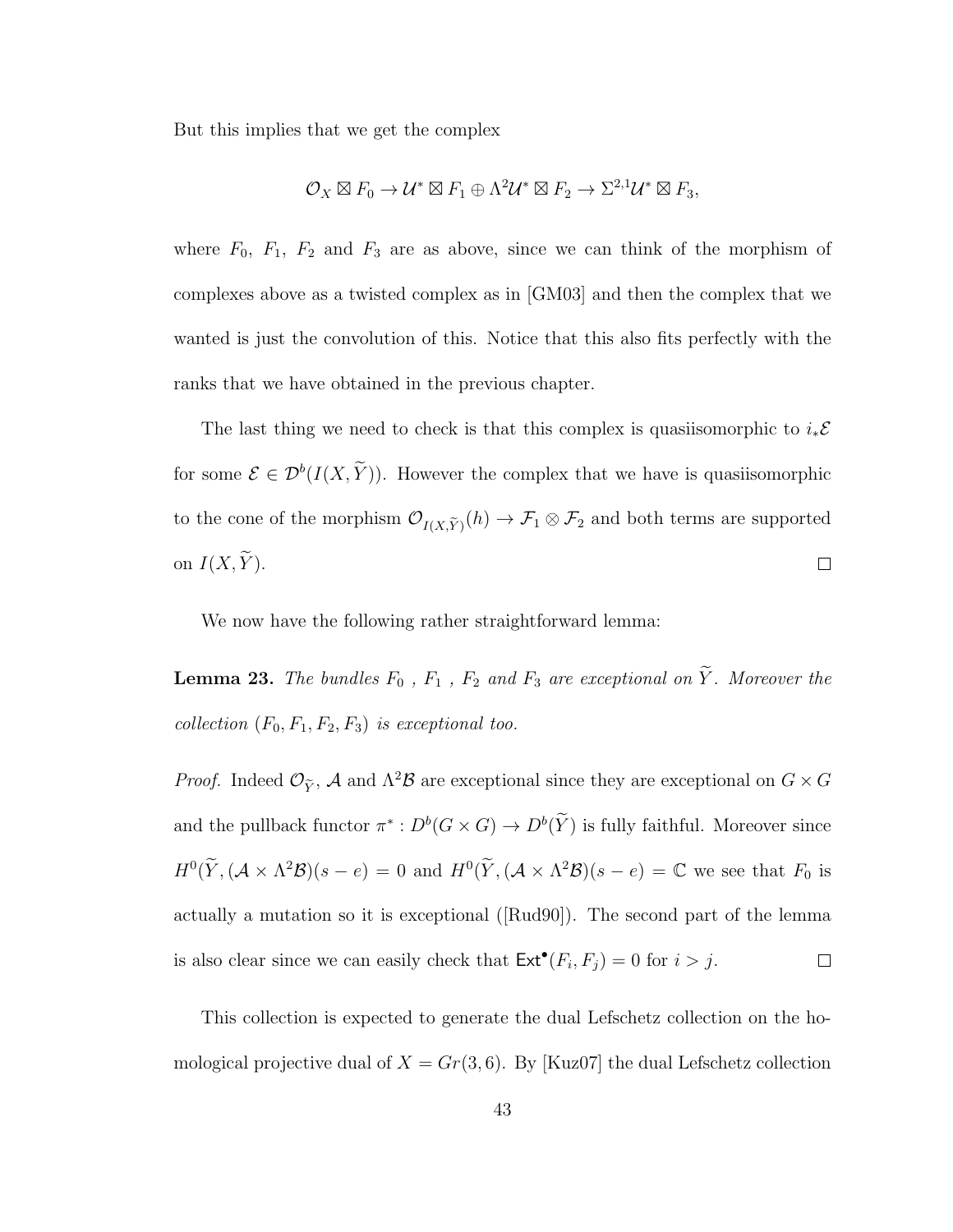is supposed to complete a grid which has  $rank(K_0(\mathcal{A}_0))$  rows and  $rank(K_0(\mathbb{P}(\Lambda^3 W)))$ columns. Since the partition corresponding to our Lefschetz collection on X was (4, 4, 3, 3, 3, 3), the partition giving the dual Lefschetz collection on the homological projective dual variety will have partition  $(4, \ldots, 4, 1, 1, 1, 1)$ , where we have 15 many 4's. Therefore we could define  $\mathcal{B}_i = \langle F_0, F_1, F_2, F_3 \rangle$ , for  $0 \le i \le 13$ ,  $\mathcal{B}_j = \langle F_3 \rangle$ , for  $14 \leq j \leq 17$  and  $C = \langle \mathcal{B}_{17}(-17), ..., \mathcal{B}_{1}(-1), \mathcal{B}_0 \rangle$ . This should be the  $\tilde{\mathcal{D}}$  (as in [Kuz08c]) and the checks that the collection is exceptional are calculations using the same reasoning as above (using the short exact sequence given by the exceptional divisor  $E \subset \widetilde{Y}$ , twisting it suitably and applying Borel-Weil-Bott on  $G \times G$  and  $G$ .

### 5.2 t-structure argument

In this section we will give the plan of how the main conjecture can be proven, assuming we have been able to construct a sheaf of algebras  $\mathcal R$  on M. This plan follows very closely the proofs in [Kuz06a] and [Kuz06b]. Actually, in the second paper, the author used the standard t-structure on  $D^{b}(Y \times Y)$  (where Y was the homological projective dual) but that worked since there was no noncommutative resolution involved. So actually, the proof of the duality for  $Gr(3, 6)$  should follow the proof for  $Gr(2, n)$ , with  $n = 6, 7$  where we had to noncommutatively resolve a variety in order to get the homological projective dual.

Let us recall that we have constructed  $\mathcal{E} \in I(X, \widetilde{Y})$  and we would like to prove that this gives a fully faithful functor  $D^b(M,\mathcal{R}) = \tilde{\mathcal{D}} \subset D^b(\tilde{Y}) \to \mathcal{D}^b(\mathcal{X})$ . If we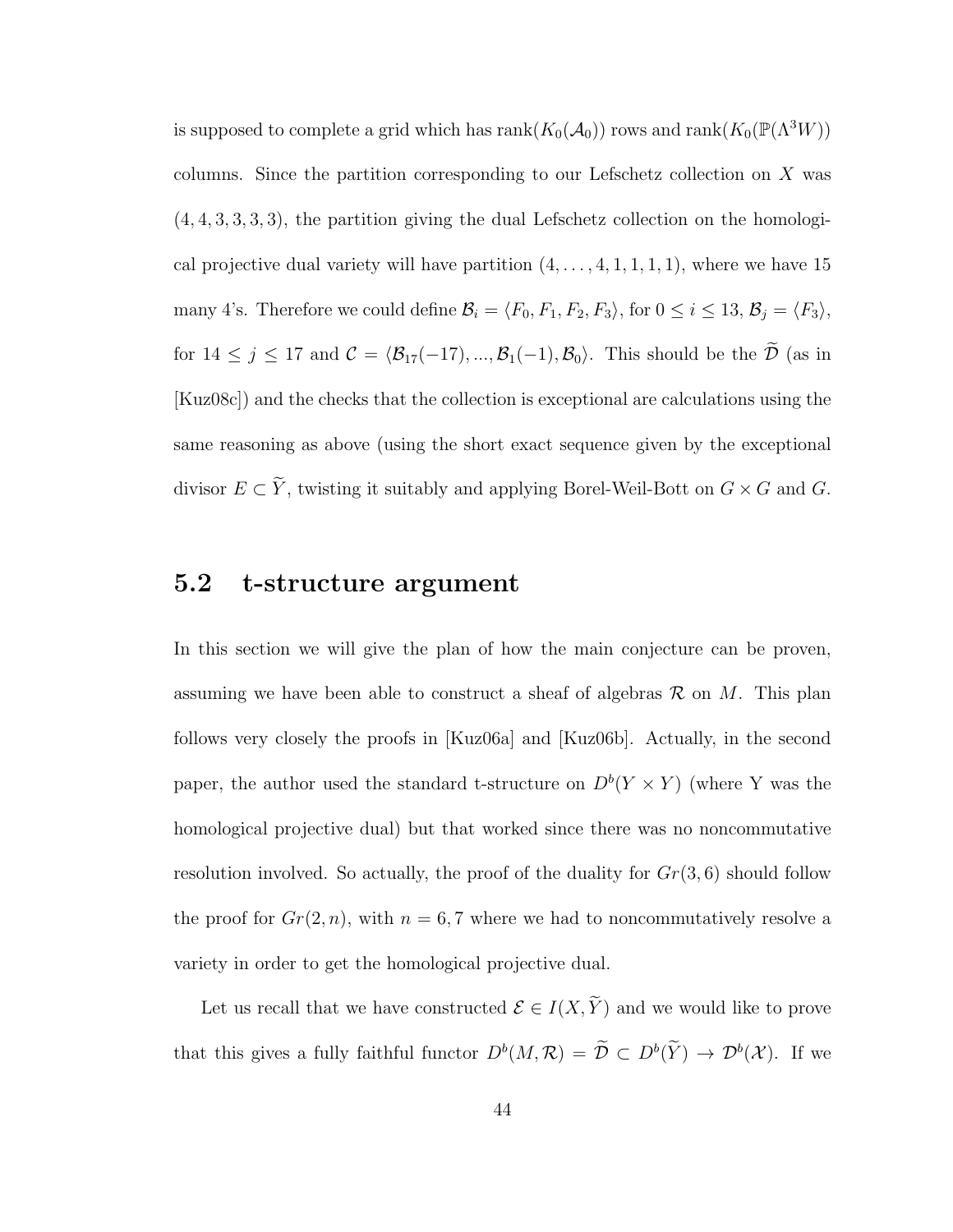let  $j: I(X, \widetilde{Y}) \cong \mathcal{X} \times_{\mathbb{P}^*} \widetilde{Y} \to \mathcal{X} \times \widetilde{Y}$  the hardest part of the proof is to show that the functor  $\Phi_{j_*\mathcal{E}}: D^b(\tilde{Y}) \to D^b(\mathcal{X})$  induces a fully faithful embedding of  $\tilde{\mathcal{D}}$  into  $D^b(\mathcal{X})$ . The way to do this is to compute  $\phi_{j*\mathcal{E}}^* \circ \Phi_{j*\mathcal{E}} : D^b(\tilde{Y}) \to D^b(\tilde{Y})$ . If we let  $\alpha: \mathcal{X} \to X \times \mathbb{P}^*$  be the embedding, we see that  $\alpha_* \circ \Phi_{j_*\mathcal{E}}: D^b(\widetilde{Y}) \to D^b(X \times \mathbb{P}^*)$  is given by the kernel  $i_*\mathcal{E}$ . Now from the embedding  $\alpha$  we get a distinguished triangle of functors from  $D^b(\mathcal{X}) \to D^b(\mathcal{X})$ 

$$
\alpha^* \alpha_* \to id \to \mathcal{O}_{\mathcal{X}}(-u - h)[2].
$$

If we compose this triangle with  $\Phi_{j_*\mathcal{E}}$  on the right and with  $\Phi_{j_*\mathcal{E}}^*$  on the left, we get the triangle of functors from  $D^b(\tilde{Y}) \to D^b(\tilde{Y})$ 

$$
(\Phi_{j_*\mathcal{E}}^*\alpha^*) \circ (\alpha_*\Phi_{j_*\mathcal{E}}) \to \Phi_{j_*\mathcal{E}}^* \circ \Phi_{j_*\mathcal{E}} \to \Phi_{j_*\mathcal{E}}^* \circ \Phi_{j_*\mathcal{E}(-u-h)}[2],
$$

which after twisting by  $\mathcal{O}(tu + th)$  gives

$$
(\Phi_{j_*\mathcal{E}}^*\alpha^*)\circ(\alpha_*\Phi_{j_*\mathcal{E}(tu+th)})\to\Phi_{j_*\mathcal{E}}^*\circ\Phi_{j_*\mathcal{E}(tu+th)}\to\Phi_{j_*\mathcal{E}}^*\circ\Phi_{j_*\mathcal{E}((t-1)u+(t-1)h)}[2].
$$

Now, in [Kuz06a] the author computes the first term of these triangles using a resolution similar to the one we described in the previous section. We will also compute the terms for our situation as this can be done without knowing the sheaf  $\mathcal{R}$ . Then he finds an estimate (uniform in t) of the cohomology support intervals of the kernels of the functors in the middle of the above triangle. This calculation leads to the fact that the kernel of the functor  $\phi_{j_*\mathcal{E}}^* \circ \Phi_{j_*\mathcal{E}}$  is a pure object. Another calculations allows him to identify this cohomology with the object in  $D^b(\tilde{Y} \times \tilde{Y})$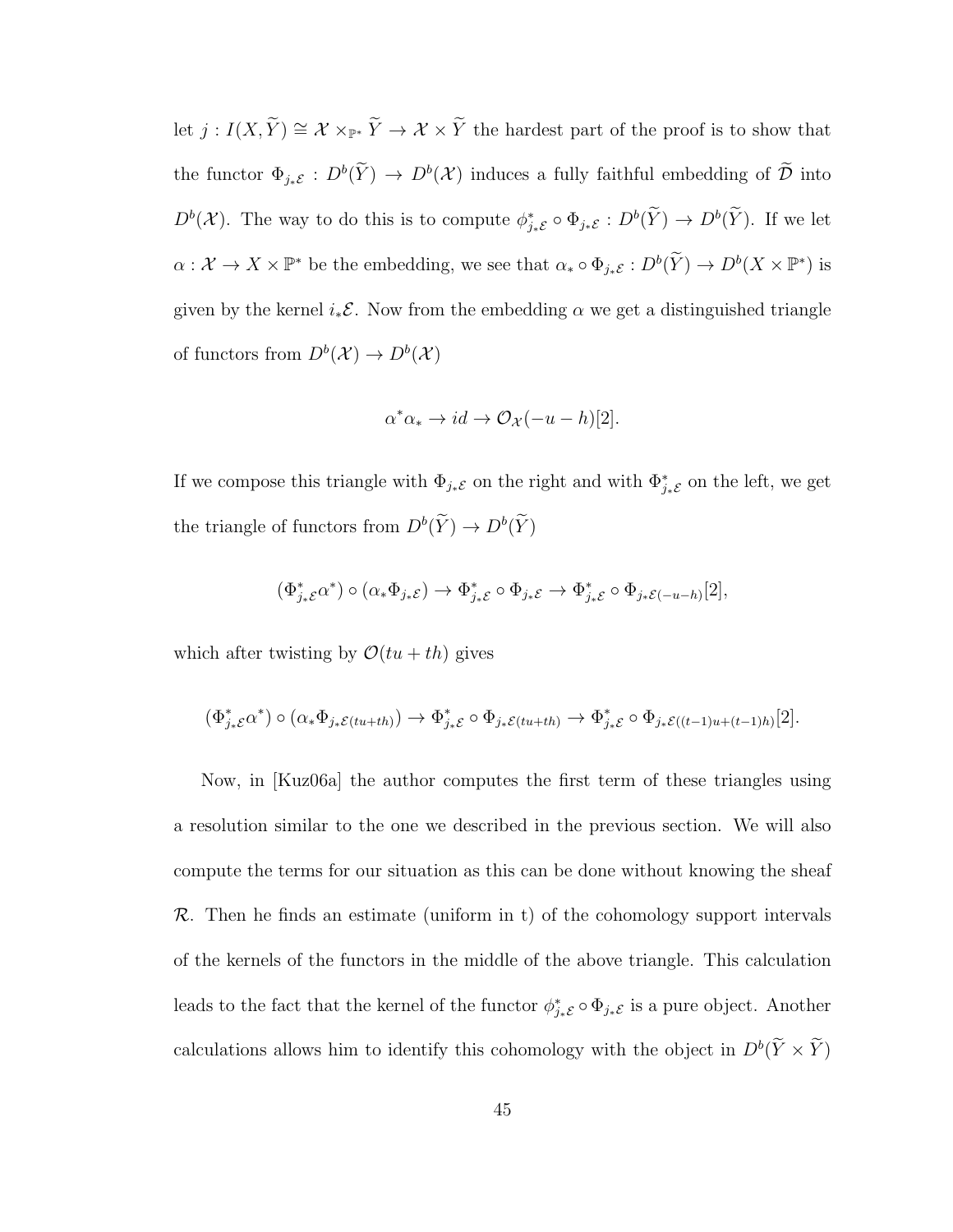giving the projection functor to  $\widetilde{\mathcal{D}}$  and this shows that  $\Phi_{j_*\mathcal{E}}$  is the composition of the projection  $D^b(\tilde{Y}) \to \tilde{\mathcal{D}}$  and a fully faithful embedding  $\tilde{\mathcal{D}} \to D^b(\mathcal{X})$ . All these calculations are being made using the t-structure  $(\widetilde{\mathcal{D}}_{\natural}^{\leq 0}, \widetilde{\mathcal{D}}_{\natural}^{\geq 0})$  in the category  $\widetilde{\mathcal{D}}_{\natural} \subset \mathcal{D}^b(\widetilde{Y} \times \widetilde{Y})$  constructed as follows:

Let us first assume that our equivalence  $\mathcal{D} \to \mathcal{D}^b(M, \mathcal{R})$  was given by

$$
\rho_*: \mathcal{D}^b(\widetilde{Y}) \to \mathcal{D}^b(M, \mathcal{R}), \qquad F \mapsto g_{Y*}(F \otimes B),
$$

where B will be just the direct sum of the exceptional objects that will appear in the first block  $C_0$  of  $D^b(\tilde{Z})$  ([Kuz08c]). We consider

$$
\widetilde{\mathcal{D}}_{\text{opp}} := \widetilde{\mathcal{D}}^* \qquad = \{ F \in \mathcal{D}^b(\widetilde{Y}) \mid F^* \in \widetilde{\mathcal{D}} \} = \{ F \in \mathcal{D}^b(\widetilde{Y}) \mid i_{\widetilde{Y}}^* F \in (\mathcal{C}_0)^* \},
$$
  

$$
\widetilde{\mathcal{D}}_{\natural} \quad := \widetilde{\mathcal{D}} \boxtimes \widetilde{\mathcal{D}}_{\text{opp}} \subset \mathcal{D}^b(\widetilde{Y} \times \widetilde{Y}).
$$

and we get equivalences

$$
\widetilde{\mathcal{D}}_{\text{opp}} \cong \mathcal{D}^b(M, \mathcal{R}^{\text{opp}}), \qquad \widetilde{\mathcal{D}}_{\natural} \cong \mathcal{D}^b(M \times M, \mathcal{R} \boxtimes \mathcal{R}^{\text{opp}}).
$$

The equivalences above provide the triangulated category  $\widetilde{\mathcal D}$  with a t-structure  $(\widetilde{\mathcal{D}}^{\leq 0}, \widetilde{\mathcal{D}}^{\geq 0})$  as follows:

$$
\widetilde{\mathcal{D}}^{\leq 0} = \{ F \in \widetilde{\mathcal{D}} \mid g_{Y*}(F \otimes B) \in \mathcal{D}^{\leq 0}(M) \},
$$
  

$$
\widetilde{\mathcal{D}}^{\geq 0} = \{ F \in \widetilde{\mathcal{D}} \mid g_{Y*}(F \otimes B) \in \mathcal{D}^{\geq 0}(M) \},
$$

.

For  $\widetilde{\mathcal{D}}_{\textsf{opp}}$  and  $\widetilde{\mathcal{D}}_{\natural}$ , the t-structures  $(\widetilde{\mathcal{D}}_{\textsf{opp}}^{\leq 0}, \widetilde{\mathcal{D}}_{\textsf{opp}}^{\geq 0})$  and  $(\widetilde{\mathcal{D}}_{\natural}^{\leq 0}, \widetilde{\mathcal{D}}_{\natural}^{\geq 0})$  are defined analogously and these are the ones that should be used in the calculations mentioned above.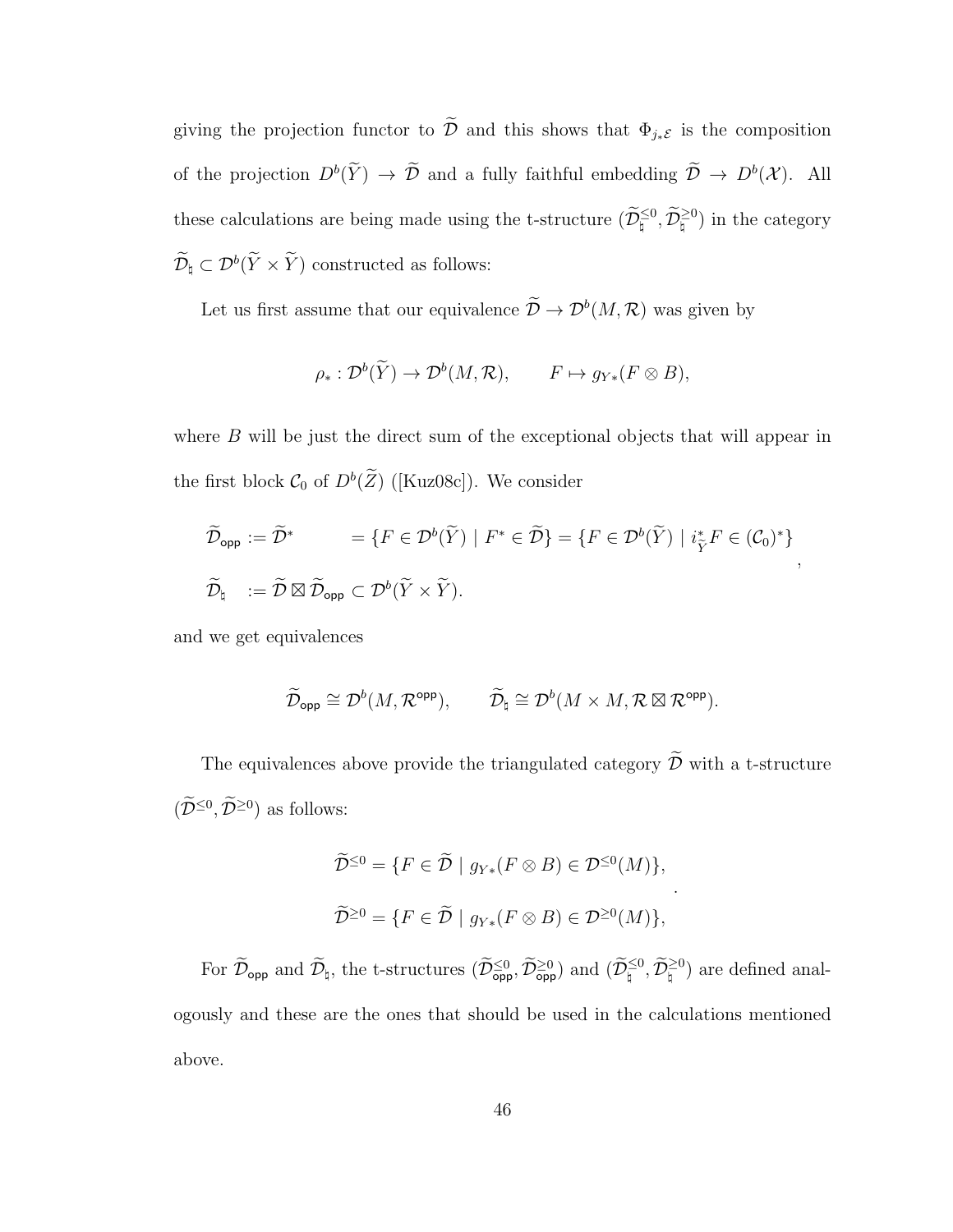Once fully faithfullness of  $\Phi_{j_*\mathcal{E}}$  is proved, we should use theorem 2.10 in [Kuz06a] which says that to conclude that the above functor gives homological projective duality, it is enough to check that the functor  $\Phi_{j_*\mathcal{E}}^* \circ \pi^* : D^b(X) \to D^b(Y)$  is fully faithful on  $\mathcal{A}_0$  that we constructed in chapter 2 and that its image is  $\mathcal{B}_0$ (constructed in the previous section). This can be done using the resolution that we constructed in the previous section, but to complete it we still need to have the complete description of the HPD.

From now on, we will forget about  $u$  and  $h$  in our notation, but it will be clear what shifts are we using in what follows. If  $j: I(X, \widetilde{Y}) \to \mathcal{X} \times \widetilde{Y}$ . consider the following objects on  $\mathcal{X} \times \widetilde{Y}$ :

$$
\mathcal{E}_1 = j_* \mathcal{E}, \qquad \mathcal{E}^{\#t} = \mathcal{E}^* \otimes \mathcal{O}(t-5,1), \qquad \mathcal{E}_1^{\#t} = j_* \mathcal{E}^{\#t} \otimes \mathcal{O}_{\mathbb{P}^*}(t)[8].
$$

We now have the following useful result:

**Lemma 24.** The functor  $\Phi_{\mathcal{E}_1^{*0}}$  is left adjoint to  $\Phi_{\mathcal{E}_1}$ .

*Proof.* Recall first [Kuz06a] that a kernel functor  $\Phi_K : D^b(X) \to D^b(Y)$  admits a left adjoint functor  $\Phi_K^*$  which is isomorphic to a kernel functor given by the kernel  $K^{\#} = R\mathcal{H}om(K, \omega_X[dim X])$ . Thus we just need to check that  $\mathcal{E}_1^{\#0}$  $\frac{1}{1}^{#0}$  ≅  $R\mathcal{H}om(\mathcal{E}_1,\omega_{\mathcal{X}}[\dim \mathcal{X}]).$ 

To do this, let us first consider the projections  $\mathcal{X}\times \tilde{Y}\to \tilde{Y}$  and  $X\times \tilde{Y}\to \tilde{Y}$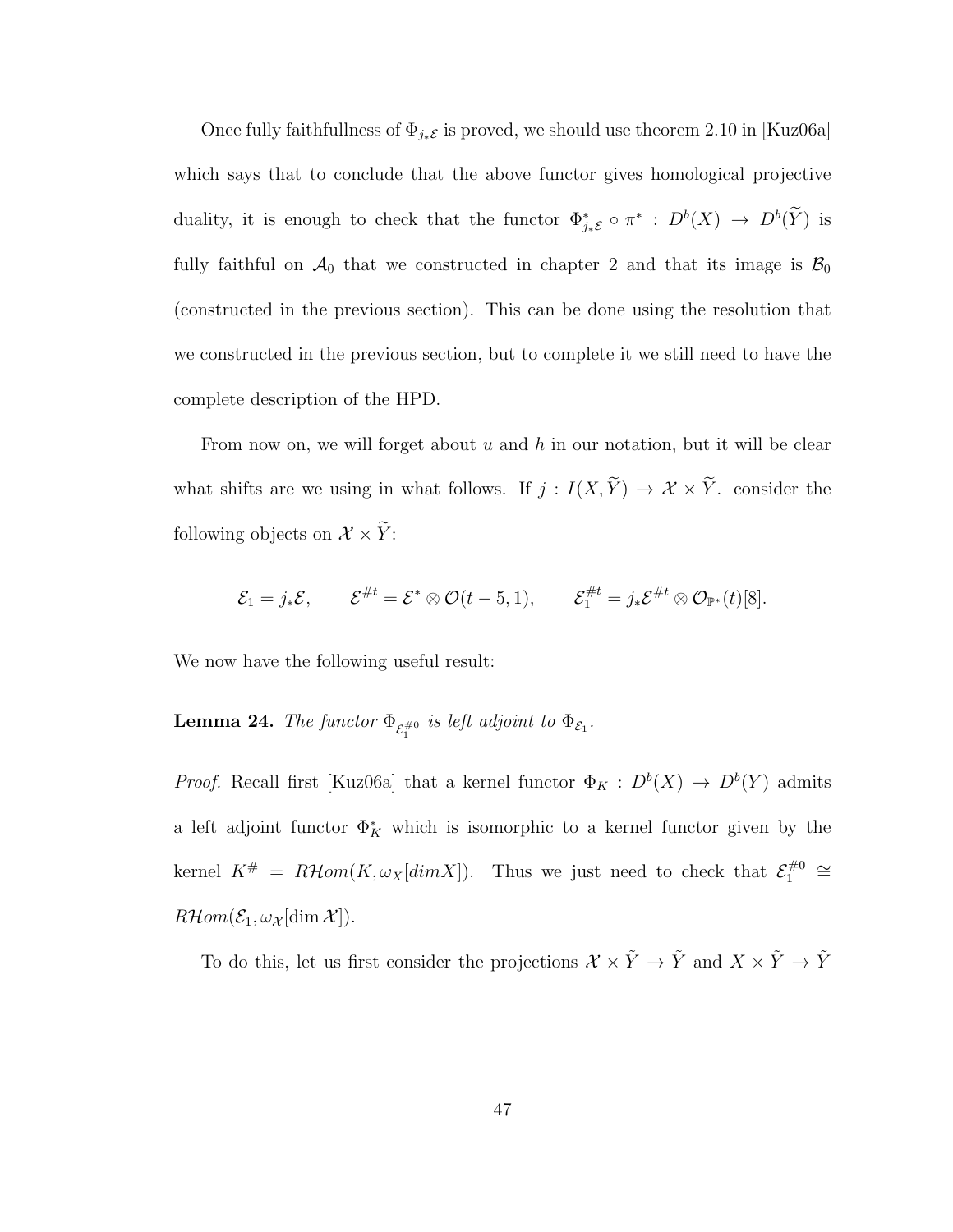and call them  $\pi_1$  and  $\pi_2$ . We can see that  $\pi_2 \circ i = \pi_1 \circ j$ . We obtain the following:

$$
R\mathcal{H}om(\mathcal{E}_1, \omega_X[\dim \mathcal{X}]) \cong R\mathcal{H}om(j_*\mathcal{E}, \pi_1^!\mathcal{O}_{\tilde{Y}}) \cong
$$
  

$$
\cong j_*R\mathcal{H}om(\mathcal{E}, j^!\pi_1^!\mathcal{O}_{\tilde{Y}}) \cong j_*R\mathcal{H}om(\mathcal{E}, i^!\pi_2^!\mathcal{O}_{\tilde{Y}}) \cong
$$
  

$$
\cong j_*R\mathcal{H}om(\mathcal{E}, i^!\omega_X[\dim X]) \cong j_*R\mathcal{H}om(\mathcal{E}, \omega_X(1,1)[\dim X - 1]) \cong j_*\mathcal{E}^*(-5, 1)[8].
$$

For this we used the duality theorem and the functoriality of the twisted pullback along with the obvious facts that  $\omega_X \cong \mathcal{O}_X(-6)$  and dim  $X = \dim Gr(3, 6) = 9$ .

We will now use that  $i_*\mathcal{E}$  is quasiisomorphic to  $\{E_0 \boxtimes F_0 \to E_1 \boxtimes F_1 \oplus E_2 \boxtimes F_2 \to E_1 \boxtimes F_1 \oplus E_2 \boxtimes F_2 \}$  $E_3 \boxtimes F_3$  and the fact that the embedding  $\alpha : \mathcal{X} \to X \times \mathbb{P}^*$  gives the short exact sequence  $0 \to \mathcal{O}_X(-1) \boxtimes \mathcal{O}_{\mathbb{P}^*}(-1) \to \mathcal{O}_{X \times \mathbb{P}^*} \to \alpha_* \mathcal{O}_X \to 0$  to prove some useful lemmas.

We now have a commutative square

$$
I(X, \tilde{Y}) \xrightarrow{i} X \times \tilde{Y}
$$
  
\n
$$
\downarrow j
$$
  
\n
$$
\mathcal{X} \times \tilde{Y} \xrightarrow{\alpha} X \times \mathbb{P}^* \times \tilde{Y}
$$

.

Here  $\beta$  will be the embedding of  $\tilde{Y}$  to  $\mathbb{P}^* \times \tilde{Y}$  given by the graph of g. We also write  $\alpha$  instead of  $\alpha \times id_Y$  and  $\beta$  instead of  $id_X \times \beta$ . Let us now define the following object  $\mathcal{E}^* = R\mathcal{H}om_{I(X,\tilde{Y})}(\mathcal{E}, \mathcal{O}_{I(X,\tilde{Y})}) \in D^b(I(X,\tilde{Y})).$ 

**Lemma 25.** We have  $\mathcal{E}^* \in D^{[0,1]}(I(X,\tilde{Y}))$ , there is a quasiisomorphism on  $X \times \tilde{Y}$ 

$$
\begin{aligned} \{E_3^*(-1) \boxtimes F_3^*(-1) \to E_2^*(-1) \boxtimes F_2^*(-1) \oplus E_1^*(-1) \boxtimes F_1^*(-1) \to \\ &\to E_0^*(-1) \boxtimes F_0^*(-1) \} \cong i_*\mathcal{E}^*[1] \end{aligned}
$$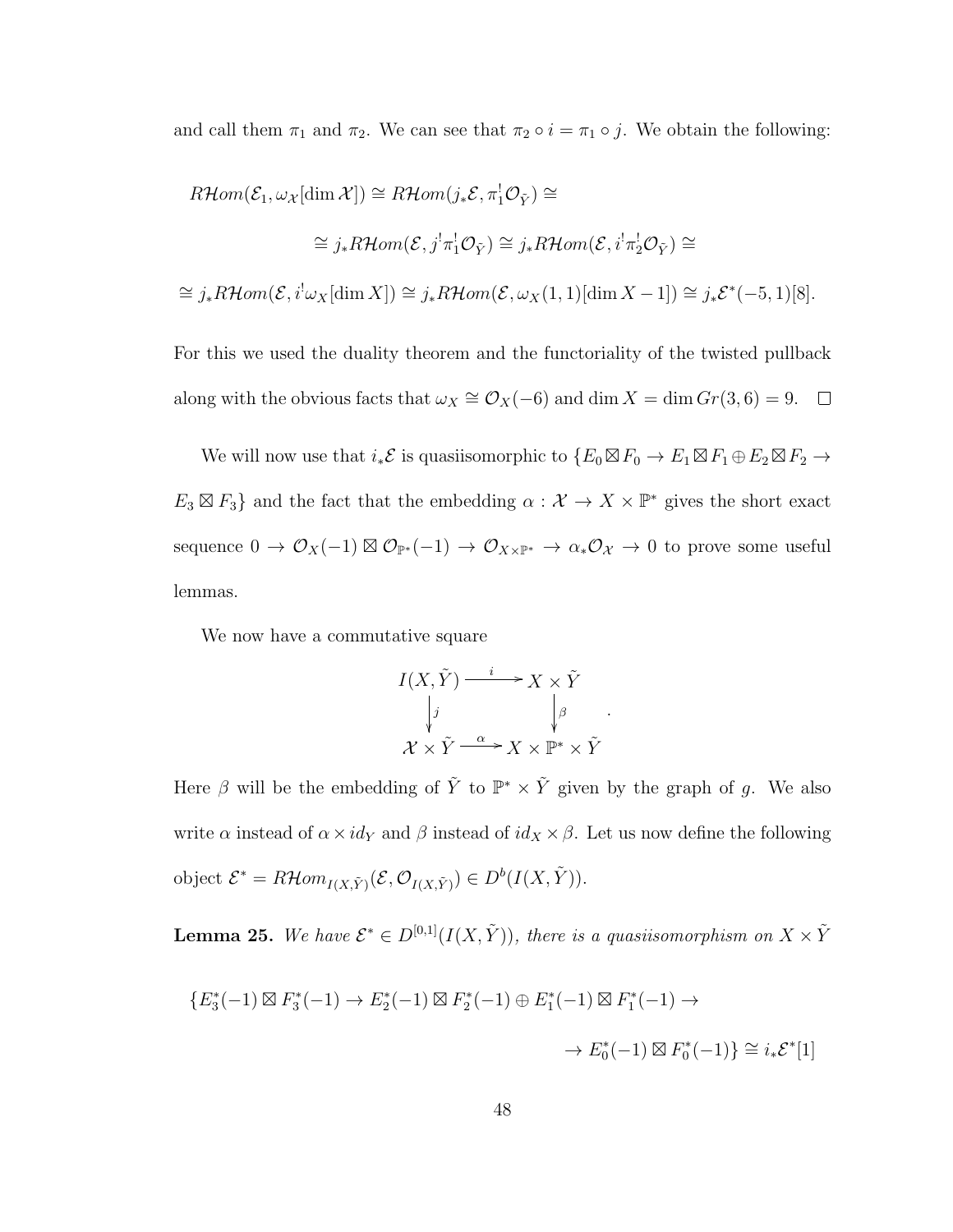and  $i_*\mathcal{E}^* \in \tilde{D}_X^{[0,1]}.$ 

*Proof.* We use the resolution of  $i_*\mathcal{E}$  and we apply the functor  $R\mathcal{H}$ *om*( $-, \mathcal{O}_X(-1) \boxtimes$  $\mathcal{O}_{\tilde{Y}}(-1))$  to obtain a quasiisomorphism

$$
\{E_3^*(-1) \boxtimes F_3^*(-1) \to E_2^*(-1) \boxtimes F_2^*(-1) \oplus E_1^*(-1) \boxtimes F_1^*(-1) \to
$$
  

$$
\to E_0^*(-1) \boxtimes F_0^*(-1) \} \cong \mathbb{R}\mathcal{H}om(i_*\mathcal{E}, \mathcal{O}_X(-1) \boxtimes \mathcal{O}_{\tilde{Y}}(-1))[2]
$$

on  $X \times \tilde{Y}$ . On the other hand, we have  $\mathcal{O}_{I(X,\tilde{Y})} = i^*\mathcal{O}_{X \times \tilde{Y}} = i^!\mathcal{O}_X(-1) \boxtimes \mathcal{O}_{\tilde{Y}}(-1)[1],$ since  $i$  is an embedding of a divisor into the ambient variety. Now we can use the duality theorem to see

$$
i_* \mathcal{E}^* = i_* R\mathcal{H}om(\mathcal{E}, \mathcal{O}_{I(X,Y)}) = i_* R\mathcal{H}om(\mathcal{E}, i^! \mathcal{O}_X(-1) \boxtimes \mathcal{O}_{\tilde{Y}}(-1))[1] =
$$
  
= 
$$
R\mathcal{H}om(i_* \mathcal{E}, \mathcal{O}_X(-1) \boxtimes \mathcal{O}_{\tilde{Y}}(-1))[1].
$$

and this gives the quasiisomorphism of  $i_* \mathcal{E}^*[1]$  that we need.

The remaining part now follows from [Kuz06a]

 $\Box$ 

Note that using the previous lemma we can obtain a quasiisomorphism

$$
\{E_3^*((t-6))\boxtimes F_3^*\rightarrow E_2^*((t-6))\boxtimes F_2^*\oplus E_1^*((t-6))\boxtimes F_1\rightarrow E_0^*((t-6)\boxtimes F_0^*)\cong i_*\mathcal{E}^{\#t}[1].
$$

and we will use this later.

We consider now the following objects in  $D(\tilde{Y} \times \mathbb{P}^* \times \tilde{Y})$ :

$$
\mathcal{C}_t = q_* \alpha_*(p_{12}^* \mathcal{E}_1^{\#t} \otimes p_{23}^* \mathcal{E}_1), \qquad \qquad \tilde{\mathcal{C}}_t = q_* (\alpha_* p_{12}^* \mathcal{E}_1^{\#t} \otimes \alpha_* p_{23}^* \mathcal{E}_1)
$$

where the maps are as in the following ([Kuz06a]):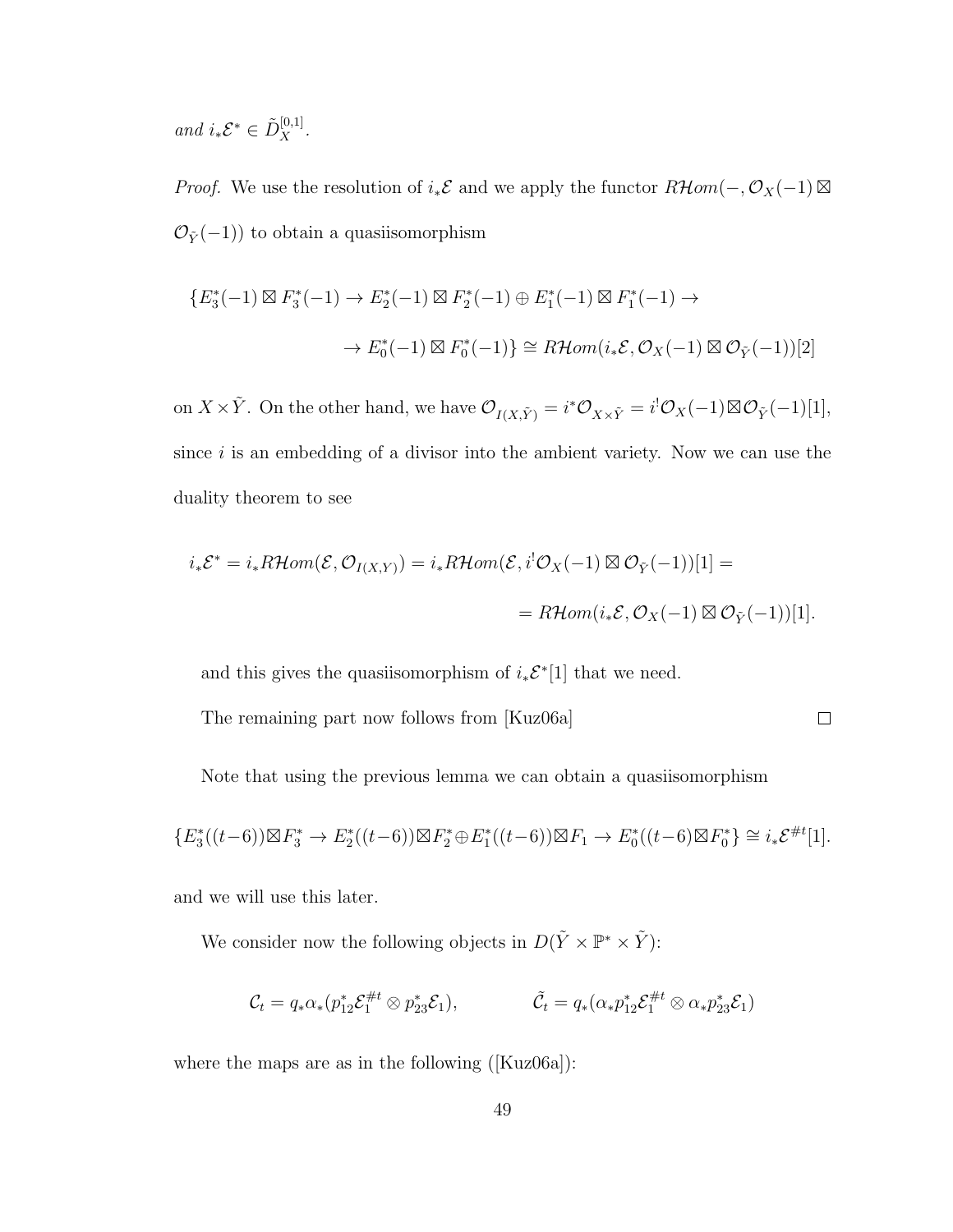$$
\tilde{Y} \times \mathcal{X} \xrightarrow{p_{12}} \tilde{Y} \times \mathcal{X} \times \tilde{Y} \xrightarrow{p_{23}} \mathcal{X} \times \tilde{Y}
$$
\n
$$
\downarrow^{\alpha} \qquad \qquad \downarrow^{\alpha} \qquad \qquad \downarrow^{\alpha} \qquad \qquad \downarrow^{\alpha}
$$
\n
$$
\tilde{Y} \times (X \times \mathbb{P}^*) \xleftarrow{p_{12}} \tilde{Y} \times (X \times \mathbb{P}^*) \times \tilde{Y} \xrightarrow{p_{23}} (X \times \mathbb{P}^*) \times \tilde{Y}
$$
\n
$$
\downarrow^q
$$
\n
$$
\tilde{Y} \times \mathbb{P}^* \times \tilde{Y}
$$
\n
$$
\downarrow^{\pi}
$$
\n
$$
\tilde{Y} \times \tilde{Y}
$$

.

The following lemma is now proven in [Kuz06a]:

**Lemma 26.** The convolution of kernels  $\mathcal{E}_1$  and  $\mathcal{E}_1^{\#t}$  $j_1^{\#t}$  is given by

$$
\mathcal{E}_1 \circ \mathcal{E}_1^{\#t} \cong \pi_* \mathcal{C}_t \in D^b(\tilde{Y} \times \tilde{Y}).
$$

Using the fact that  $\alpha : \mathcal{X} \to X \times \mathbb{P}^*$  is an embedding we can now note:

Lemma 27. We have an exact triangle

$$
\tilde{\mathcal{C}}_t \to \mathcal{C}_t \to \mathcal{C}_{t-1}[2]
$$

in  $D^b(\tilde{Y} \times \mathbb{P}^* \times \tilde{Y})$ .

*Proof.* X is the zero locus of a section of the bundle  $\mathcal{O}_X(1) \boxtimes \mathcal{O}_{\mathbb{P}^*}(1)$  so using the short exact sequence given by  $\alpha$  we get a distinguished triangle

$$
\alpha^*\alpha_*\mathcal{F} \to \mathcal{F} \to \mathcal{F} \otimes (\mathcal{O}_X(-1) \boxtimes \mathcal{O}_{\mathbb{P}^*}(-1))[2]
$$

for any object  $\mathcal F$  on  $\tilde Y\times\mathcal X\times\tilde Y$ . We now use the projection formula  $\alpha_*(p_{12}^*\mathcal E_1^{\#t}\otimes$  $\alpha^*\alpha_*p_{23}^*\mathcal{E}_1$   $\cong \alpha_*p_{12}^*\mathcal{E}_1^{\#t} \otimes \alpha_*p_{23}^*\mathcal{E}_1$ , and the definition of  $\mathcal{C}_t$  and  $\tilde{\mathcal{C}}_t$  to obtain our triangle (where we take as  $\mathcal{F} = p_{23}^* \mathcal{E}_1$ , then we tensor the triangle given by  $\alpha$  with  $p_{12}^* \mathcal{E}_{1}^{\#t}$  $j_1^{\#t}$  and then we apply  $q_*\alpha_*$ .  $\Box$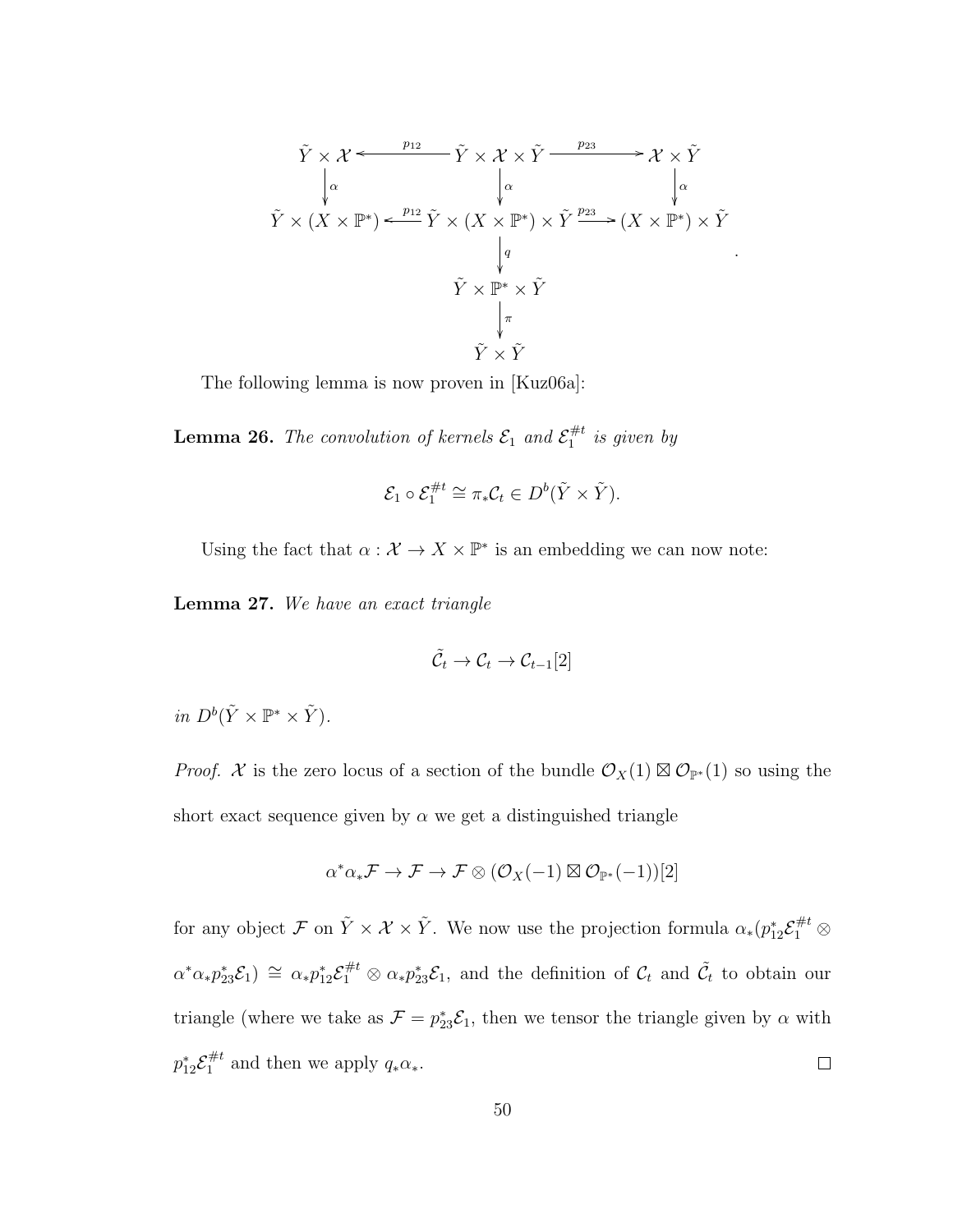The next important step is to compute  $\tilde{C}_t$ . Let  $\beta : \tilde{Y} \to \mathbb{P}^* \times \tilde{Y}$  be the graph of the morphism  $g: \widetilde{Y} \to \mathbb{P}^*$  and let  $\beta': \widetilde{Y} \to \widetilde{Y} \times \mathbb{P}^*$  the composition of  $\beta$  with the transposition  $\mathbb{P}^* \times \widetilde{Y} \to \widetilde{Y} \times \mathbb{P}^*$ . Consider now

$$
\mathcal{D} := \beta'_* \mathcal{O}_{\widetilde{Y} \times \widetilde{Y}} \otimes \beta_* \mathcal{O}_{\widetilde{Y} \times \widetilde{Y}} \in D^b(\widetilde{Y} \times \mathbb{P}^* \times \widetilde{Y}),
$$

where we still denoted by  $\beta$  and  $\beta'$  the maps given by  $id_{\tilde{Y}} \times \beta$  and  $\beta' \times id_{\tilde{Y}}$ .

| We also need the following complexes on $Y \times Y$ :                                       |                                                                                             |                                                                                                                        |
|----------------------------------------------------------------------------------------------|---------------------------------------------------------------------------------------------|------------------------------------------------------------------------------------------------------------------------|
| $F_3^* \boxtimes \mathcal{O}_{\mathbb{P}^*} \boxtimes F_3$                                   |                                                                                             |                                                                                                                        |
| $\oplus$                                                                                     | $W^* \otimes F_2^* \boxtimes \mathcal{O}_{\mathbb{P}^*} \boxtimes F_3$                      |                                                                                                                        |
| $F_2^*\boxtimes\mathcal{O}_{\mathbb{P}^*}\boxtimes F_2$                                      | $\oplus$                                                                                    |                                                                                                                        |
| $\oplus$                                                                                     | $(S^2W^*\oplus \Lambda^2W^*)\otimes F_1^*\boxtimes \mathcal{O}_{\mathbb{P}^*}\boxtimes F_3$ |                                                                                                                        |
| $W^*\otimes F_1^*\boxtimes\mathcal{O}_{\mathbb{P}^*}\boxtimes F_2\mathop{\rightarrow}$       | $\oplus$                                                                                    | $\cong \mathcal{T}$<br>$\rightarrow \Sigma^{2,1} W^* \otimes F_0^* \boxtimes \mathcal{O}_{\mathbb{P}^*} \boxtimes F_3$ |
| $\oplus$                                                                                     | $W^* \otimes F_0^* \boxtimes \mathcal{O}_{\mathbb{P}^*} \boxtimes F_1$                      |                                                                                                                        |
| $F_1^* \boxtimes \mathcal{O}_{\mathbb{P}^*} \boxtimes F_1$                                   | $\oplus$                                                                                    |                                                                                                                        |
| $\oplus$                                                                                     | $\Lambda^2 W^* \otimes F_0^* \boxtimes \mathcal{O}_{\mathbb{P}^*} \boxtimes F_2$            |                                                                                                                        |
| $F_0^*\boxtimes\mathcal{O}_{\mathbb{P}^*}\boxtimes F_0$                                      |                                                                                             |                                                                                                                        |
| and                                                                                          |                                                                                             |                                                                                                                        |
|                                                                                              |                                                                                             | $F_3^* \boxtimes \mathcal{O}_{\mathbb{P}^*} \boxtimes F_3$                                                             |
|                                                                                              | $W^* \otimes F_3^* \boxtimes \mathcal{O}_{\mathbb{P}^*} \boxtimes F_2$                      | $\oplus$                                                                                                               |
|                                                                                              | $\oplus$                                                                                    | $F_2^* \boxtimes \mathcal{O}_{\mathbb{P}^*} \boxtimes F_2$                                                             |
|                                                                                              | $(S^2W \oplus \Lambda^2W) \otimes F_3^* \boxtimes \mathcal{O}_{\mathbb{P}^*} \boxtimes F_1$ | ⊕                                                                                                                      |
| $\Sigma^{2,1}W \otimes F_3^* \boxtimes \mathcal{O}_{\mathbb{P}^*} \boxtimes F_0 \rightarrow$ | $\oplus$                                                                                    | $\cong \mathcal{T}^*$<br>$\rightarrow W \otimes F_2^* \boxtimes \mathcal{O}_{\mathbb{P}^*} \boxtimes F_1$              |
|                                                                                              | $W\otimes F_1^*\boxtimes\mathcal{O}_{\mathbb{P}^*}\boxtimes F_0$                            | $\oplus$                                                                                                               |
|                                                                                              | $\oplus$                                                                                    | $F_1^* \boxtimes \mathcal{O}_{\mathbb{P}^*} \boxtimes F_1$                                                             |
|                                                                                              | $\Lambda^2 W \otimes F_2^* \boxtimes \mathcal{O}_{\mathbb{P}^*} \boxtimes F_0$              | $\oplus$                                                                                                               |
|                                                                                              |                                                                                             | $F_0^* \boxtimes \mathcal{O}_{\mathbb{P}^*} \boxtimes F_0$                                                             |
|                                                                                              |                                                                                             |                                                                                                                        |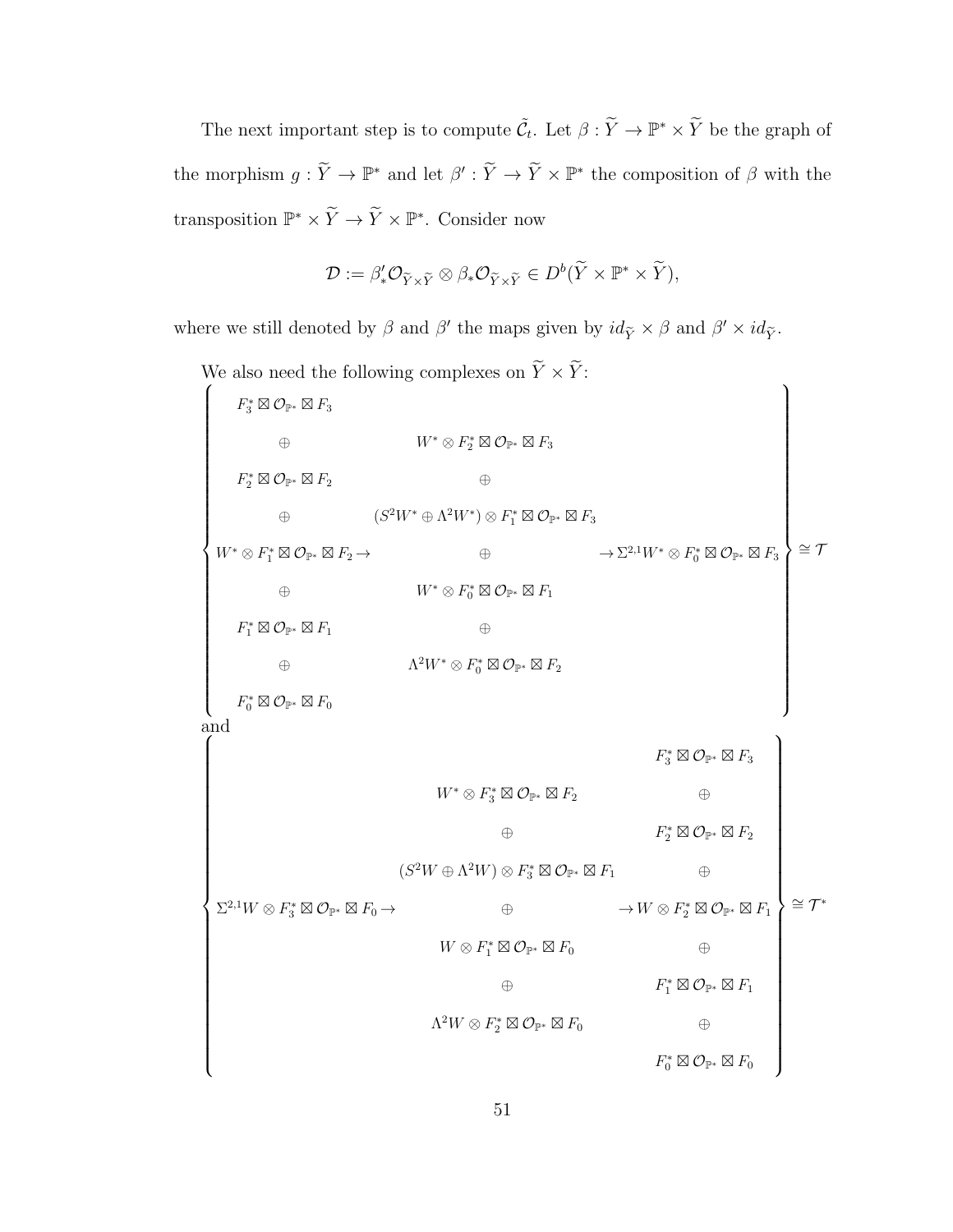Let now  $\pi : \widetilde{Y} \times \mathbb{P}^* \times \widetilde{Y} \to \widetilde{Y} \times \widetilde{Y}$  be the projection.

**Proposition 28.** We have the following description of  $\tilde{C}_t$ :

$$
\tilde{\mathcal{C}}_t = \begin{cases}\n\pi^* \mathcal{T}^* \otimes \mathcal{D}, & \text{for } t = 0 \\
F_3^* \boxtimes \mathcal{O}_{\mathbb{P}^*}(3) \boxtimes F_3 \otimes \mathcal{D}, & \text{for } t = 2 \\
F_3^* \boxtimes \mathcal{O}_{\mathbb{P}^*}(3) \boxtimes F_3 \otimes \mathcal{D}[3], & \text{for } t = 4 \\
\pi^* \mathcal{T} \otimes \mathcal{O}_{\mathbb{P}^*}(6) \otimes \mathcal{D}[6], & \text{for } t = 6 \\
0, & \text{for } t = 1, 3, 5\n\end{cases}
$$

Proof. We need to look at the following([Kuz06a]):



Since the maps  $p_{12}$  and  $p_{23}$  are flat, we have that

$$
\alpha_* p_{23}^* \mathcal{E}_1 \cong p_{23}^* \alpha_* \mathcal{E}_1 = p_{23}^* \alpha_* j_* \mathcal{E} \cong p_{23}^* \beta_* i_* \mathcal{E} \cong \beta_* p_{23}^* i_* \mathcal{E}
$$

and  $\alpha_* p_{12}^* \mathcal{E}_1^{\#t}$ <sup>#*t*</sup> ≅  $\beta'_* p_{12}^* i_* \mathcal{E}^{#t} \otimes \mathcal{O}_{\mathbb{P}^*}(t)$ [8]. Therefore,

$$
\tilde{\mathcal{C}}_t \cong q_*(\beta'_*p_{12}^*i_*\mathcal{E}^{\#t} \otimes \mathcal{O}_{\mathbb{P}^*}(t)[8] \otimes \beta_*p_{23}^*i_*\mathcal{E}).
$$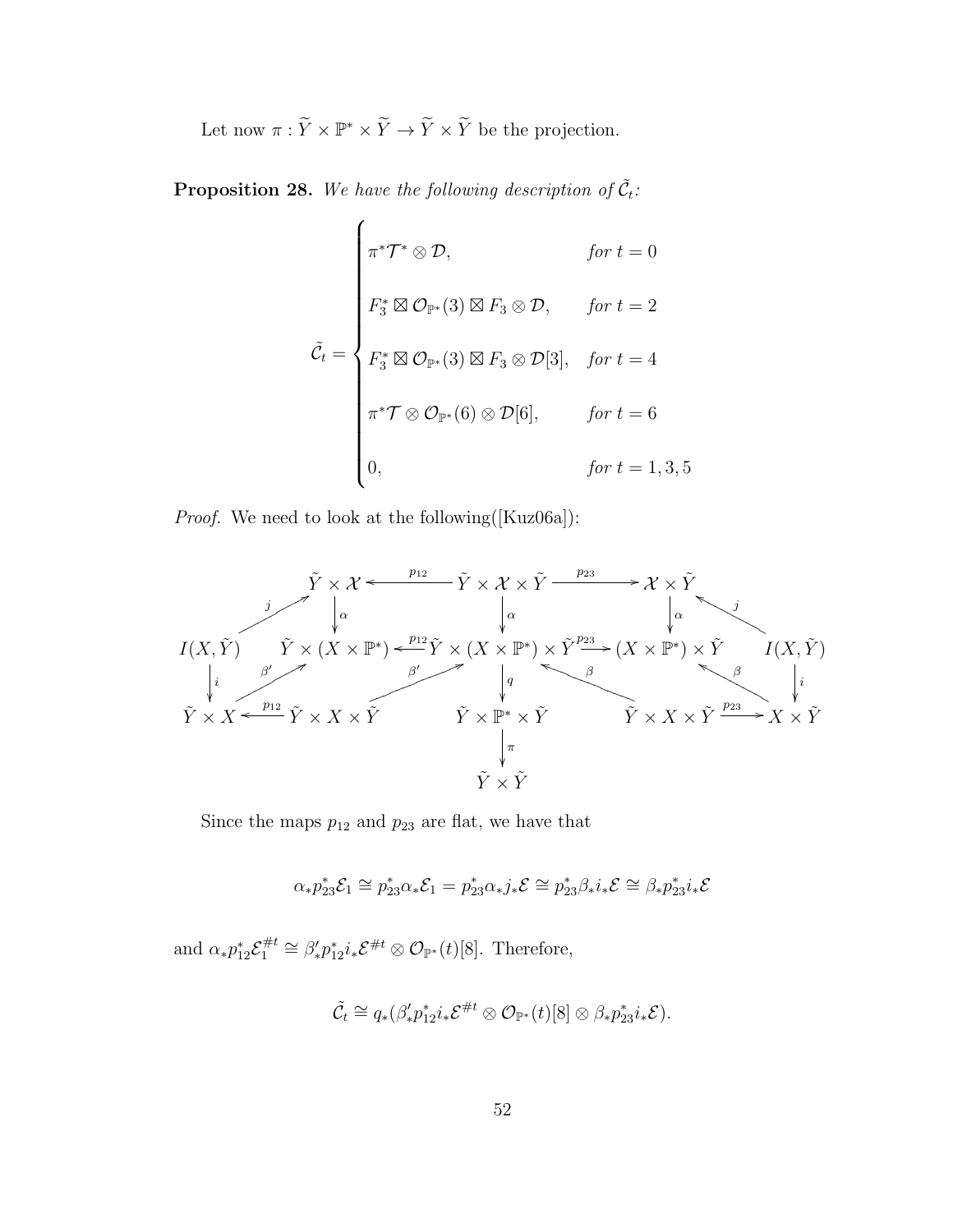We now apply  $\beta_* p_{23}^*$  and  $\beta'_* p_{12}^*$  to the quasiisomorphisms obtained above and we get the following quasiisomorphisms:

$$
\beta'_* p_{12}^* i_* \mathcal{E}^{\#t}[1] \cong \{ \beta'_* (F_3^* \boxtimes E_3^*(t-6) \boxtimes \mathcal{O}) \to
$$
  

$$
to \beta'_* (F_2^* \boxtimes E_2^*(t-6) \boxtimes \mathcal{O} \oplus F_1^* \boxtimes E_1^*(t-6) \boxtimes \mathcal{O}) \to \beta'_* (F_0^* \boxtimes E_0^*(t-6) \boxtimes \mathcal{O}) \}
$$

and

$$
\beta_* p_{23}^* i_* \mathcal{E} \cong \{ \beta_* (\mathcal{O} \boxtimes E_0 \boxtimes F_0) \to \beta_* (\mathcal{O} \boxtimes E_1 \boxtimes F_1 \oplus \mathcal{O} \boxtimes E_2 \boxtimes F_2) \to \beta_* (\mathcal{O} \boxtimes E_3 \boxtimes F_3) \}.
$$

So,  $\tilde{\mathcal{C}}_t$  can be represented by the complex

$$
\begin{aligned} \{\tilde{\mathcal{C}}_t^{3,0} \to \tilde{\mathcal{C}}_t^{3,1} \oplus \tilde{\mathcal{C}}_t^{3,2} \oplus \tilde{\mathcal{C}}_t^{2,0} \oplus \tilde{\mathcal{C}}_t^{1,0} \to \\ & \to \tilde{\mathcal{C}}_t^{3,3} \oplus \tilde{\mathcal{C}}_t^{2,1} \oplus \tilde{\mathcal{C}}_t^{2,2} \oplus \tilde{\mathcal{C}}_t^{1,2} \oplus \tilde{\mathcal{C}}_t^{1,1} \oplus \tilde{\mathcal{C}}_t^{0,0} \to \\ & \to \tilde{\mathcal{C}}_t^{2,3} \oplus \tilde{\mathcal{C}}_t^{1,3} \oplus \tilde{\mathcal{C}}_t^{0,1} \oplus \tilde{\mathcal{C}}_t^{0,2} \to \tilde{\mathcal{C}}_t^{0,3} \end{aligned}
$$

where

$$
\tilde{C}_{t}^{k,l} := q_{*}(\beta'_{*}(F_{k}^{*} \boxtimes E_{k}^{*}(t-6) \boxtimes \mathcal{O}) \otimes \mathcal{O}_{\mathbb{P}^{*}}(t)[8] \otimes \beta_{*}(\mathcal{O} \boxtimes E_{l} \boxtimes F_{l})) \cong
$$
  

$$
\cong q_{*}((F_{k}^{*} \boxtimes (E_{k}^{*}(t-6) \otimes E_{l}) \boxtimes \mathcal{O}_{\mathbb{P}^{*}}(t) \boxtimes F_{l}) \otimes \beta'_{*}\mathcal{O}_{\tilde{Y} \times X \times \tilde{Y}} \otimes \beta_{*}\mathcal{O}_{\tilde{Y} \times X \times \tilde{Y}})[8]
$$

for  $k,l=0,1,2,3.$ 

We now consider the diagram

$$
\tilde{Y} \times X \times \tilde{Y} \xrightarrow{\beta'} \tilde{Y} \times (X \times \mathbb{P}^*) \times \tilde{Y} \xleftarrow{\beta} \tilde{Y} \times X \times \tilde{Y}
$$
\n
$$
\tilde{Y} \times \tilde{Y} \xrightarrow{\beta'} \tilde{Y} \times \mathbb{P}^* \times \tilde{Y} \xleftarrow{\beta} \tilde{Y} \times \tilde{Y}
$$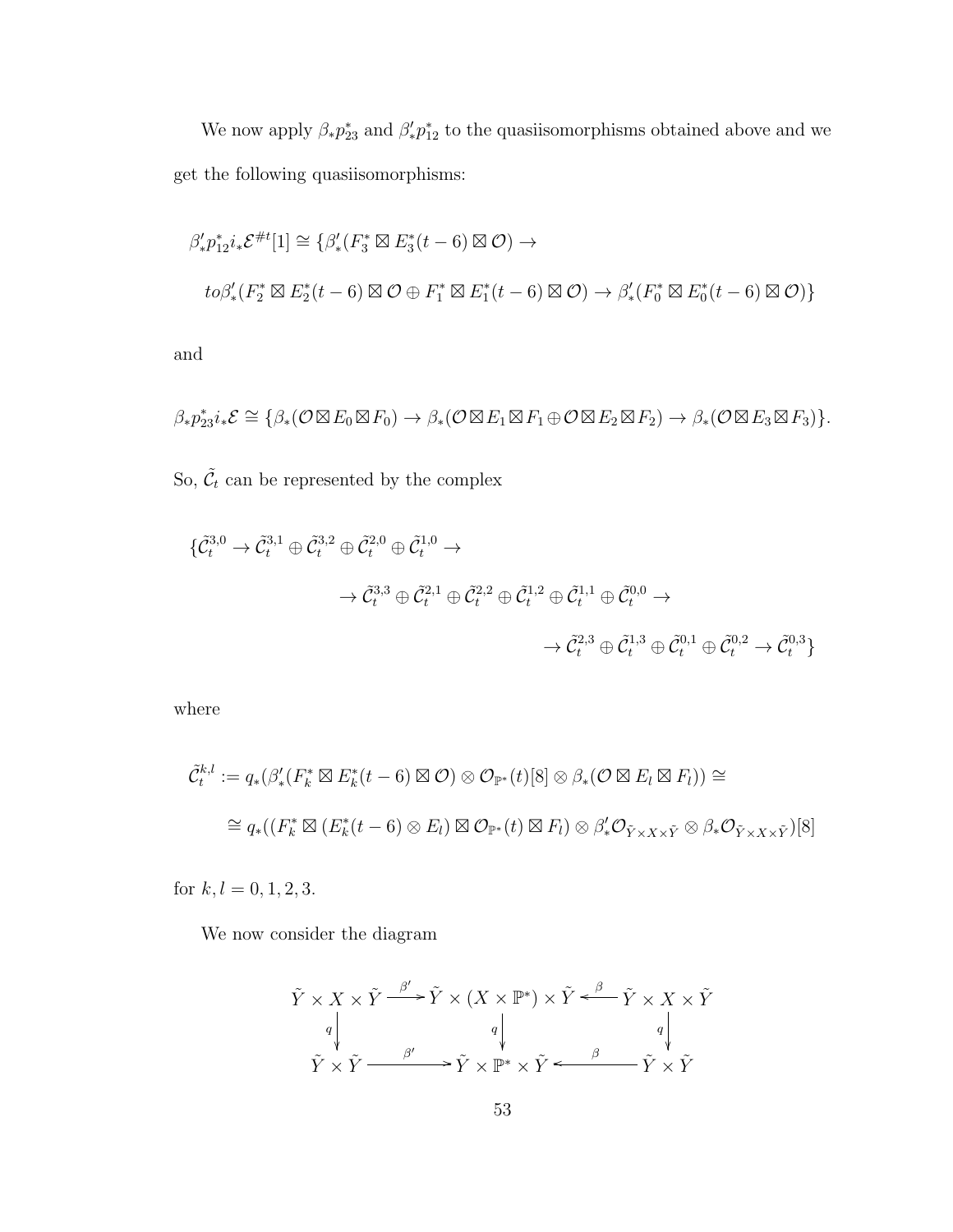and note that

$$
\beta'_* \mathcal{O}_{\tilde{Y} \times X \times \tilde{Y}} \otimes \beta_* \mathcal{O}_{\tilde{Y} \times X \times \tilde{Y}} \cong \beta'_* q^* \mathcal{O}_{\tilde{Y} \times \tilde{Y}} \otimes \beta_* q^* \mathcal{O}_{\tilde{Y} \times \tilde{Y}} \cong q^* \beta'_* \mathcal{O}_{\tilde{Y} \times \tilde{Y}} \otimes q^* \beta_* \mathcal{O}_{\tilde{Y} \times \tilde{Y}} \cong q^* \mathcal{D}.
$$

Using this last observation we see that

$$
\tilde{C}_t^{k,l} \cong (F_k^* \boxtimes (H^{\bullet}(X, E_k^*(t-6) \otimes E_l) \otimes \mathcal{O}_{\mathbb{P}^*}(t)) \boxtimes F_l) \otimes \mathcal{D})[8].
$$

However, using Borel-Weil-Bott on  $X$  we can calculate

$$
H^{\bullet}(X, E_k^*(t-6) \otimes E_l) = \mathsf{Ext}^{\bullet}(E_k, E_l(t-6))
$$

and we get the following ones to be nonzero:

1. Let  $t = 6$ . Obviously  $\mathsf{Ext}^{\bullet}(E_k, E_k) = \mathbb{C}$ . Then  $\mathsf{Ext}^\bullet(E_0,E_k) = \mathsf{Ext}^\bullet(E_0,\Sigma^\alpha\mathcal{U}^*) = \Sigma^\alpha W^*$  (where  $\alpha$  is (1) for  $E_1$ , (1, 1) for  $E_2$  and (2, 1) for  $E_3$ ). Also  $\mathsf{Ext}^{\bullet}(\mathcal{U}^*, \Lambda^2 \mathcal{U}^*) = W^*$ ,  $\mathsf{Ext}^{\bullet}(\mathcal{U}^*, \Sigma^{2,1}\mathcal{U}^*) = S^2W^* \oplus \Lambda^2W^*$ ,  $\mathsf{Ext}^{\bullet}(\Lambda^2 \mathcal{U}^*, \Sigma^{2,1,1} \mathcal{U}^*) = W^*.$ 

2. Let  $t = 0$ . Then by Serre duality

$$
\mathsf{Ext}^\bullet(E_k,E_l(-6)) = \mathsf{Ext}^\bullet(E_l,E_k)^*[-6]
$$

and using the calculations in part 1 we again see what cohomology is.

3. There are two more nonzero  $\text{Ext}' s$ , for  $t = 2$  we have that

$$
\mathsf{Ext}^\bullet(\Sigma^{2,1}\mathcal{U}^*,\Sigma^{2,1}\mathcal{U}^*(-4))=\mathbb{C}[-6]
$$

and for  $t = 4$  we have that

$$
\mathsf{Ext}^{\bullet}(\Sigma^{2,1}\mathcal{U}^*, \Sigma^{2,1}\mathcal{U}^*(-2) = \mathbb{C}[-3]
$$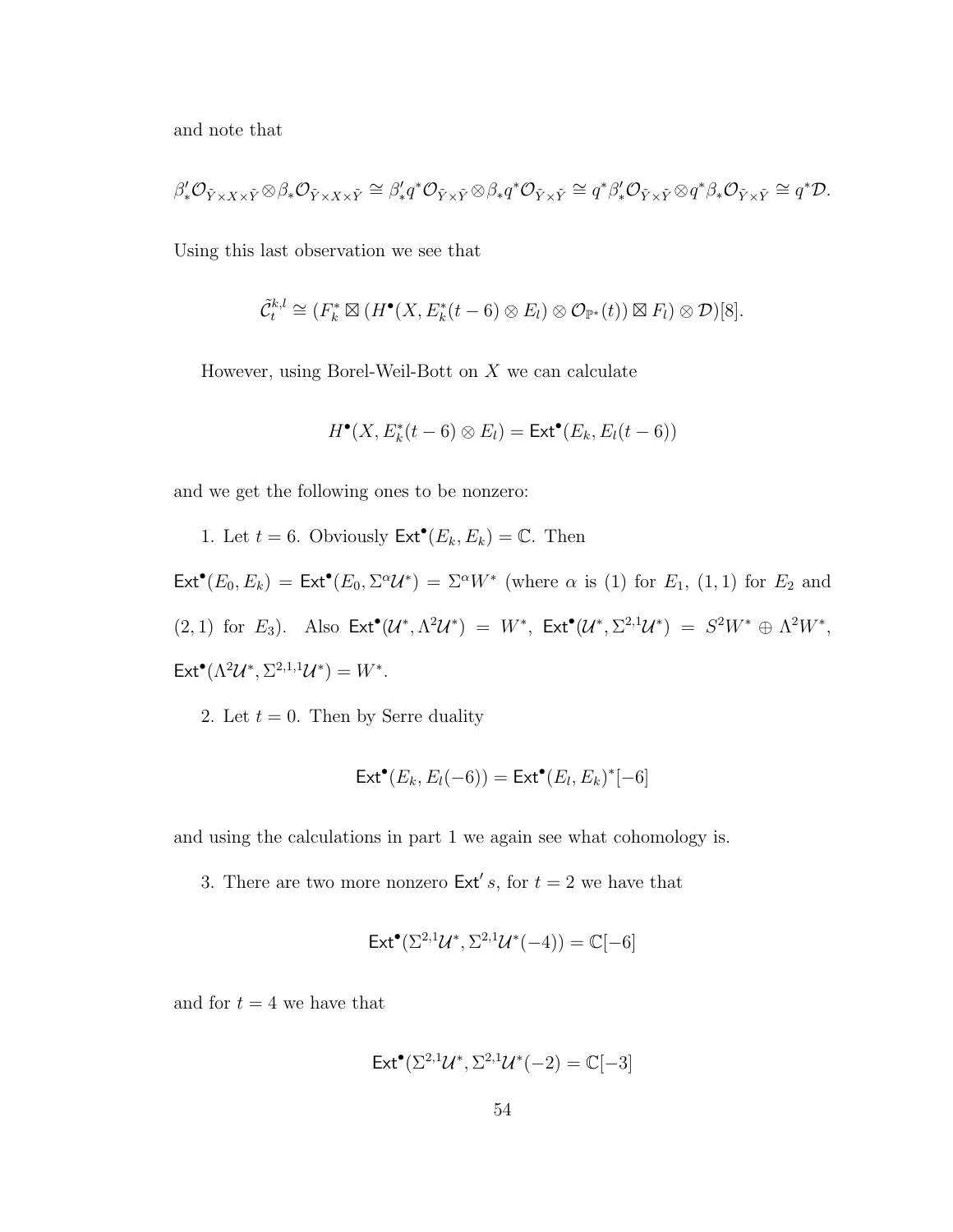4. All the other  $H^{\bullet}(X, E_k^*(t-6) \otimes E_l) = 0$  for  $0 \le t \le 6$ .

This proves the proposition.

Now some arguments based on some further calculations (depending on the sheaf  $R$  that gives the homological projective duality) should complete the proof that  $\Phi_{j_*\mathcal{E}}$  is fully faithful, as outlined at the beginning of this section.

 $\Box$ 

### 5.3 Applications to linear sections of  $Gr(3,6)$

In this section we explain how the construction of the dual variety will give a description of the bounded derived category of coherent sheaves on the complete linear sections. Recall our situation. We started with  $X = Gr(3, W)$  embedded into  $\mathbb{P}(\Lambda^3 W)$  via the Plucker embedding. We conjectured that the homological projective dual variety will be given by  $(M, \mathcal{R})$ , where M is the double cover of  $\mathbb{P}(\Lambda^3 W^*)$  ramified along a quartic hypersurface.

**Proposition 29.** Let  $L \in \Lambda^3 W^*$  be a vector subspace of dimension r. Let  $L^{\perp}$  be its orthogonal in  $\Lambda^3 W$ . Assume that  $X_L = X \cap \mathbb{P}(L^{\perp})$  and  $M_L = M \times_{\mathbb{P}(\Lambda^3 W^*)} \mathbb{P}(L)$ are of expected dimensions  $9 - r$  and  $r - 1$  (and actually that the intersection with the singular loci is also of the right dimension). Then, there are semiorthogonal decompositions:

$$
D^{b}(X_L) = \langle \mathcal{C}_L, \mathcal{A}_r(1), \ldots, \mathcal{A}_5(6-r) \rangle
$$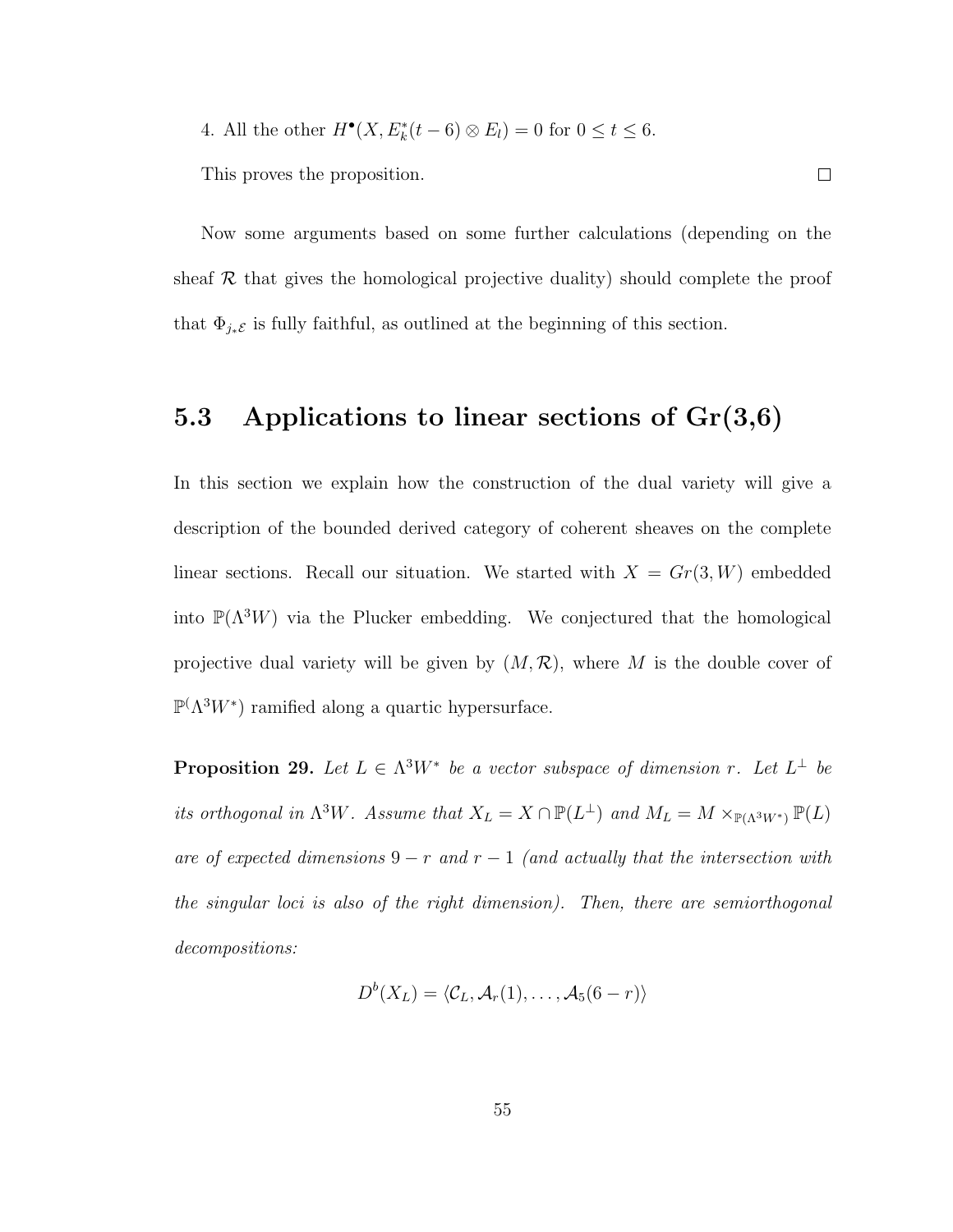$$
D^{b}(M_{L})=\langle \mathcal{B}_{17}(2-r),\ldots,\mathcal{B}_{20-r}(-1),\mathcal{C}_{L}\rangle.
$$

Note now that for  $r \leq 5$ ,  $(X_2)_L = \emptyset$ , which means that the algebra  $\mathcal R$  is a matrix algebra, which implies that  $D^b(M_L, \mathcal{R}) \cong D^b(M_L)$ .

Among the most interesting applications we have:

 $r = 1$ : In this case we see that  $M<sub>L</sub>$  is given by a zero dimensional scheme of length 2  $M_L = \{x, y\}$ , corresponding to the preimage of a generic point in  $\mathbb{P}(\Lambda^3 W^*)$ . Thus we get that  $D^b(X_H) = \langle E_x, E_y, A_1(1), \ldots, A_5(5) \rangle$ .

 $r = 2$ : In this case we see that  $M_L$  is a double cover of  $\mathbb{P}^1$  ramified at four distinct points, which is just an elliptic curve. Again,  $D^b(M_L) = \mathcal{C}_L$  and this implies that  $X_L = \langle D^b(M_L), \mathcal{A}_2(1), \ldots, \mathcal{A}_5(4) \rangle$ . Therefore the derived category of  $X_L$ , which is a Fano 7-fold of index 4, contains a copy of the derived category of an elliptic curve and 12 exceptional objects.

 $r = 6$ : In this case we see that  $X_L$  is a 3 dimensional Calabi-Yau variety, the last example of 3 CY coming from the Plucker embeddings whose derived category was not understood. However, in our case we have a very easy description of  $D^b(X_L)$ . Indeed, we first note that  $D^b(X_L) = \mathcal{C}_L$ . But now  $M_L$  is just a noncommutative resolution of a double cover of  $\mathbb{P}^5 = \mathbb{P}(L)$  (noncommutative because the double cover will still be singular along a scheme of dimension 0). Now, the proposition above just tells us that  $D^b(M_L) = \langle \mathcal{O}(-4), \ldots, \mathcal{O}(-1), \mathcal{C}_L \rangle$ .

and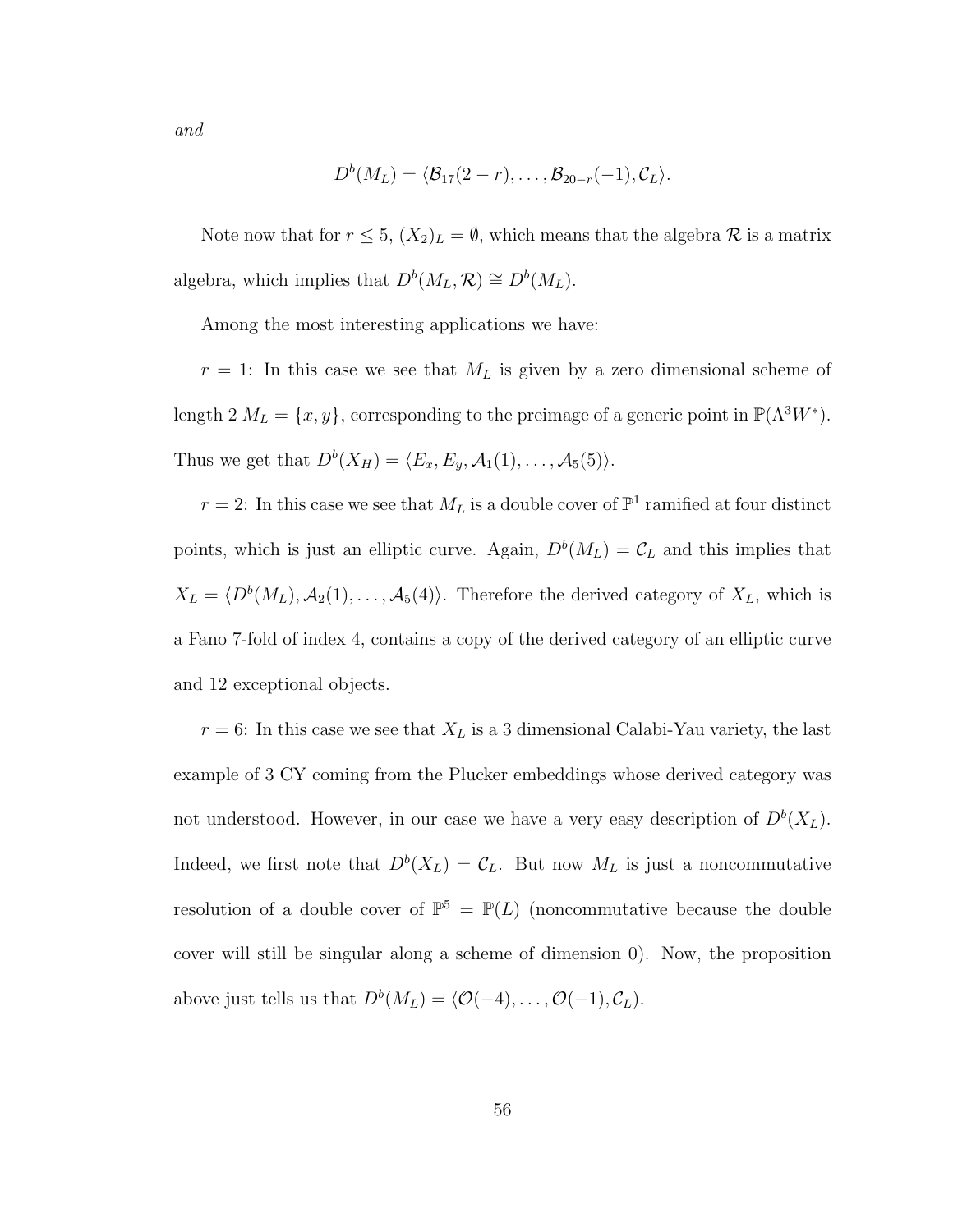# Bibliography

- [BMMS09] M. Bernardara, E. Macri, S. Mehrotra, and P. Stellari, A categorical invariant for cubic threefolds, ArXiv e-prints (2009).
- [BO02] A. Bondal and D. Orlov, Derived categories of coherent sheaves, Proceedings of the International Congress of Mathematicians, Vol. II (Beijing, 2002) (Beijing), Higher Ed. Press, 2002, pp. 47–56. MR 1957019 (2003m:18015)
- [CDH<sup>+</sup>10] Andrei Căldăraru, Jacques Distler, Simeon Hellerman, Tony Pantev, and Eric Sharpe, Non-birational twisted derived equivalences in abelian GLSMs, Comm. Math. Phys. 294 (2010), no. 3, 605–645. MR 2585982
- [Dem76] Michel Demazure, A very simple proof of Bott's theorem, Invent. Math. 33 (1976), no. 3, 271–272. MR 0414569 (54 #2670)
- [Don77] Ron Y. Donagi, On the geometry of Grassmannians, Duke Math. J. 44 (1977), no. 4, 795–837. MR 0572991 (58 #28012)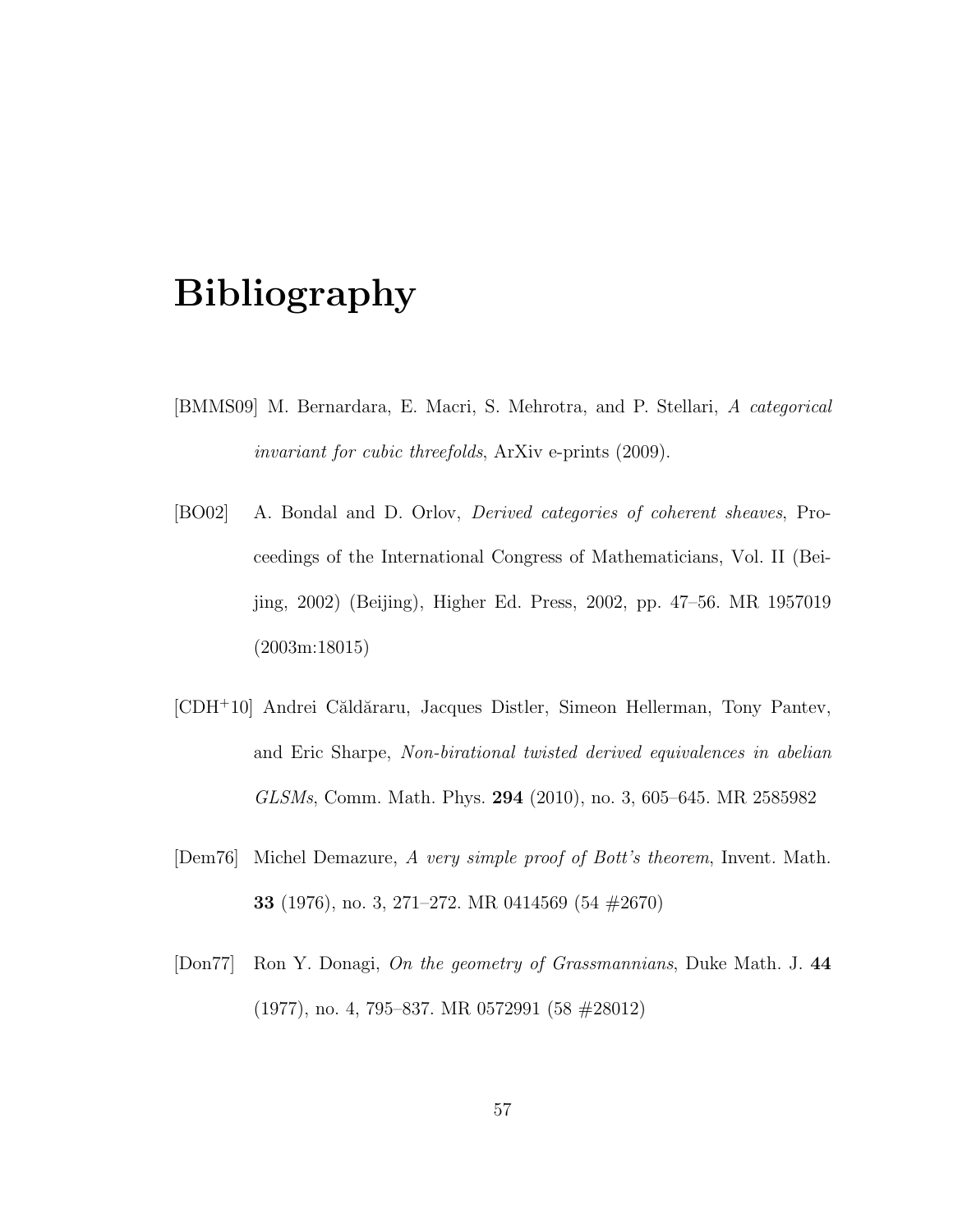- [FH91] William Fulton and Joe Harris, Representation theory, Graduate Texts in Mathematics, vol. 129, Springer-Verlag, New York, 1991, A first course, Readings in Mathematics. MR 1153249 (93a:20069)
- [Ful97] William Fulton, Young tableaux, London Mathematical Society Student Texts, vol. 35, Cambridge University Press, Cambridge, 1997, With applications to representation theory and geometry. MR 1464693 (99f:05119)
- [Ful98] , Intersection theory, second ed., Ergebnisse der Mathematik und ihrer Grenzgebiete. 3. Folge. A Series of Modern Surveys in Mathematics [Results in Mathematics and Related Areas. 3rd Series. A Series of Modern Surveys in Mathematics], vol. 2, Springer-Verlag, Berlin, 1998. MR 1644323 (99d:14003)
- [GH94] Phillip Griffiths and Joseph Harris, Principles of algebraic geometry, Wiley Classics Library, John Wiley & Sons Inc., New York, 1994, Reprint of the 1978 original. MR 1288523 (95d:14001)
- [GM03] Sergei I. Gelfand and Yuri I. Manin, Methods of homological algebra, second ed., Springer Monographs in Mathematics, Springer-Verlag, Berlin, 2003. MR 1950475 (2003m:18001)
- [Kap88] M. M. Kapranov, On the derived categories of coherent sheaves on some homogeneous spaces, Invent. Math. 92 (1988), no. 3, 479–508. MR 939472 (89g:18018)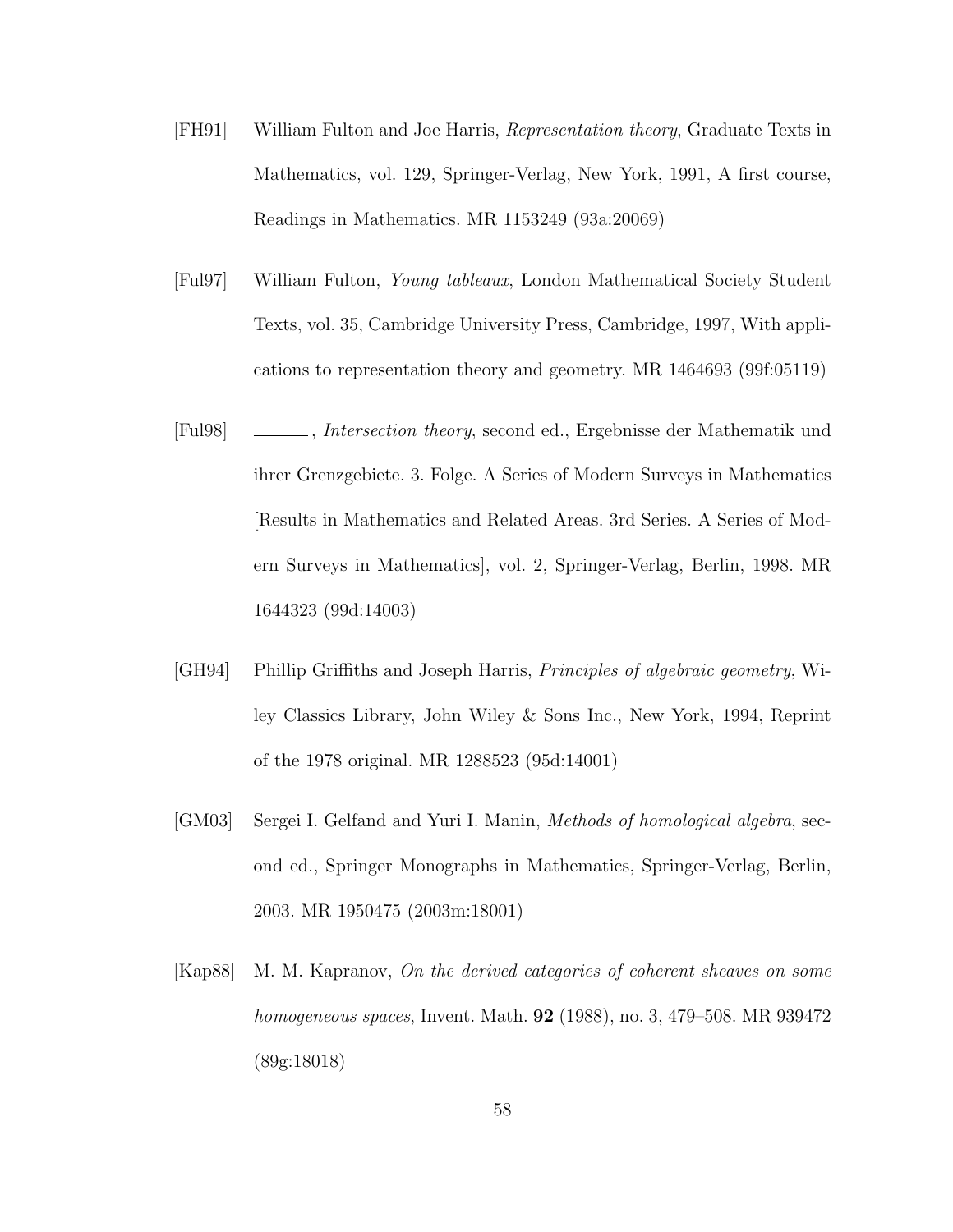- [Kon95] Maxim Kontsevich, Homological algebra of mirror symmetry, Proceedings of the International Congress of Mathematicians, Vol. 1, 2 (Zürich, 1994) (Basel), Birkh¨auser, 1995, pp. 120–139. MR 1403918 (97f:32040)
- [Kuz06a] A. Kuznetsov, Homological projective duality for grassmannians of lines, ArXiv Mathematics e-prints (2006).
- [Kuz06b] A. G. Kuznetsov, Hyperplane sections and derived categories, Izvestiya: Mathematics 70 (2006), 447–547.
- [Kuz07] Alexander Kuznetsov, Homological projective duality, Publ. Math. Inst. Hautes Etudes Sci. (2007), no. 105, 157–220. MR 2354207 (2008k:14043) ´
- [Kuz08a] \_\_\_\_\_, Derived categories of quadric fibrations and intersections of quadrics, Adv. Math. 218 (2008), no. 5, 1340–1369. MR 2419925 (2009g:14019)
- [Kuz08b] \_\_\_\_\_, Exceptional collections for Grassmannians of isotropic lines, Proc. Lond. Math. Soc. (3) 97 (2008), no. 1, 155–182. MR 2434094 (2009e:14076)
- [Kuz08c] \_\_\_\_\_, Lefschetz decompositions and categorical resolutions of singularities, Selecta Math. (N.S.) 13 (2008), no. 4, 661–696. MR 2403307 (2009h:18022)